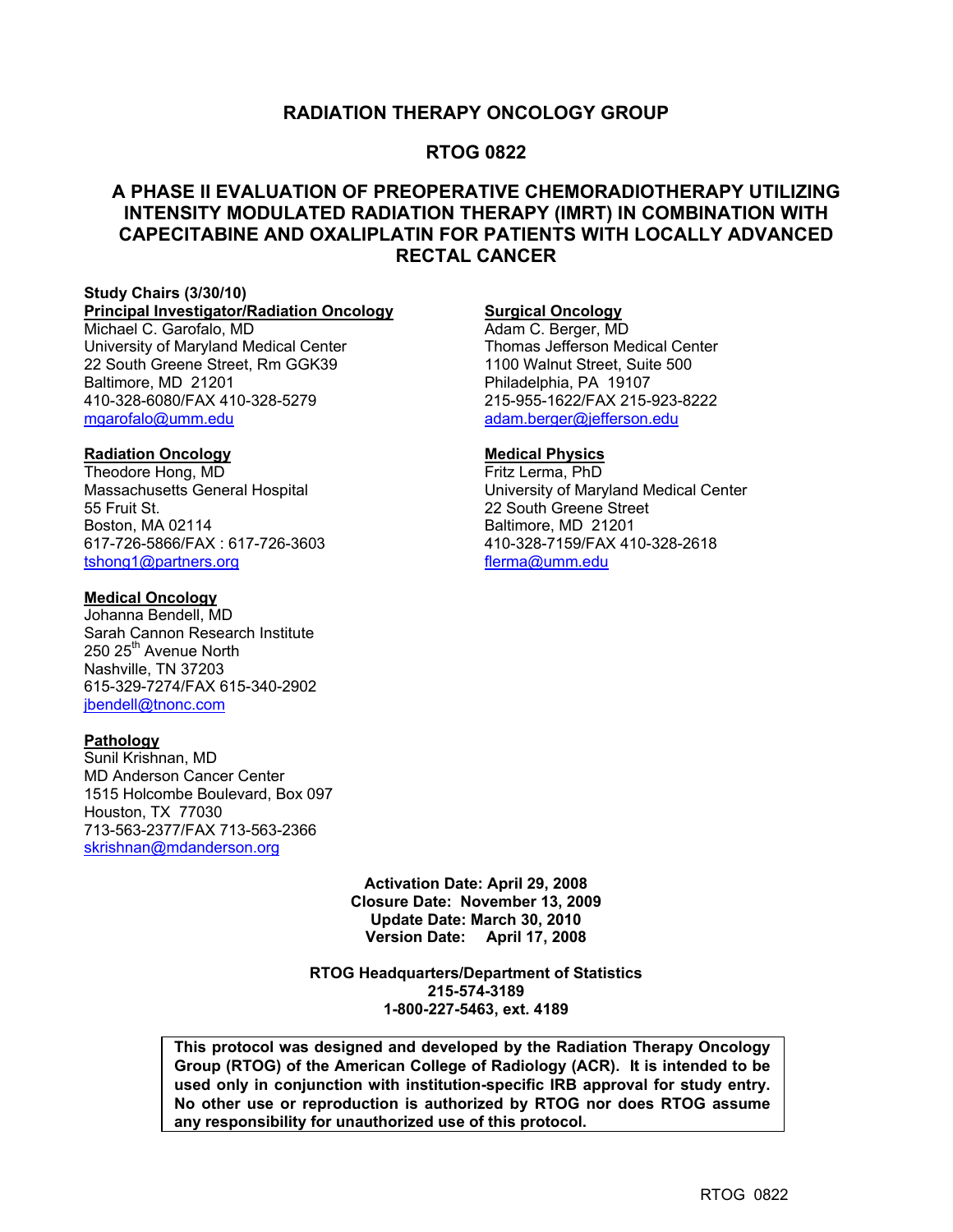### **INDEX**

Schema

Eligibility Checklist

- 1.0 Introduction
- 2.0 Objectives
- 3.0 Patient Selection
- 4.0 Pretreatment Evaluations/Management
- 5.0 Registration Procedures
- 6.0 Radiation Therapy
- 7.0 Drug Therapy
- 8.0 Surgery
- 9.0 Other Therapy
- 10.0 Tissue/Specimen Submission
- 11.0 Patient Assessments
- 12.0 Data Collection
- 13.0 Statistical Considerations

References

- Appendix I Sample Consent Form<br>Appendix II Study Parameters
- Appendix II Study Parameters<br>Appendix III Performance Statu
- Appendix III Performance Status Scoring<br>Appendix IV Staging System
- Staging System
	-
- Appendix V Capecitabine BSA Dose Calculation Tables<br>Appendix VI Pathologic Assessment of a Rectal Cancer S Appendix VI - Pathologic Assessment of a Rectal Cancer Specimen<br>Appendix VII - Blood Collection Kit Instructions
- Blood Collection Kit Instructions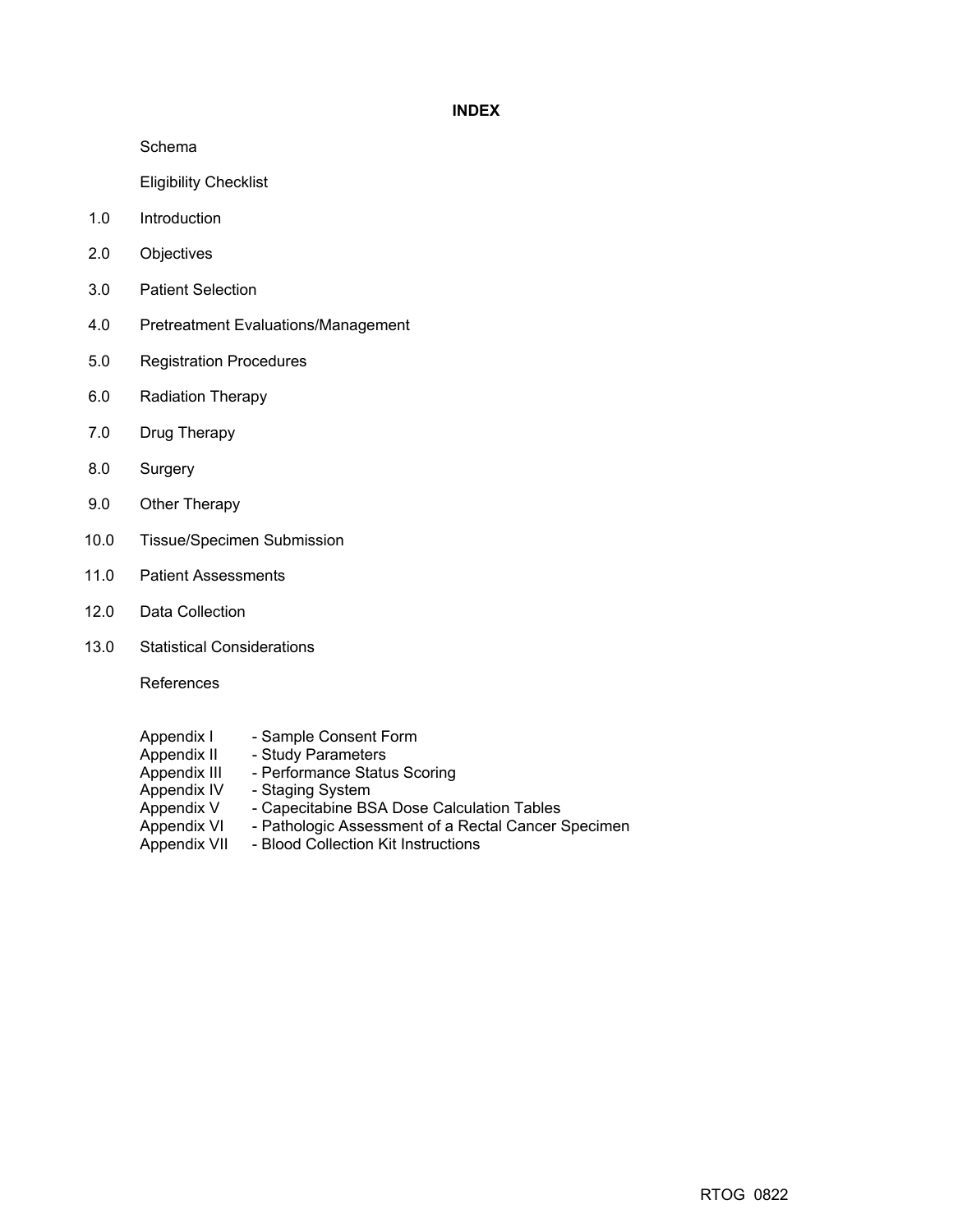### **RADIATION THERAPY ONCOLOGY GROUP**

### **RTOG 0822**

### **A PHASE II EVALUATION OF PREOPERATIVE CHEMORADIOTHERAPY UTILIZING INTENSITY MODULATED RADIATION THERAPY (IMRT) IN COMBINATION WITH CAPECITABINE AND OXALIPLATIN FOR PATIENTS WITH LOCALLY ADVANCED RECTAL CANCER**

### **SCHEMA**

| Radiation Therapy <sup>+</sup><br>Pelvic IMRT: 45 Gy in 25 fx<br>3D-CRT boost: 5.4 Gy in 3 fx to total dose of 50.4 Gy in 28 fx |
|---------------------------------------------------------------------------------------------------------------------------------|
| <b>PLUS</b>                                                                                                                     |
| Concurrent Preoperative Chemotherapy <sup>+</sup><br>Capecitabine, Oxaliplatin                                                  |
| $\downarrow$ (4-8 wks)                                                                                                          |
| <b>Surgery</b> <sup>§</sup>                                                                                                     |
| $\downarrow$ (4-8 wks)                                                                                                          |
| Postoperative Chemotherapy <sup>+</sup><br><b>FOLFOX</b>                                                                        |
| $R^*$                                                                                                                           |

\* **See Section 5.0 for pre-registration requirements.** 

- † **See Section 6.0 for radiation therapy details.**
- ‡ **See Section 7.0 for drug therapy details.**

§ **See Section 8.0 for surgery details.** 

**Patient Population:** (See Section 3.0 for Eligibility)

- Pathologically proven diagnosis of adenocarcinoma of the rectum (located up to 12 cm from the anal verge on flexible endoscopy) within 8 weeks of registration
- **EXECUTE:** Clinically determined to be T3 or T4 and N0-2, M0

### **Required Sample Size: 75 patients**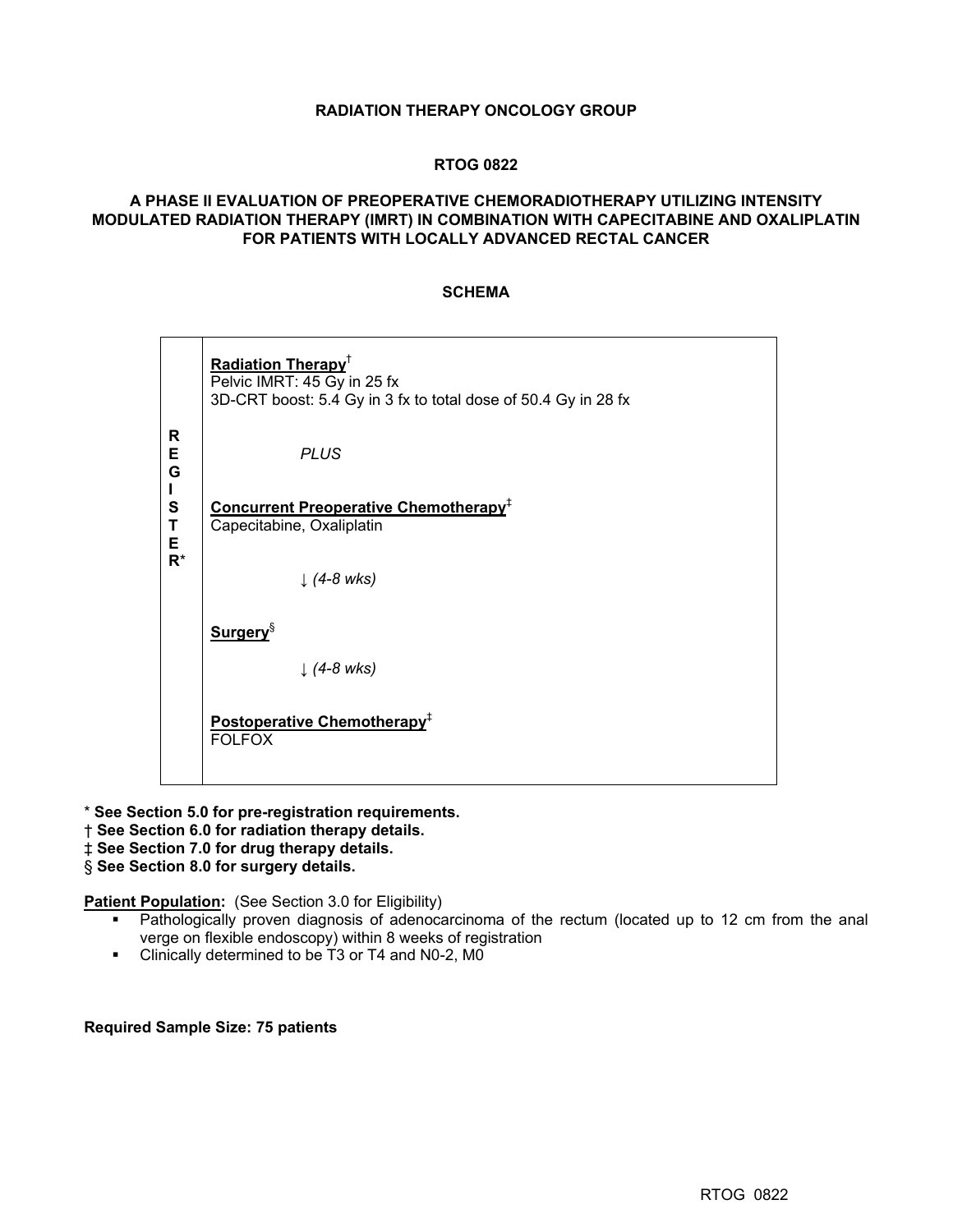| <b>RTOG Institution #</b><br><b>RTOG 0822</b><br>Case # | <b>ELIGIBILITY CHECKLIST (4/29/08)</b><br>(page 1 of 4)                                                                                                                                                                                                                      |
|---------------------------------------------------------|------------------------------------------------------------------------------------------------------------------------------------------------------------------------------------------------------------------------------------------------------------------------------|
| (Y)                                                     | Does the patient have pathologically confirmed adenocarcinoma of the rectum (located<br>1.<br>up to 12 cm from the anal verge on flexible endoscopy) within 56 days of registration?                                                                                         |
| (N)                                                     | Does the malignant disease extend into the anal canal?<br>2.                                                                                                                                                                                                                 |
| (Y)                                                     | 3.<br>Is the clinical T stage 3-4, N stage 0-2, and M0?                                                                                                                                                                                                                      |
| (Y/N)                                                   | Is the clinical T stage T3?<br>4.                                                                                                                                                                                                                                            |
|                                                         | (Y)<br>If yes, was transrectal ultrasound performed within 56 days of registration?                                                                                                                                                                                          |
| (Y)                                                     | Has the patient had within 56 days prior to registration: (a) a colonoscopy; (b) biopsy; (c)<br>5.<br>FNA; (d) history and physical; (e) contrast-enhanced CT, MRI, or PET-CT of the<br>abdomen and pelvis; and (f) chest x-ray or chest CT (if whole-body PET-CT not done)? |
| (Y)                                                     | Is the patient's Zubrod performance status 0-2?<br>6.                                                                                                                                                                                                                        |
| (Y)                                                     | Is the patient $\geq$ 18 years of age?<br>7.                                                                                                                                                                                                                                 |
| (Y)                                                     | 8. Has a CBC/differential been obtained within 14 days prior to registration that meets the<br>requirements as specified in Section 3.1?                                                                                                                                     |
| (Y)                                                     | 9. Has a metabolic panel been obtained within 28 days prior to registration that meets the<br>requirements as specified in Section 3.1?                                                                                                                                      |
| (Y/NA)                                                  | 10. Has a serum pregnancy test been performed within 14 days prior to registration on study<br>(for female patients of childbearing potential)?                                                                                                                              |
| (Y/N)                                                   | 11. Did the patient have a prior invasive malignancy (with the exception of non-<br>melanomatous skin cancer?                                                                                                                                                                |
|                                                         | If yes, has the patient been disease free for $\geq$ 3 years?<br>(Y)                                                                                                                                                                                                         |
| (N)                                                     | 12. Has the patient had prior systemic chemotherapy for colorectal cancer?                                                                                                                                                                                                   |
| (N)                                                     | 13. Has the patient had prior radiation therapy to the region of the study cancer that would<br>result in overlap of radiation therapy fields?                                                                                                                               |
| (N)                                                     | 14. Does the patient have evidence of ≥ grade 2 peripheral neuropathy?                                                                                                                                                                                                       |
| (N)                                                     | 15. Has the patient had major surgery within 28 days of registration (other than diverting<br>colostomy as specified in Section 9.1)?                                                                                                                                        |
| (N)                                                     | 16. Does the patient have synchronous primary colon carcinomas?                                                                                                                                                                                                              |
| (N)                                                     | 17. Does the patient have lack of physical integrity of the GI tract or malabsorption syndrome<br>that would preclude feasibility of oral chemotherapy?                                                                                                                      |
| (N)                                                     | 18. Has the patient participated in any investigational drug study within 28 days of<br>registration?                                                                                                                                                                        |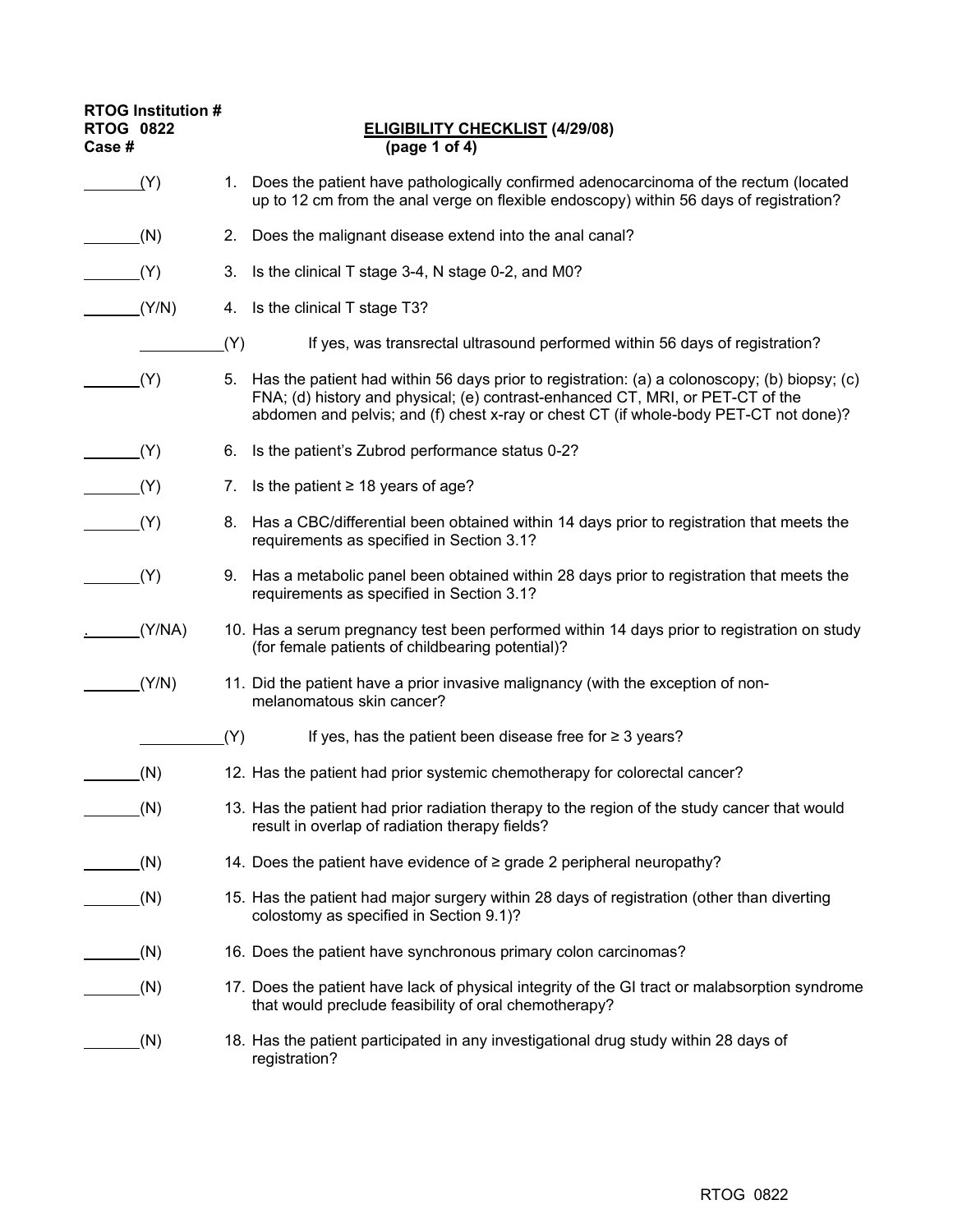| <b>RTOG Institution #</b><br><b>RTOG 0822</b><br>Case # | <b>ELIGIBILITY CHECKLIST (4/29/08)</b><br>(page 2 of 4)                                                                                                                                                                                                                 |
|---------------------------------------------------------|-------------------------------------------------------------------------------------------------------------------------------------------------------------------------------------------------------------------------------------------------------------------------|
| (N)                                                     | 19. Has the patient had a prior allergic reaction to oxaliplatin or capecitabine?                                                                                                                                                                                       |
| (N)                                                     | 20. Has the patient had a transmural myocardial infarction within the last 6 months?                                                                                                                                                                                    |
| (N)                                                     | 21. Does the patient have an acute bacterial or fungal infection requiring intravenous<br>antibiotics at the time of registration?                                                                                                                                      |
| (N)                                                     | 22. Does the patient have chronic obstructive pulmonary disease exacerbation or other<br>respiratory illness requiring hospitalization or precluding study therapy within 30 days<br>prior to registration?                                                             |
| (N)                                                     | 23. Does the patient have hepatic insufficiency resulting in clinical jaundice and/or<br>coagulation defects?                                                                                                                                                           |
| (N)                                                     | 24. Does the patient have acquired immune deficiency syndrome (AIDS) based upon current<br>CDC definition?                                                                                                                                                              |
| (N)                                                     | 25. Does the patient have evidence of uncontrolled seizures, central nervous system<br>disorder, or psychiatric disability judged by the investigator to be clinically significant,<br>precluding informed consent, or interfering with compliance of oral drug intake? |
| (N)                                                     | 26. Does the patient have known existing uncontrolled coagulopathy?                                                                                                                                                                                                     |
| (Y/N)                                                   | 27. Is the patient on anticoagulation medication?                                                                                                                                                                                                                       |
|                                                         | (Y)<br>If yes, has the patient been clinically stable for at least 2 weeks?                                                                                                                                                                                             |

**(Continued on the next page)**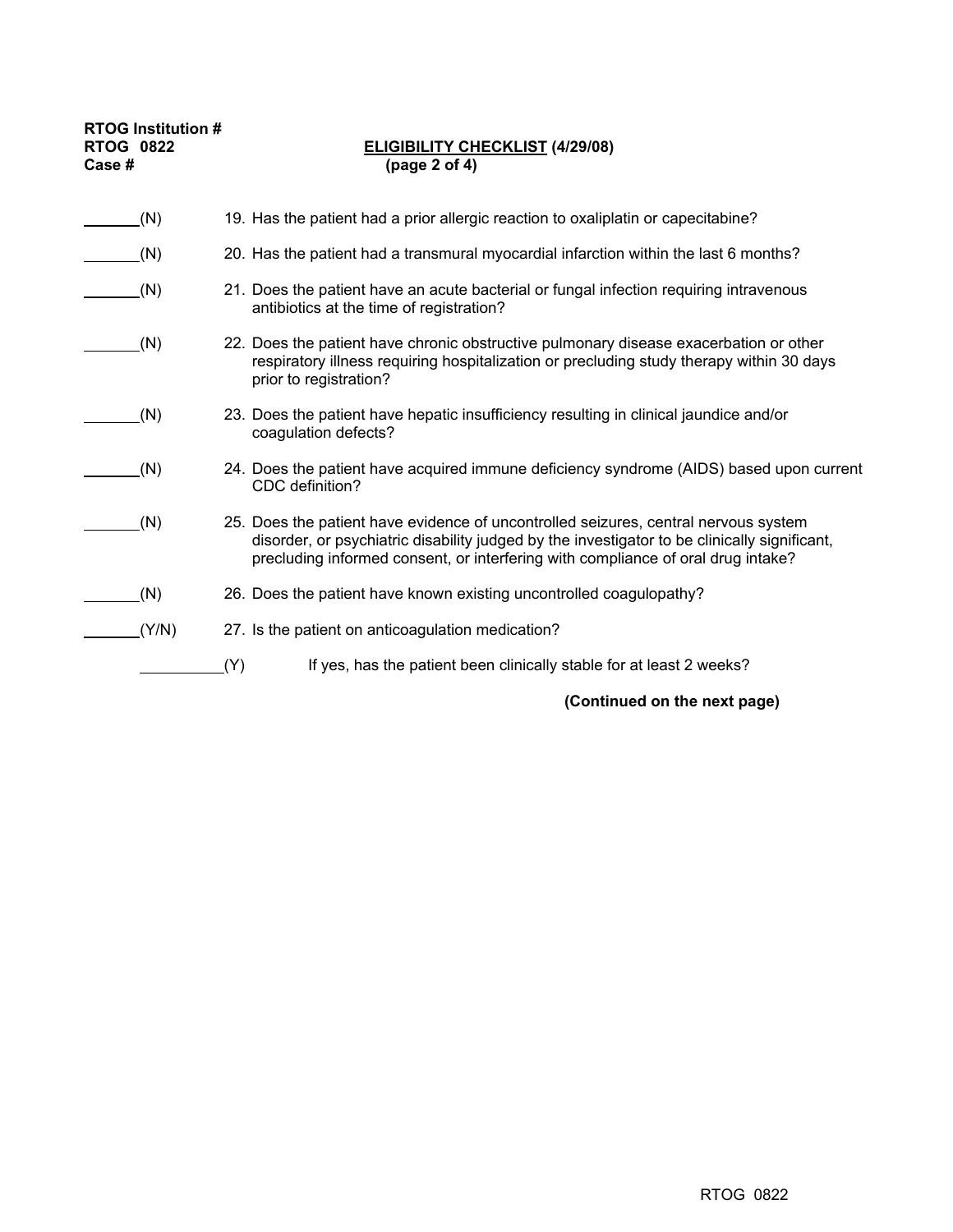# **ELIGIBILITY CHECKLIST (4/29/08)**

#### **The following questions will be asked at Study Registration**:

#### **IMRT CREDENTIALING IS REQUIRED BEFORE REGISTRATION**

 1. Name of institutional person registering this case? (Y) 2. Has the Eligibility Checklist (above) been completed? (Y) 3. Is the patient eligible for this study? 4. Date the patient provided study-specific, signed consent prior to study entry? **5.** Patient's Initials (First Middle Last) **6.** Verifying Physician 7. Patient's ID Number **8.** Date of Birth **2.** 9. Race 10. Ethnic Category (Hispanic or Latino; Not Hispanic or Latino; Unknown) 11. Gender 12. Patient's Country of Residence 13. Zip Code (U.S. Residents) **14.** Patient's Insurance Status 15. Will any component of the patient's care be given at a military or VA facility? **16.** Calendar Base Date 17. Registration/randomization date: This date will be populated automatically.

### **(Continued on the next page)**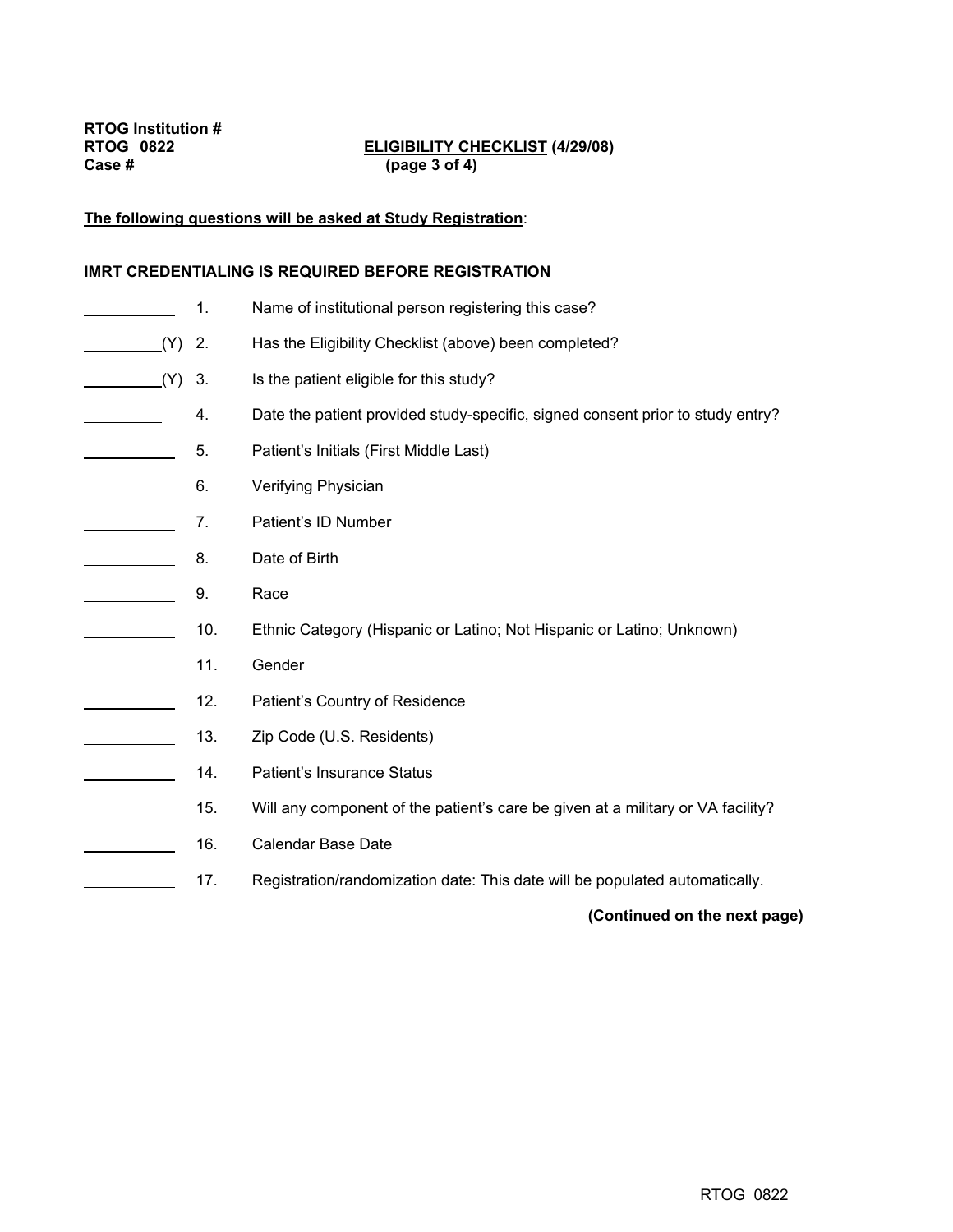**RTOG Institution # Case # (page 4 of 4)** 

# **ELIGIBILITY CHECKLIST (4/29/08)**

| 18.         | Medical oncologist                      |
|-------------|-----------------------------------------|
| (Y/N) 19.   | Tissue/Blood kept for cancer research?  |
| (Y/N) 20.   | Tissue/Blood kept for medical research? |
| $(Y/N)$ 21. | Allow contact for future research?      |
| (T3/T4)22.  | Clinical T stage                        |

The Eligibility Checklist must be completed in its entirety prior to web registration. The completed, signed, and dated checklist used at study entry must be retained in the patient's study file and will be evaluated during an institutional NCI/RTOG audit.

Completed by Date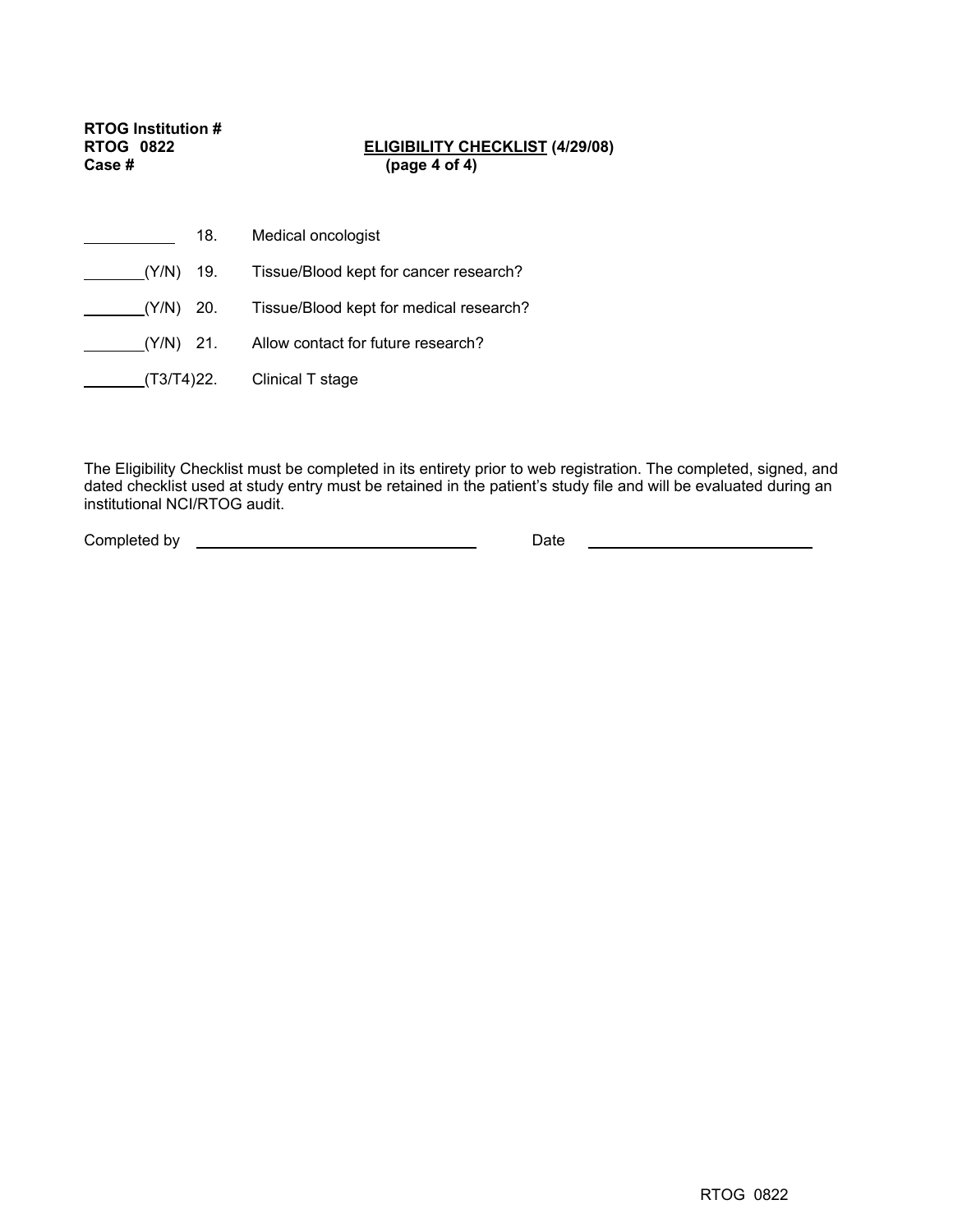### **1.0 INTRODUCTION**

### **1.1 Background**

Preoperative chemoradiotherapy is currently considered standard therapy for patients with locally advanced rectal cancer. Several important historical trials helped to establish trimodality therapy as the standard treatment for locally advanced rectal cancer almost 20 years ago.<sup>1-3</sup> The results of a recent large randomized trial comparing preoperative chemoradiation versus postoperative chemoradiation have clearly demonstrated that the toxicity is reduced and local control is improved with a neoadjuvant approach, thus representing the prevailing paradigm for treatment at this time.<sup>4</sup>

Historically, 5-fluorouracil (5-FU) has most commonly been employed concomitantly with external beam radiation as a radiosensitizer. However, in part because of patient convenience, it has become displaced in modern therapy by capecitabine, an orally active prodrug of 5-FU that has been shown to be equally efficacious in randomized studies.<sup>5,6</sup> Toward the improvement of results seen with capecitabine or 5-FU based chemoradiation, several institutions have explored the feasibility and efficacy of adding a second chemotherapeutic agent concurrent with capecitabine and radiation in the neoadjuvant treatment of locally advanced rectal cancer. Foremost among these have been oxaliplatin and irinotecan, owing to their proven success in the metastatic setting. Based on the early results in several pilot studies, these drugs appeared to be reasonably well tolerated when added to 5-FU and radiation therapy. These results, in part, led the Radiation Therapy Oncology Group (RTOG) to design and conduct a phase II randomized trial comparing capecitabine/oxaliplatin/radiation versus capecitabine/irinotecan/radiation in the neoadjuvant treatment of locally advanced rectal cancer (RTOG 0247).

Due to unexpectedly high grade 3-4 non-hematologic toxicity observed in both arms of the trial, accrual to RTOG 0247 was temporarily suspended. The toxicity experienced during neoadjuvant treatment was largely gastrointestinal and appeared to be consequent to excess cumulative gastrointestinal toxicity from both chemotherapy and radiation. In the irinotecan arm, 7/18 patients experienced grade 3-4 diarrhea. In the oxaliplatin arm, 5 patients had grade 3 diarrhea and 1 patient had grade 5 diarrhea. The trial was ultimately re-opened, but only after the capecitabine and oxaliplatin doses were decreased (825 mg/m<sup>2</sup> bid and 50 mg/m<sup>2</sup>, respectively).

### **1.2 Rationale for Intensity Modulated Radiation Therapy in Rectal Cancer**

Given that the dose-limiting toxicity in RTOG 0247 was gastrointestinal (not hematologic), modern highly conformal radiation therapy planning and delivery techniques could potentially reduce the radiation dose to the bowel and, consequently, reduce gastrointestinal side effects. The small bowel has been estimated to have a 5% risk of late toxicity at 5 years with doses of between 45 and 50 Gy.<sup>7,8</sup> The risk of grade 3 or greater bowel toxicity has been shown to increase with both total dose and with the volume of bowel irradiated to higher doses. Gallagher et al<sup>9</sup> have suggested that the absolute volume of small bowel irradiated to 45 Gy or higher is associated with an increased risk of late gastrointestinal toxicity. Intensity modulated radiation therapy (IMRT) has previously been demonstrated to be effective in reducing small bowel dose and resultant gastrointestinal toxicity in patients with other pelvic malignancies (cervical, endometrial, prostate). $<sup>1</sup>$ </sup>

Research into the potential benefits of IMRT in the treatment of rectal cancer have only recently been undertaken.<sup>13,14</sup> In one study, Urbano et al<sup>14</sup> conducted a dosimetric analysis comparing three dimensional conformal radiation therapy (3D-CRT) and both forward and inverse planned IMRT with anywhere from 3 to 9 fields. They found that IMRT improved small bowel sparing when compared with 3D-CRT as much as by a 64% reduction in the amount of small bowel receiving 45 Gy. The differences in improvement between 5-, 7- and 9-field IMRT plans in sparing volume of bowel getting high doses was minimal, but they were all significantly better at sparing small bowel than the 3-field IMRT plan. The authors therefore concluded that the 5-field custom segmented IMRT plan appeared to be clinically promising.

The primary aim of this protocol is to test the feasibility of delivering IMRT concurrent with multiagent chemotherapy in a multi-institutional setting for the treatment of rectal cancer in the neoadjuvant setting. We hypothesize that by effectively reducing radiation to the small bowel,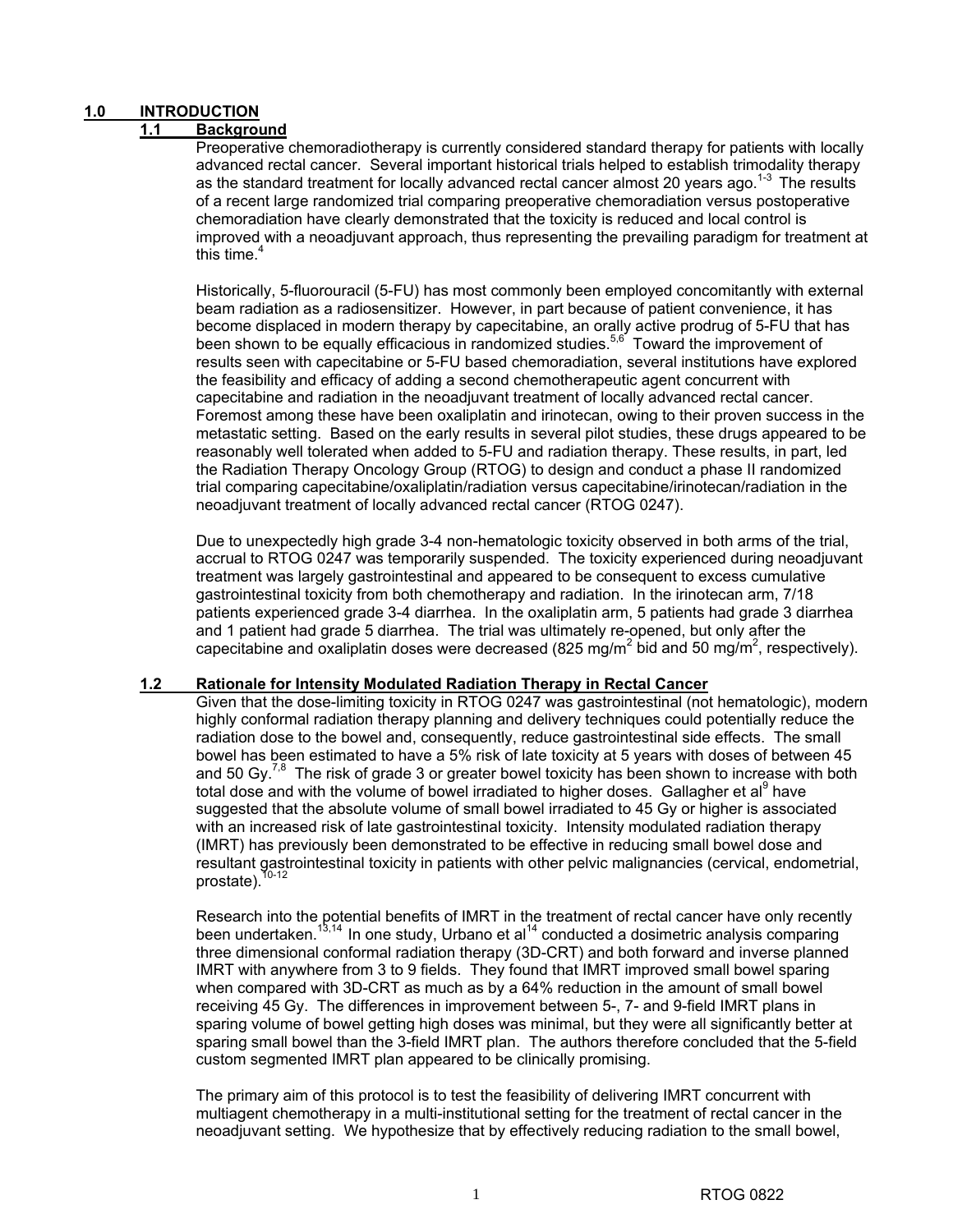there will be a consequent reduction in side effects—particularly acute gastrointestinal side effects, which have been prohibitory to higher doses of capecitabine and oxaliplatin in the recently completed RTOG 0247 study. If effective in reducing overlapping gastrointestinal toxicity through reductions in small bowel toxicity, IMRT would re-open research avenues such as dose escalation of chemotherapy and/or radiation therapy in the neoadjuvant setting, paving the way toward improving local control, pathologic complete response rates, and, ultimately, overall survival for our patients.

## 2.0 **OBJECTIVES**<br>2.1 **Primal**

### **2.1 Primary**

**2.1.1** To determine whether the incidence of acute (preoperative) grade 2-5 gastrointestinal toxicity associated with preoperative chemoradiotherapy is reduced by inverse-planned IMRT-based radiation treatment (when compared with conventionally delivered radiation treatment as was utilized in the capecitabine and oxaliplatin arm of RTOG 0247).

### **2.2 Secondary**

- **2.2.1** To evaluate the feasibility of performing IMRT in a cooperative group setting for the treatment of rectal cancer.
- **2.2.2** To estimate the incidence of all toxicity (hematologic and non-hematologic) associated with protocol treatment in the preoperative period, the postoperative period, and overall.
- **2.2.3** To estimate the pathologic complete response rate following preoperative IMRT-based chemoradiotherapy.
- **2.2.4** To estimate the time to treatment failure and patterns of failure.
- **2.2.5** To correlate pre- and post-treatment levels of serum cytokines with symptoms during and pathological outcomes following preoperative chemoradiation therapy for rectal cancer.
- **2.2.6** To evaluate the rate of abdominoperineal resections (APR).

### **3.0 PATIENT SELECTION**

### **NOTE: PER NCI GUIDELINES, EXCEPTIONS TO ELIGIBILITY ARE NOT PERMITTED**

## **3.1 Conditions for Patient Eligibility**

**3.1.1** Pathologically proven diagnosis of adenocarcinoma of the rectum (located up to 12 cm from the anal verge on flexible endoscopy) within 56 days of registration.

Diagnosis of rectal adenocarcinoma must be obtained by biopsy technique that does not completely excise the lesion (e.g., fine needle aspiration, core needle biopsy).

- **3.1.2** Clinically determined to be stage T3 or T4,N0-N2, and M0, based upon the following minimum diagnostic workup:
- **3.1.2.1** Colonoscopy within 56 days prior to registration
- **3.1.2.2** History/physical examination (including medication history screen for contraindications) within 56 days prior to registration
- **3.1.2.3** Contrast-enhanced imaging of the abdomen and pelvis either by CT, MRI, or PET-CT (whole body) within 56 days prior to registration. (**NOTE**: whole body PET-CT is preferred).
- **3.1.2.4** Chest x-ray (or CT) of the chest within 56 days prior to registration to exclude distant metastases (except for those who have had whole body PET-CT per Section 3.1.2.3).
- **3.1.2.5** Transrectal ultrasound (TRUS) within 56 days prior to registration is required to establish T stage, unless clinical exam, CT of the pelvis, and/or MRI demonstrates T4 lesion; in these cases TRUS is not required
- **3.1.3** Zubrod Performance Status 0-2
- **3.1.4** Age ≥ 18
- **3.1.5** CBC/differential obtained within 14 days prior to registration on study, with adequate bone marrow function defined as follows:
- **3.1.5.1** Absolute neutrophil count (ANC) ≥ 1,800 cells/mm<sup>3</sup><br>**3.1.5.2** Platelets ≥ 100.000 cells/mm<sup>3</sup>
- **3.1.5.2** Platelets ≥ 100,000 cells/mm<sup>3</sup>
- **3.1.5.3** Hemoglobin ≥ 8.0 g/dl (Note: The use of transfusion or other intervention to achieve Hgb ≥ 8.0 g/dl is acceptable.)
- **3.1.6** Metabolic panel within 28 days prior to registration on study, with adequate liver and renal function defined as follows: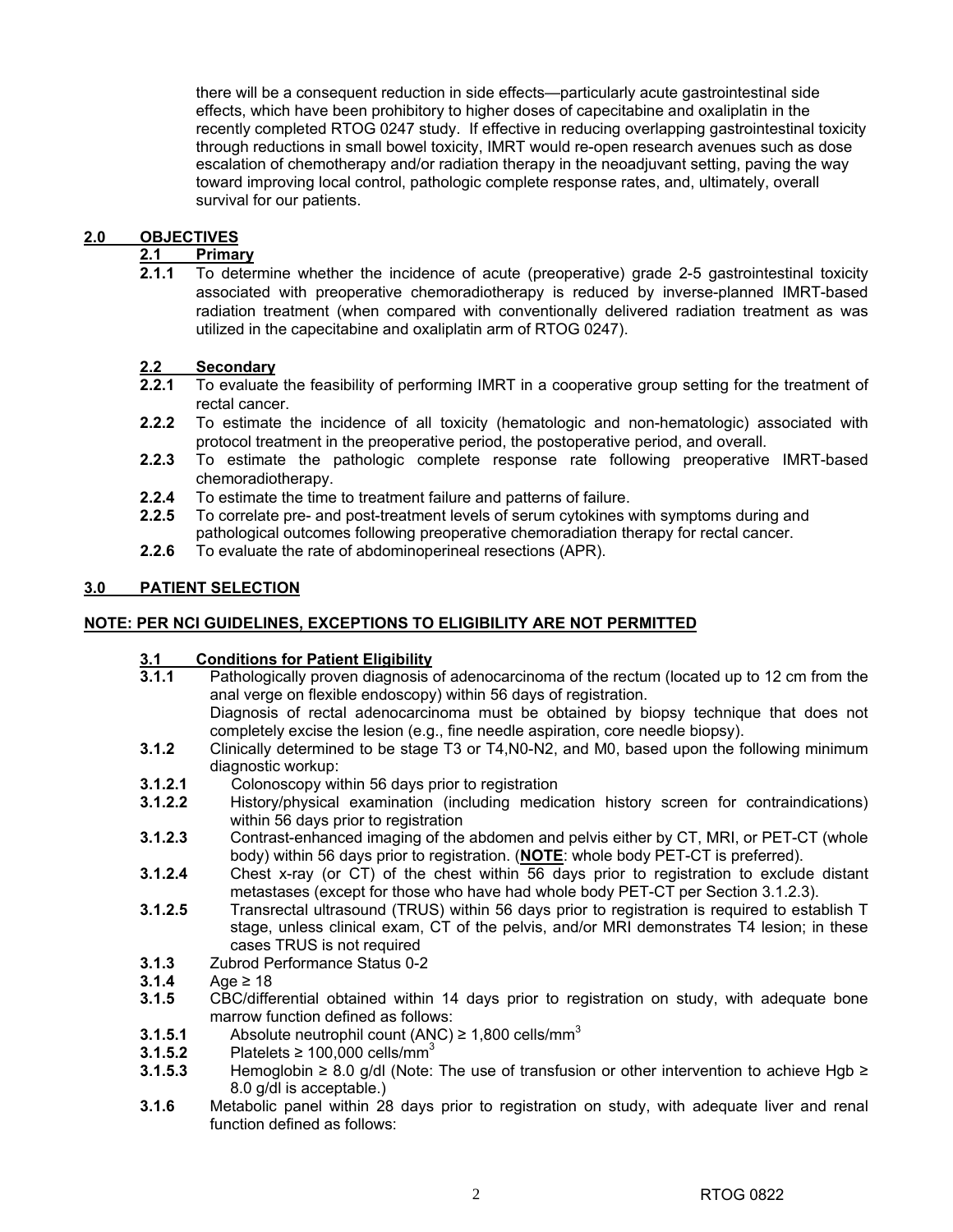- **3.1.6.1** AST and alkaline phosphatase < 2.5 x upper limit of normal (ULN)
- **3.1.6.2** Bilirubin ≤ 1.5 ULN<br>**3.1.6.3** Calculated creatining
	- **3.1.6.3** Calculated creatinine clearance (CrCl) > 50 ml/min using Cockcroft-Gault formula as below:
		- CrCl male =  $(140 aqe) \times (wt \cdot in kq) / (Serum Cr) \times 72$ 
			-
- CrCl female = 0.85 x (CrCl male)<br>3.1.7 Serum pregnancy test within 14 days prior to **3.1.7** Serum pregnancy test within 14 days prior to registration on study (for female patients of childbearing potential) (See also Section 4.1.2)
- **3.1.8** Patient must provide study-specific informed consent prior to study entry.

### **3.2 Conditions for Patient Ineligibility**

- **3.2.1** Prior invasive malignancy (except non-melanomatous skin cancer) unless disease free for a minimum of 3 years
- **3.2.2** Prior systemic chemotherapy for colorectal cancer; note that prior chemotherapy for a different cancer is allowable. See Section 3.2.1.
- **3.2.3** Prior radiotherapy to the region of the study cancer that would result in overlap of radiation therapy fields
- **3.2.4** Severe, active comorbidity, defined as follows:
- **3.2.4.1** Unstable angina and/or congestive heart failure requiring hospitalization within the last 12 months
- **3.2.4.2** Transmural myocardial infarction within the last 6 months
- **3.2.4.3** Acute bacterial or fungal infection requiring intravenous antibiotics at the time of registration
- **3.2.4.4** Chronic obstructive pulmonary disease exacerbation or other respiratory illness requiring hospitalization or precluding study therapy within 30 days prior to registration.
- **3.2.4.5** Hepatic insufficiency resulting in clinical jaundice and/or coagulation defects
- **3.2.4.6** Acquired immune deficiency syndrome (AIDS) based upon current CDC definition; note, however, that HIV testing is not required for entry into this protocol. The need to exclude patients with AIDS from this protocol is necessary because the treatments involved in this protocol may be significantly immunosuppressive.
- **3.2.4.7** Evidence of uncontrolled seizures, central nervous system disorders, or psychiatric disability judged by the investigator to be clinically significant, precluding informed consent, or interfering with compliance of oral drug intake.
- **3.2.4.8** Known, existing uncontrolled coagulopathy. Patients on therapeutic anticoagulation may be enrolled provided that they have been clinically stable on anti-coagulation for at least 2 weeks.
- **3.2.4.9** Evidence of grade 2 or greater peripheral neuropathy
- **3.2.4.10** Major surgery within 28 days of study enrollment (other than diverting colostomy per Section 9.1)
- **3.2.5** Pregnancy or women of childbearing potential and men who are sexually active and not willing/able to use medically acceptable forms of contraception; this exclusion is necessary because the treatment involved in this study may be significantly teratogenic
- **3.2.6** Prior allergic reaction to oxaliplatin or capecitabine
- **3.2.7** Any evidence of distant metastases (M1)
- **3.2.8** A synchronous primary colon carcinoma
- **3.2.9** Extension of malignant disease into the anal canal
- **3.2.10** Lack of physical integrity of the gastrointestinal tract (i.e., severe Crohn's disease that results in malabsorption; significant bowel resection that would make one concerned about the absorption of capecitabine) or malabsorption syndrome that would preclude feasibility of oral chemotherapy (capecitabine)
- **3.2.11** Participation in any investigational drug study within 28 days of study enrollment

### **4.0 PRETREATMENT EVALUATIONS/MANAGEMENT**

### **Note: This section lists baseline evaluations needed before the initiation of protocol treatment that do not affect eligibility.**

### **4.1 Required Evaluations/Management**

 See Appendix II; note that failure to perform these tests may result in assessment of a protocol violation:

**4.1.1** Serum CEA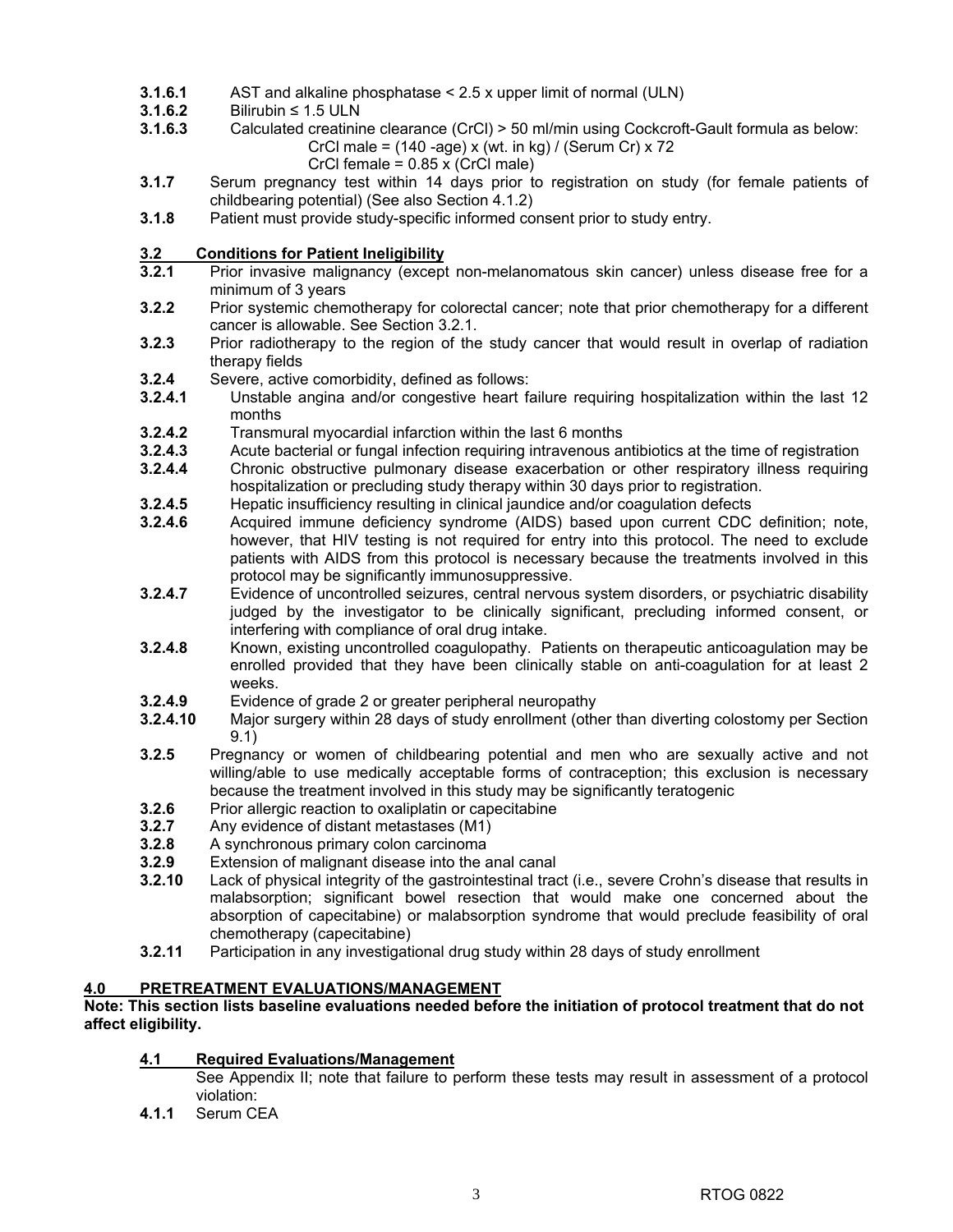**4.1.2** If serum pregnancy test per Section 3.1 was performed more than 14 days from the intended start of radiation therapy, another serum pregnancy test must be performed and confirmed negative within 14 days prior to radiation start.

### **5.0 REGISTRATION PROCEDURES**

### **5.1 Pre-Registration Requirements for IMRT Treatment Approach**

**5.1.1** In order to utilize IMRT on this study, the institution must have met specific technology requirements and have provided baseline physics information. Instructions for completing these requirements or determining if they already have been met are available on the Radiological Physics Center (RPC) web site at http://rpc.mdanderson.org/rpc/.

An IMRT phantom study with the RPC must be successfully completed (if the institution has not previously met this credentialing requirement on another RTOG IMRT study). Instructions for requesting and irradiating the phantom are available on the RPC web site at http://rpc.mdanderson.org/rpc/; select "Credentialing Status Inquiry" and "RTOG."

**5.1.2** The institution or investigator must complete a new IMRT facility questionnaire and/or set up an SFTP account for digital data submission, both of which are available on the Image-Guided Center (ITC) web site at http://atc.wustl.edu.

Each institution must submit and successfully complete a protocol-specific Dry-Run Test (the treatment plan for the first patient to be treated at the site on this protocol), and a Rapid Review will be performed PRIOR TO DELIVERING ANY PROTOCOL TREATMENT. The Dry–Run Test will be reviewed and the Rapid Review will be conducted by the ITC. Suggestions regarding protocol compliance will be forwarded to the participating institution by the ITC.

**5.1.3** The treatment plans for subsequent patients enrolled at a site will not be required to be reviewed prior to treatment, but a review will be performed for protocol compliance at a later date. Instructions for submitting the dry run can be found on the Advanced Technology Consortium (ATC) web site, http://atc.wustl.edu.

Upon review and successful completion of the "Dry-Run" QA test, the ITC will notify both the registering institution and RTOG Headquarters that the institution is eligible to enter patients onto this study. Notification will then be given to the institution from the RTOG RT Quality Assurance Department that the institution is eligible to enter patients onto this study.

### **5.2 Pre-Registration Requirements**

- **5.2.1 U.S. sites and Canadian sites** must fax copies of the documentation below to the CTSU Regulatory Office (215-569-0206) prior to registration of the institution's first case:
	- **IRB** approval letter;
	- **IRB** assurance number;
	- Health Canada's TPD forms.
- **5.2.2 Note: International sites** must receive written approval of submitted LOI forms from RTOG Headquarters prior to submitting documents to their local ethics committee for approval. See http://www.rtog.org/pdf\_forms.html?members/forms=RTOG%20International%20REC%20Certif ication.doc.

**Approved** international sites fax copies of the documentation below to RTOG Headquarters (215-574-0300) prior to registration of the institution's first case:

- IRB approval letter;
- Federalwide Assurance (FWA) number.

### **5.3 Online Registration**

Patients can be registered only after eligibility criteria are met.

 Each individual user must have an RTOG user name and password to register patients on the RTOG web site. To get a user name and password:

 The investigator and research staff must have completed Human Subjects Training and been issued a certificate (Training is available via http://phrp.nihtraining.com).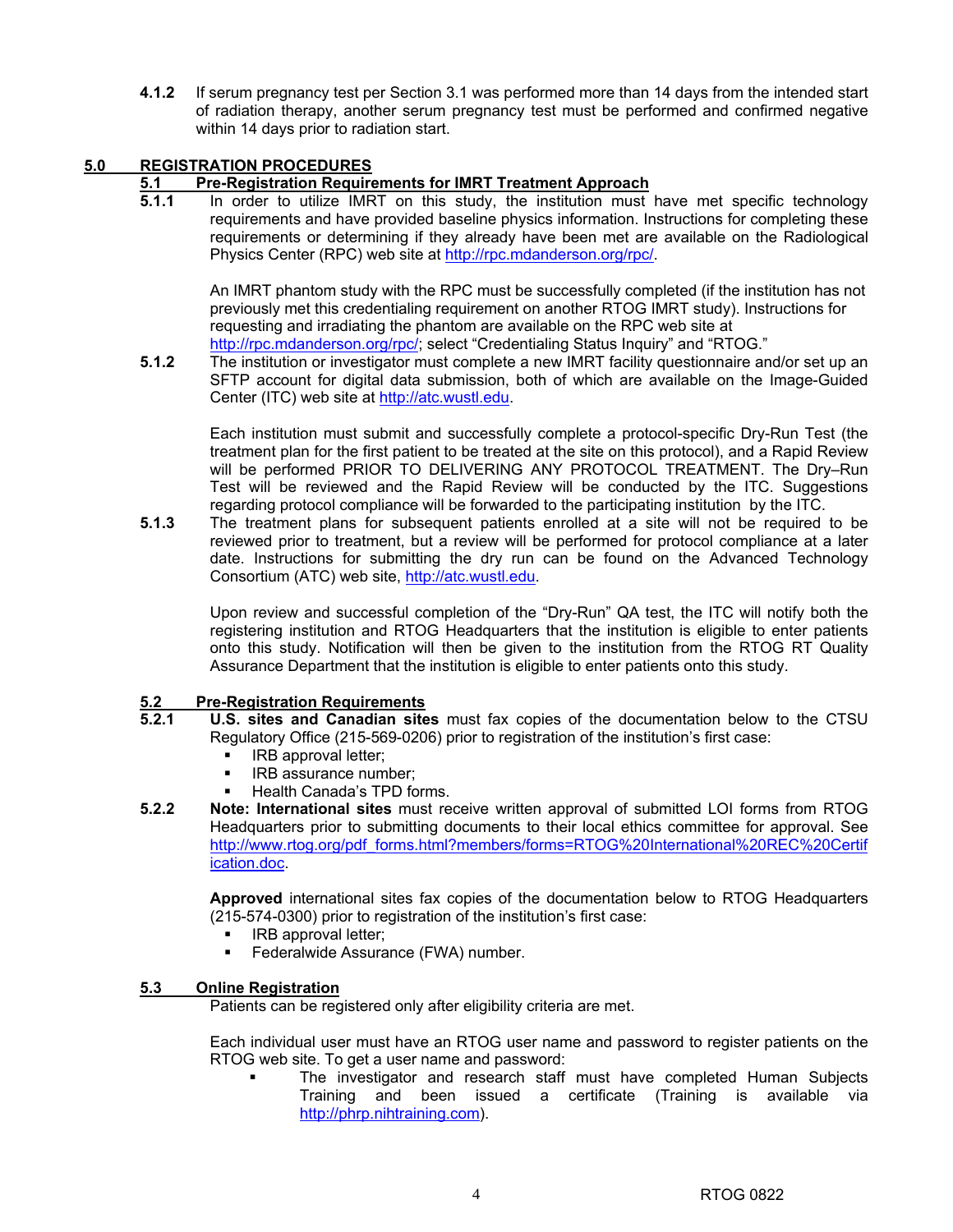A representative from the institution must complete the Password Authorization Form at www.rtog.org/members/webreg.html (bottom right corner of the screen), and fax it to 215-923-1737. RTOG Headquarters requires 3-4 days to process requests and issue user names/passwords to institutions.

 An institution can register the patient by logging onto the RTOG web site (http://www.rtog.org), going to "Data Center Login" and selecting the link for new patient registrations. The system triggers a program to verify that all regulatory requirements (OHRP assurance, IRB approval) have been met by the institution. The registration screens begin by asking for the date on which the eligibility checklist was completed, the identification of the person who completed the checklist, whether the patient was found to be eligible on the basis of the checklist, and the date the study-specific informed consent form was signed.

 Once the system has verified that the patient is eligible and that the institution has met regulatory requirements, it assigns a patient-specific case number. The system then moves to a screen that confirms that the patient has been successfully enrolled. This screen can be printed so that the registering site will have a copy of the registration for the patient's record. Two e-mails are generated and sent to the registering site: the Confirmation of Eligibility and the patient-specific calendar. The system creates a case file in the study's database at the DMC (Data Management Center) and generates a data submission calendar listing all data forms, images, and reports and the dates on which they are due.

 If the patient is ineligible or the institution has not met regulatory requirements, the system switches to a screen that includes a brief explanation for the failure to register the patient. This screen can be printed.

 Institutions can contact RTOG web support for assistance with web registration: websupport@phila.acr.org or 800-227-5463 ext. 4189 or 215-574-3189.

 In the event that the RTOG web registration site is not accessible, participating sites can register a patient by calling RTOG Headquarters, at (215) 574-3191, Monday through Friday, 8:30 a.m. to 5:00 p.m. ET. The registrar will ask for the site's user name and password. This information is required to assure that mechanisms usually triggered by web registration (e.g., drug shipment, confirmation of registration, and patient-specific calendar) will occur.

### **6.0 RADIATION THERAPY**

**Note: Intensity modulated radiation therapy (IMRT) is mandatory for all patients for the initial pelvic field encompassing the gross tumor and at-risk lymph nodes in the pelvis.** 

**For specific questions or concerns regarding this section, please contact Dr. Michael Garofalo (see cover page for contact information).** 

**Protocol treatment (chemotherapy and radiation therapy) should be initiated simultaneously on a Monday or Tuesday ≤ 21 days after protocol registration, with 5 days of consecutive treatment per treatment week strongly encouraged.** 

### **6.1 Dose Specifications**

- **6.1.1** Treatment plans for patients on this protocol will consist of 2 phases: 1) the first phase will consist of inverse-planned IMRT-based treatment to the pelvis (rectum and draining lymphatics at risk) for a total of 45 Gy in 1.8 Gy daily fractions, and 2) the second phase will consist of a 3 dimensional conformal boost (a 3-field technique is suggested) to gross disease + a minimum 2 cm margin including all of the presacral space for an additional 5.4 Gy in 1.8 Gy daily fractions.
- **6.1.2 IMRT Dose Specifications**<br>**6.1.2.1 Inverse planning is regu**
- **6.1.2.1** Inverse planning is required for the IMRT portion of treatment and planning constraints are provided in this section for both the planning target volume (PTV) as well as critical normal structures to be spared. Acceptable treatment plans will be established from a DVH-based analysis of the volumetric dose to both the PTV and critical normal structures to ensure that minimally acceptable constraints for each volume of interest have been met.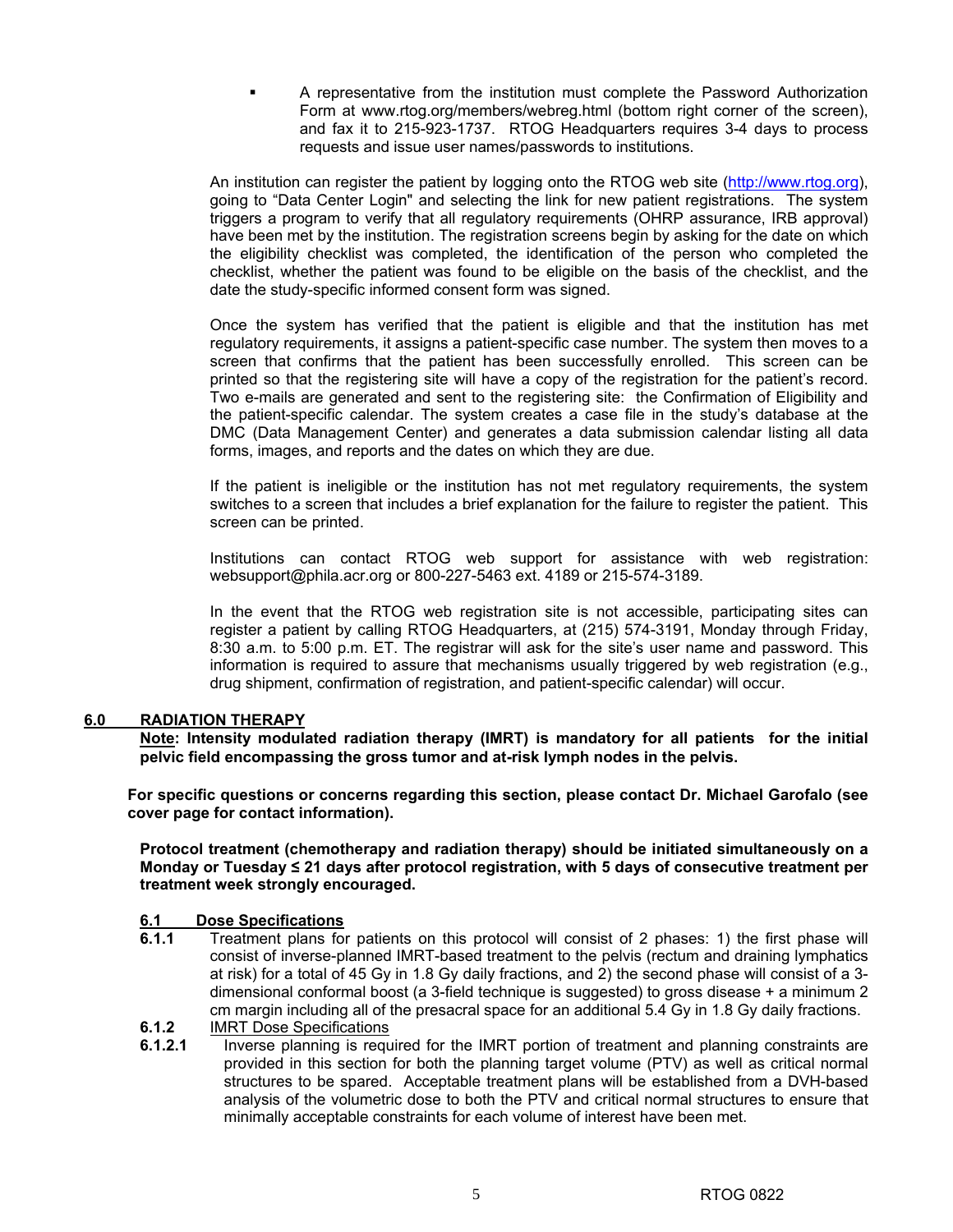**6.1.2.2** IMRT treatment to the pelvis will be planned to deliver a total of 45 Gy to the PTV in 25 fractions of 1.8 Gy over 5 consecutive weeks.

### **6.2 Technical Factors**

- **6.2.1** Megavoltage equipment (minimum acceptable energy is 6 MV) capable of delivering static intensity modulation with a multileaf collimator or dynamic intensity modulation (using a multileaf collimator or tomotherapy) is required.
- **6.2.2** Inverse-planning capable software is required.

### **6.3 Localization, Simulation, and Immobilization**

- **6.3.1** A custom immobilization device (such as Alpha Cradle or vac-loc bag) for supine patients is suggested to minimize setup uncertainty.
- **6.3.2** CT-based simulation (maximum 5 mm slice thickness) is required for this protocol and bowel exclusion techniques should be used when possible. Patients may be simulated supine or prone (if a belly board is utilized). Patients should be simulated in the "arms up" position whether prone or supine and with a full bladder.

### **6.4 Treatment Planning/Target Volumes**

 The definition of volumes will be in accordance with the 1993 ICRU Report #50: Prescribing, Recording and Reporting Photon Beam Therapy.

- **6.4.1** *The Gross Tumor Volume (GTV)* is defined as all known gross disease as determined from a combination of physical exam, colonoscopy, ultrasound, CT (and MRI or PET-CT if performed).
- **6.4.2** *The Clinical Target Volume (CTV)* is defined as the GTV plus areas considered at significant risk of harboring microscopic disease. The CTV for a T3 tumor should include all gross disease (rectal and nodal) as well as the internal iliac lymph nodes and the mesorectum (perirectal fat and the presacral space). The CTV for a T4 tumor will include the same structures as for a T3 tumor but will include the external iliac lymph nodes as well.
- **6.4.3** *The Planning Target Volume (PTV)* will provide a margin around the CTV to compensate for the inter- and intra-fraction uncertainty consequent to daily setup uncertainty and to potential internal organ motion. By definition, the PTV will consist of a symmetrical 5 mm expansion around the CTV. In the event that PTVs extend outside of the skin surface, the clinician should manually trim the PTV contours to be 3-5 mm inside the outer skin (unless there is direct skin involvement).
- **6.4.3.1** The following are guidelines for generating CTV and a unified PTV.
	- Rectal GTV (+1.5 cm radially, +2.5 cm craniocaudally) = CTV
	- Nodal GTV  $+$  1.5 cm symmetrical expansion = CTV
	- Uninvolved iliac vessels + 1.0 cm = CTV (include external iliac if T4)
	- Presacral lymphatic CTV is generated by contouring from mid S1-S5 and 8 mm tissue anterior to the anterior border of the sacral bone
	- The mesorectum and perirectal lymphatics CTV is generated by utilizing anatomic landmarks:
		- $\circ$  Posterior Border: anterior border of the sacrum and gluteus maximus  $\circ$  Lateral Border: ileum, piriformis and obturator muscles
		- Lateral Border: ileum, piriformis and obturator muscles
		- o Anterior Border: should overlap by 1 cm into the bladder, vagina or prostate
- **6.4.3.2** The PTV is generated by expanding all of the above structures by 0.5 cm symmetrically and unifying them into one 3-dimensional volume for planning purposes.
- **6.4.3.3** Examples of contoured patients are available for review on the RTOG website at http://www.rtog.org/anoratlas/main.html. These examples are an excellent resource for the contouring of normal structures as well as GTV, CTV and PTV design.
- **6.4.3.4** PTV planning dose-volume constraints:
	- ≥ 98% of the PTV receives ≥ 93% of the prescribed dose
	- ≤ 10% of the PTV receives ≥ 105% of the prescribed dose
	- ≤ 5% of the PTV receives ≥ 110% of the prescribed dose
		- None of the PTV is to receive ≥ 115% of the prescribed dose

### **6.5 Critical Structures (IMRT Planning Constraints)**

- **6.5.1** Small bowel:
	- No more than 180 cc above 35 Gy
	- No more than 100 cc above 40 Gy
	- No more than 65 cc above 45 Gy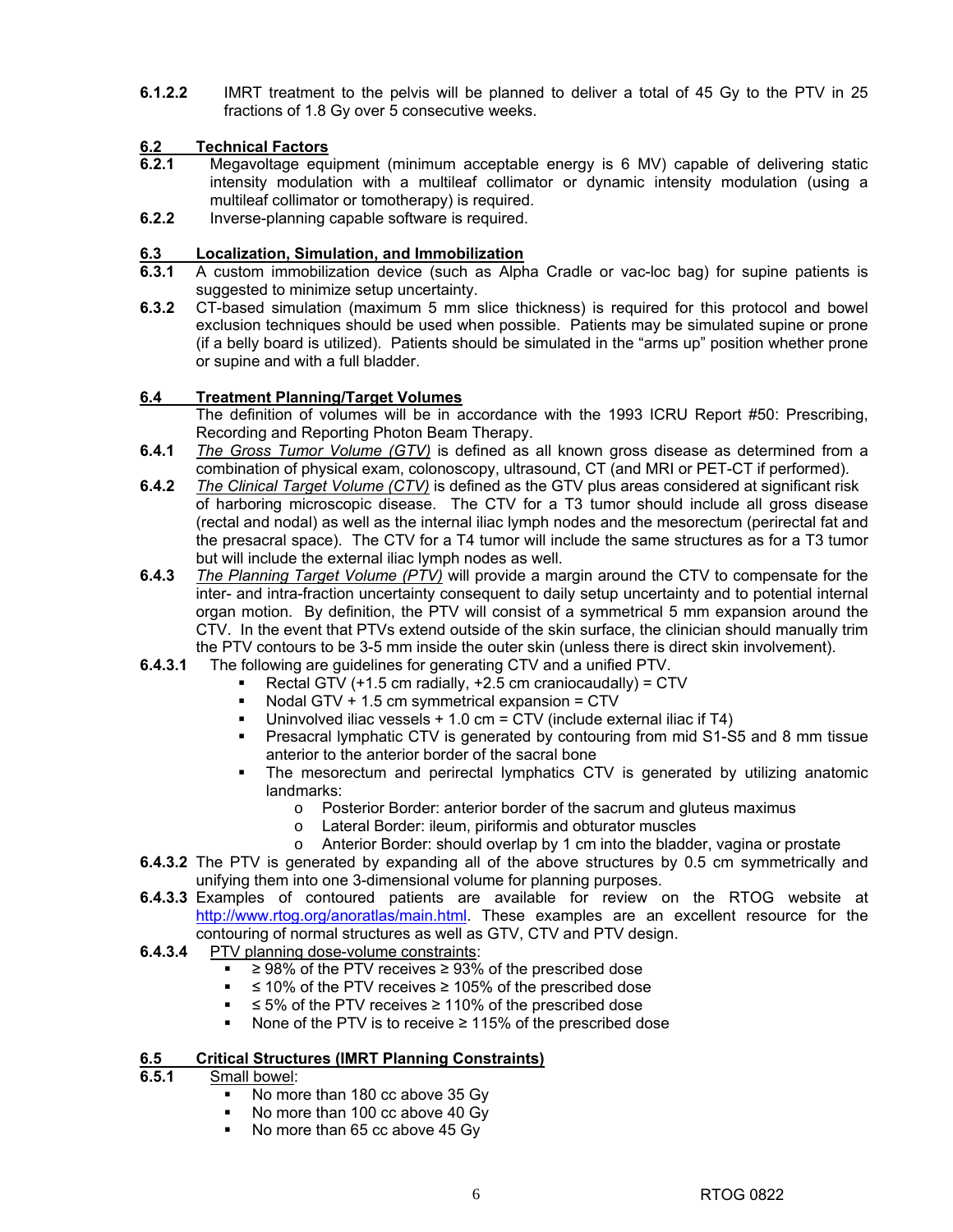No small bowel volume should receive 50 Gy

### **6.5.2** Femoral heads:

- No more than 40% volume above 40 Gy
- No more than 25% volume above 45 Gy
- No femoral head volume should receive 50 Gy
- **6.5.3** Bladder:
	- No more than 40% volume above 40 Gy
	- No more than 15% volume above 45 Gy
	- No bladder volume should receive 50 Gy

### **6.5.4** Unspecified Tissue:

 No specific constraints, however a DVH will be generated for "unspecified tissue" which consists of any tissue within the skin but not contoured as a part of any of the normal structures above and/or the PTV

### **6.6 Documentation Requirements**

Orthogonal films or images are required for isocenter verification. The length of the treatment field shall be indicated on these films.

### **6.7 Compliance Criteria**

- **6.7.1** The ITC will display (and compare with hard copies) isodose distributions through the planning target volume to verify correct digital submission and conversion.
- **6.7.2** The ITC will compare the submitted digital dose-volume histograms (DVHs) for the PTVs, the designated critical structures, and unspecified tissues with DVHs calculated by the ITC.
- **6.7.3** Each treatment will be remotely reviewed for Quality Assurance of target volumes and critical structures. The following criteria will be utilized to assess compliance and/or deviation:

### **6.7.3.1** *PTV*

- Per protocol if the prescription criteria in Section 6.4.3.4 are fulfilled
- Variation acceptable if you fail to meet Section 6.4.3.4 constraints but can meet the following constraints:
	- $\circ$  ≥ 98% of the PTV receives ≥ 90% of the prescribed dose
	- o ≤ 15% of the PTV receives ≥ 105% of the prescribed dose
	- o ≤ 10% of the PTV receives ≥ 110% of the prescribed dose
	- Deviation unacceptable if you fail to meet any of the above criteria.

### **6.7.3.2** *Small Bowel*

- Per protocol if the prescription criteria in Section 6.5.1 are fulfilled
- Variation acceptable if you fail to meet Section 6.5.1 constraints but can meet the following constraints:
	- o No more than 230 cc above 35 Gy
	- o No more than 130 cc above 40 Gy
	- o No more than 90 cc above 45 Gy
- Deviation unacceptable if you fail to meet any of the above criteria.

### **6.7.3.3** *Femoral Heads*

- Per protocol if the prescription criteria in Section 6.5.2 are fulfilled
- Variation acceptable if you fail to meet Section 6.5.2 constraints but can meet the following:
	- No more than 65% volume above 40 Gy
	- No more than 40% volume above 45 Gy
	- No femoral head volume should receive 50 Gy
- Deviation unacceptable if you fail to meet any of the above criteria.

### **6.7.3.4** *Bladder*

- Per protocol if the prescription criteria in Section 6.5.3 are fulfilled
- Variation acceptable if you fail to meet Section 6.5.3 constraints but can meet the following
	- No more than 55% volume above 40 Gy
	- No more than 30% volume above 45 Gy
	- No bladder volume should receive 50 Gy
- Deviation unacceptable if you fail to meet any of the above criteria.

### **6.8 R.T. Quality Assurance Reviews**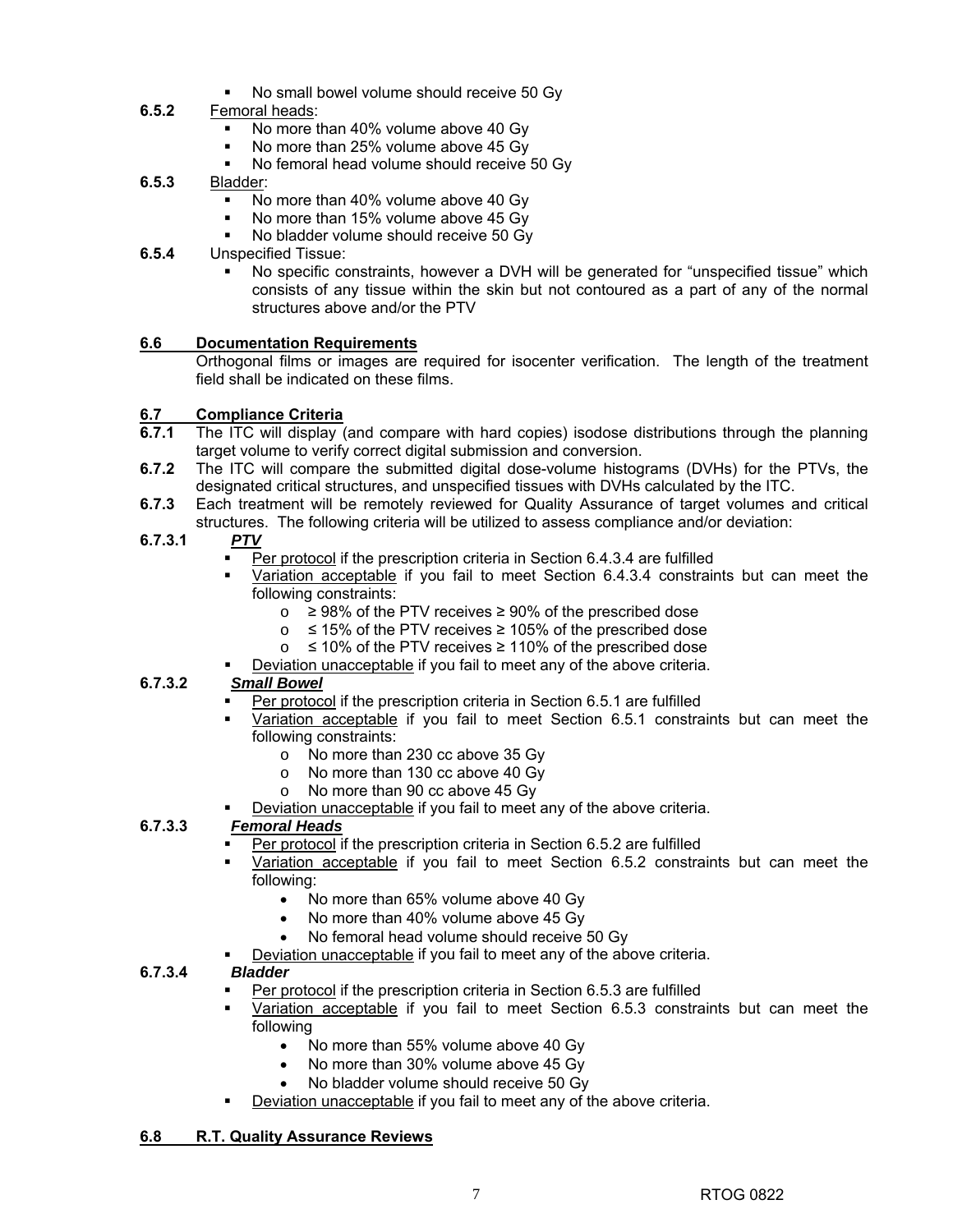The Radiation Oncology Co-Investigator, Michael Garofalo, MD, will perform a remote RT Quality Assurance Review after ITC has received complete data for the first 20 cases enrolled. Dr. Garofalo will perform the next remote review after ITC has received complete data for the next 20 cases enrolled. The final cases will be reviewed remotely within 3 months after this study has reached the target accrual or as soon as complete data for all cases enrolled have been received, whichever occurs first. These reviews will be ongoing and performed remotely.

## **6.9 Radiation Treatment Interruptions**

**6.9.1** Treatment interruptions are discouraged; however, they may be necessitated by uncontrolled diarrhea or other acute complications. The reason for and length of any such interruption must be documented. If the sum total of such interruptions exceeds 5 normally scheduled treatment days, this would constitute a major treatment violation.

A minimum of 4 daily radiation therapy treatments are required in any given week. Any missed radiation treatments will be made up at the end of the treatment schedule, such that the total number of delivered 1.8 Gy fractions remains 28.

**6.9.2** If chemotherapy is held, radiation therapy will continue.

| <b>Toxicity</b>              | <b>XRT Dose</b>                                                                                                                                                        |
|------------------------------|------------------------------------------------------------------------------------------------------------------------------------------------------------------------|
| Grade 2 thrombocytopenia     | Continue at current dose                                                                                                                                               |
| Grade 3 thrombocytopenia     | Hold until recovery to grade $\leq 1$ , then resume.                                                                                                                   |
| Grade 4 thrombocytopenia     | Hold until recovery to grade $\leq$ 1 (platelets $\geq$ 75<br>$x10^9$ /L), then resume.                                                                                |
| Grade 3 neutropenia          | Hold until recovery to grade $\leq 1$ , then resume.                                                                                                                   |
| Grade 4 neutropenia          | Hold until recovery to grade $\leq 1$ , then resume.                                                                                                                   |
| Grade ≥3 febrile neutropenia | Hold until resolution of fever and neutropenia to<br>grade $\leq$ 1. Hold until the ANC $\geq$ 1,500/mm <sup>3</sup> and<br>fever has resolved. Then resume treatment. |

See Section 7.3.2.1 for dose modifications for diarrhea and Section 7.3.2.2 for dose modifications for nausea/vomiting.

### **6.10 Radiation Adverse Events**

Side effects expected from radiation therapy include fatigue, rectal frequency, diarrhea, urinary frequency, dysuria, loss of pubic hair, hyperpigmentation of the skin in the treatment field, lower blood counts. Rare but possible side effects include small bowel obstruction, fistula, small bowel ulceration, wet desquamation, infection, and urethral obstruction.

### **6.11 Adverse Events (AEs) and Serious Adverse Events (SAEs) Reporting Requirements** See Section 7.

### **7.0 DRUG THERAPY**

**Institutional participation in chemotherapy studies must be in accordance with the Medical Oncology Quality Control guidelines stated in the RTOG Procedures Manual.** 

**Radiation and chemotherapy should be initiated on a Monday or Tuesday ≤ 21 days of study enrollment, with 5 days of consecutive treatment strongly encouraged. For the first week of treatment, the capecitabine should be started the evening before the first radiation dose.** 

## 7.1 Treatment<br>7.1.1 Concurre

**7.1.1** Concurrent **preoperative chemotherapy** will begin on the first day of radiotherapy and continue until the completion of radiation therapy. Capecitabine (825 mg/m<sup>2</sup>) will be administered orally twice daily, and oxaliplatin (50 mg/m<sup>2</sup>) will be administered intravenously weekly x 5 weeks. Dose calculations should be based upon actual body weight and not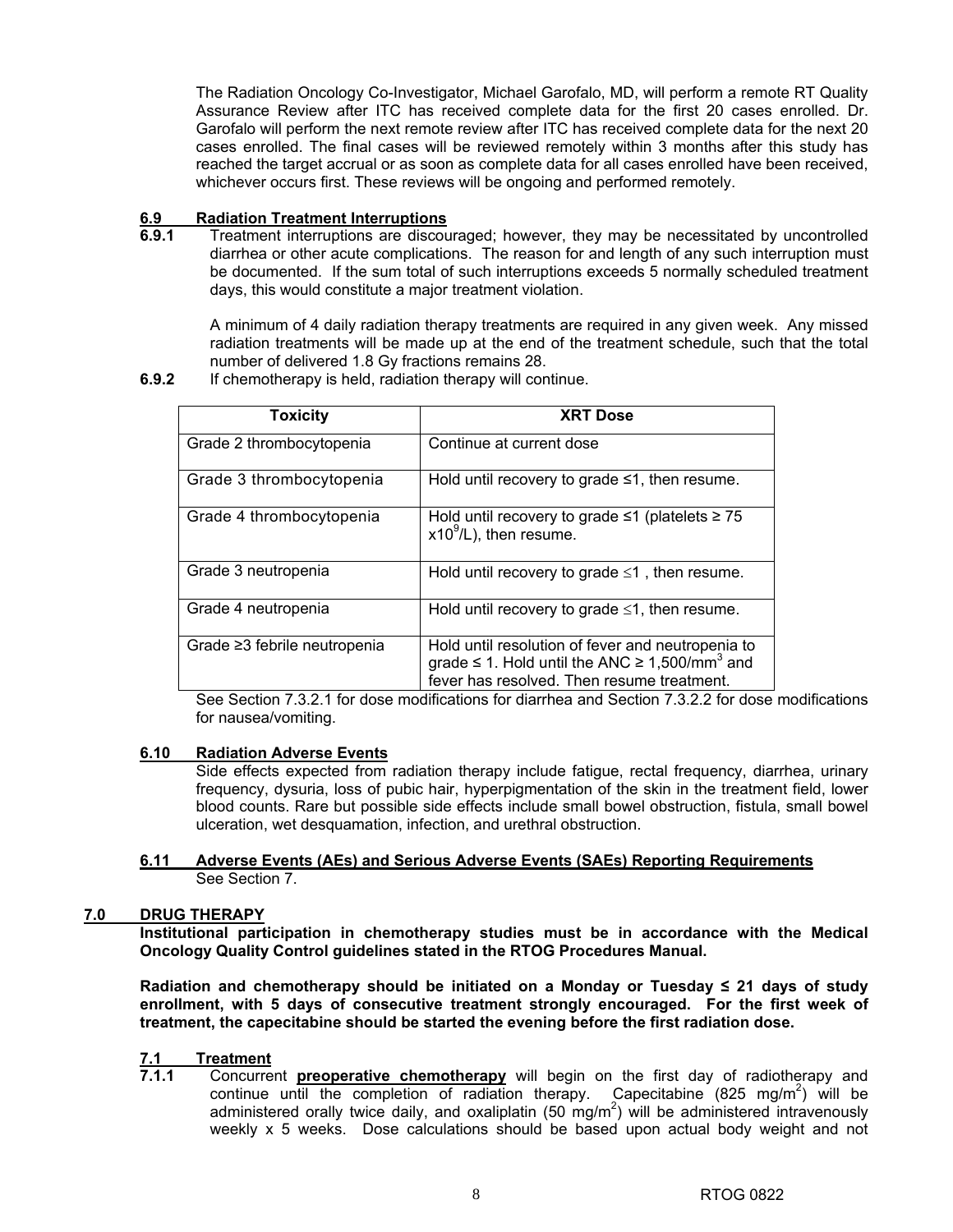modified for obesity. Dose calculations that deviate from the use of actual body weight will be considered a major protocol violation. A summary of preoperative chemotherapy is provided in table form below:

| Agent        | <b>Dose</b>                                                                                                                            | Route              | <b>Schedule</b>                                                                                                                                                                                                                                                                                                                                                                                                                  |
|--------------|----------------------------------------------------------------------------------------------------------------------------------------|--------------------|----------------------------------------------------------------------------------------------------------------------------------------------------------------------------------------------------------------------------------------------------------------------------------------------------------------------------------------------------------------------------------------------------------------------------------|
| Capecitabine | 825 mg/m q12 hours<br>(1650 mg/m /day)<br>Please refer to<br>capecitabine dosing<br>table in Appendix V<br>for capecitabine<br>dosing. | oral               | 5 days per week during radiotherapy. The 1<br>dose will begin the evening prior to day 1 of RT.<br>Begin all subsequent weekly courses on Sunday<br>night, and end with Friday morning dose. Final<br>dose of capecitabine is administered on the<br>morning of the final radiation dose. If radiotherapy<br>is held for administrative reasons (i.e., weekday<br>holiday), capecitabine dose for that day will also<br>be held. |
| Oxaliplatin  | $50 \; mg/m$                                                                                                                           | IV over 2<br>hours | Weekly x 5; days 1, 8, 15, 22, 29                                                                                                                                                                                                                                                                                                                                                                                                |

If any chemotherapy dose is missed, it should be documented as such and no effort will be made to make up the missed dose.

- **7.1.2 Postoperative chemotherapy** will be administered to all patients who have a complete resection of rectal cancer with negative surgical margins and will begin no earlier than 4 and no later than 8 weeks following surgical resection. Patients with unresectable disease or involved margins will discontinue protocol therapy.
- **7.1.3** Postoperative chemotherapy will consist of a total of 9 cycles (each cycle = 14 days) of 5 fluorouracil, leucovorin, and oxaliplatin (FOLFOX). The dose, route, and schedule of FOLFOX delivery is summarized for ease of reference in table form below.

| Agent                                                                                                               | <b>Dose</b>                | Route                          | <b>Schedule</b>           |
|---------------------------------------------------------------------------------------------------------------------|----------------------------|--------------------------------|---------------------------|
| Oxaliplatin*                                                                                                        | 2<br>$85$ mg/m             | IV over 2 hours                | Day 1, every 14 days      |
| Leucovorin*                                                                                                         | $\mathfrak{p}$<br>400 mg/m | IV over 2 hours                | Day 1, every 14 days      |
| 5-fluorouracil bolus*                                                                                               | 400 mg/m                   | IV push                        | Day 1, every 14 days      |
| 5-fluorouracil                                                                                                      | 2400                       | IV continuous infusion over 46 | Beginning day 1, every 14 |
| infusion*                                                                                                           | mg/m                       | hours                          | days                      |
| sequentially as written, except oxaliplatin and leucovorin<br>be administered<br>*Administer<br>mav<br>concurrently |                            |                                |                           |

If any chemotherapy dose is missed, it should be documented as such and no effort will be made to make up the missed dose.

### **7.2 Study Agents**

**Drug accountability records must be maintained at all sites according to good clinical practices and NCI guidelines.** 

- **7.2.1** Capecitabine: Refer to package insert for additional information.<br>**7.2.1.1** Other names
- *<u>Other names</u>* Xeloda
- **7.2.1.2** Classification Antimetabolite, cytotoxic.
- **7.2.1.3** Mode of action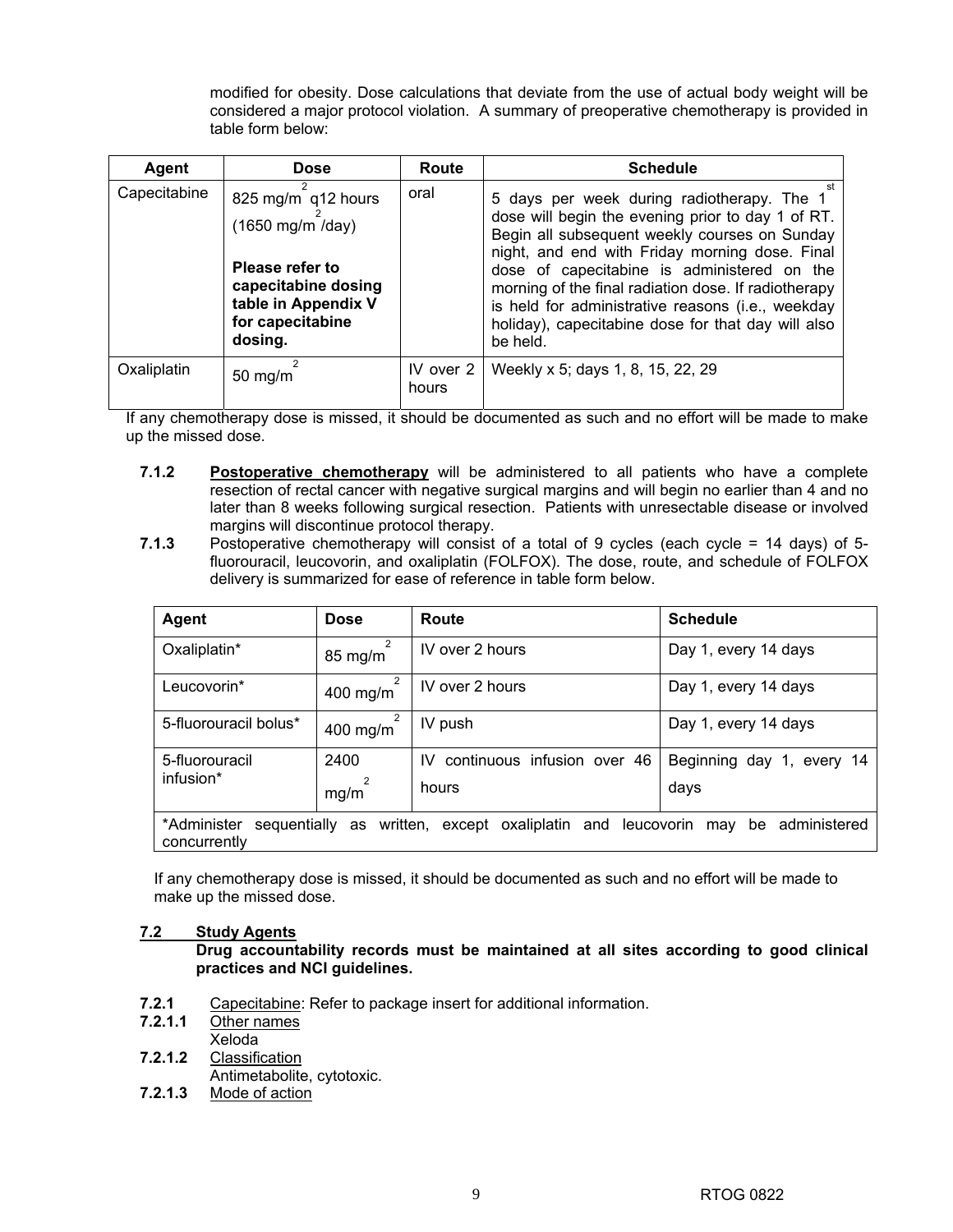Capecitabine is a fluoropyrimidine carbamate with antineoplastic activity. It is an orally administered systemic prodrug of 5'-deoxy-5-fluorouridine (5'-DFUR) that is converted to 5 fluorouracil.

- **7.2.1.4** Storage and stability Capecitabine should be stored at room temperature, excursions permitted to 15° to 30°C (59° to 86°F), with container tightly closed.
- **7.2.1.5** Administration

Tablets should be swallowed with water 30 minutes after the end of a meal (breakfast and dinner). If necessary, tablets can be crushed.

**7.2.1.6** Availability

Capecitabine is supplied as a biconvex, oblong film-coat tablets for oral administration. Each light-peach colored tablet contains 150 mg capecitabine, and each peach colored tablet contains 500 mg capecitabine.

**7.2.1.7** Supply

Commercially available. The use of drug(s) or combination of drugs in this protocol meet the criteria described under Title 21 CFR 312.2(b) for IND exemption.

### **7.2.1.8** Adverse Events

- Blood: neutropenia, coagulation disorder, idiopathic thrombocytopenic purpura, pancytopenia
- Cardiac: angina pectoris, cardiomyopathy
- Constitutional Symptoms: Fatigue
- Dermatologic: Hand-foot syndrome (painful erythema and swelling of the hands and/or feet), increased sweating, photosensitivity, radiation recall syndrome, skin pigmentation changes (hyperpigmentation), alopecia, dry skin
- Gastrointestinal: Diarrhea, nausea, vomiting, anorexia, stomatitis, intestinal obstruction, rectal bleeding, GI hemorrhage, esophagitis, gastritis, colitis, duodenitis, hematemesis, necrotizing enterocolitis, taste changes
- Hepatobiliary: hepatic fibrosis, cholestatic hepatitis, hepatitis
- Infections: fever, oral candidiasis, upper respiratory tract infection, urinary tract infection, bronchitis, pneumonia, sepsis, bronchopneumonia, gastroenteritis, gastrointestinal candidiasis, laryngitis, esophageal candidiasis
- Immune System: drug hypersensitivity
- Hepatobiliary: hepatic fibrosis, cholestatic hepatitis, hepatitis
- Metabolism: cachexia, hypertriglyceridemia
- Musculoskeletal: bone pain, joint stiffness
- Neurological: ataxia, encephalopathy, depressed level of consciousness, loss of consciousness
- Ophthalmic: eye watering, eye irritation
- Psychiatric: confusion
- Renal and Urinary: nocturia
- Respiratory: dyspnea, epistaxis, bronchospasm, respiratory distress
- Vascular: hypotension, venous phlebitis and thrombophlebitis, deep venous thrombosis, lymphoedema, pulmonary embolism, cerebrovascular accident
- **7.2.1.9** Drug Interactions
	- *Sorivudine and brivudin*: A metabolite of these investigational antiviral agents, 5 bromovinyluracil, is a potent inhibitor of dihydropyrimidine dehydrogenase, the enzyme that catabolizes 5-FU. Patients should not receive concurrent therapy with either of these antiviral agents while receiving capecitabine.
	- *Phenytoin*: Increased phenytoin plasma concentrations have been reported during concomitant use of capecitabine with phenytoin, suggesting a potential interaction. Patients taking phenytoin concomitantly with capecitabine should be regularly monitored for increased phenytoin plasma concentrations and associated clinical symptoms
- **7.2.2** Oxaliplatin: Refer to package insert for additional information.
- **7.2.2.1** Other Names

Eloxatin, trans-l-diamino cyclohexane oxaliplatin, cis-[oxalato(trans-l-1,2-diamino cyclohexane)platinum(II)]/-OHP, Eloxatine , Dacplat, SR96669.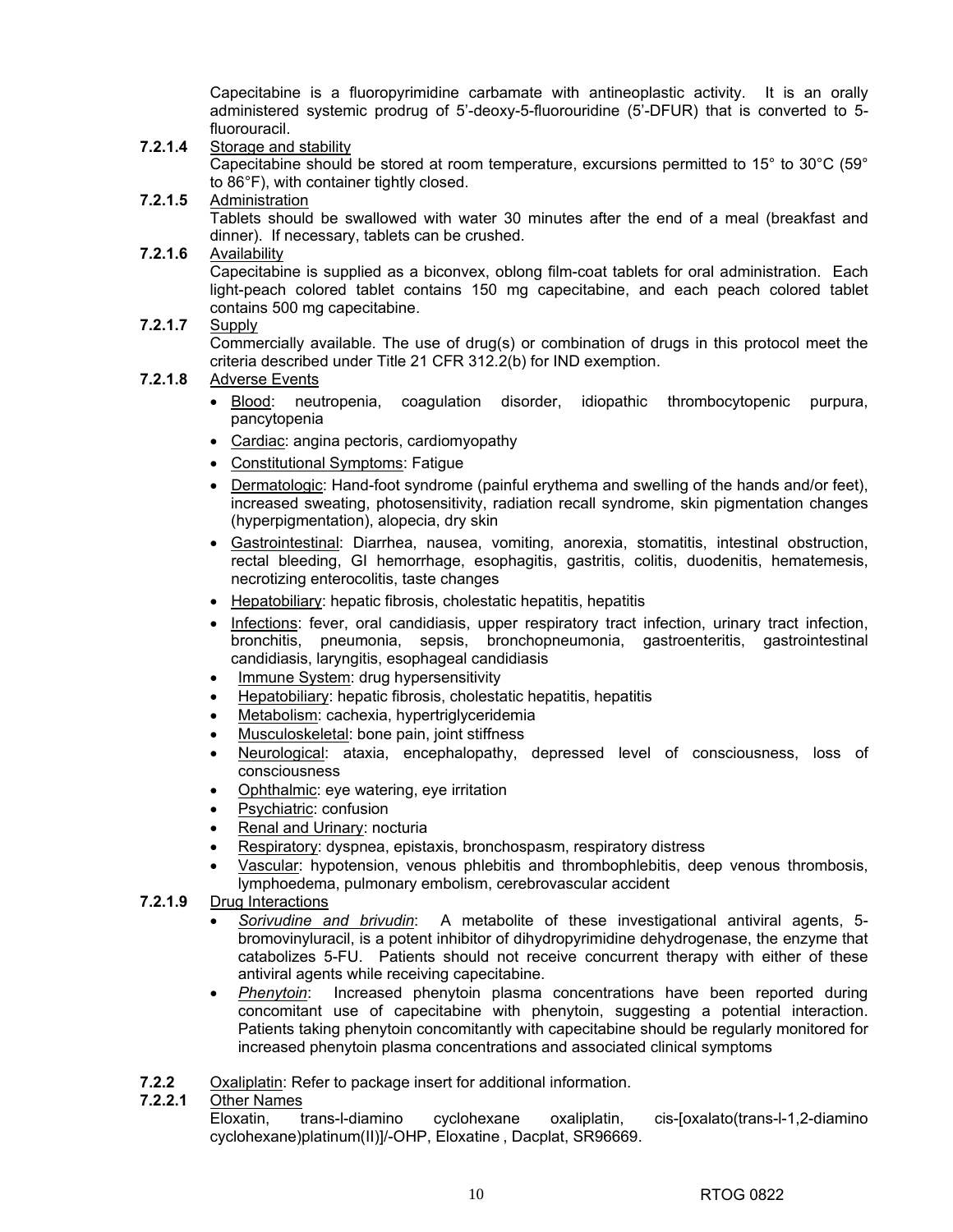### **7.2.2.2** Classification

Alkylating agent. Cytotoxic.<br>**7.2.2.3** Mode of Action

### **7.2.2.3** Mode of Action

The mechanism of action of oxaliplatin is similar to cisplatin. The main site of action is intrastrand cross-linking, therefore inhibiting DNA replication and transcription.

### **7.2.2.4** Storage and Stability

Oxaliplatin vials are stored at room temperature between 20° and 25°C. Reconstituted solution in sterile water or 5% dextrose may be stored and will remain stable for 24 hours at  $2^{\circ}\text{-}8^{\circ}\text{C}$  $(36^{\circ}-46^{\circ}F)$ .

### **7.2.2.5** Preparation

Reconstitute with 10 mL for 50 mg and 20 mL for 100 mg product sterile water or 5% dextrose to provide an initial concentration of 5 mg/mL. Subsequent dilution with 250-500 mL 5% Dextrose.

### **7.2.2.6** Administration

The diluted solution of oxaliplatin in 250 ml 5% dextrose is administered IV by an infusion pump over 2 hours.

### **7.2.2.7** Incompatibilities

Do not mix or administer with saline or other chloride containing solutions. Oxaliplatin is unstable in the presence of chloride. Oxaliplatin may be administered simultaneously with leucovorin by the same infusion line, provided that they are reconstituted in D5W. Do not mix with alkaline solutions. Oxaliplatin is unstable under alkaline conditions. Do not use components containing aluminum for the preparation of oxaliplatin administration. There is a risk of drug degradation when in contact with aluminum.

### **7.2.2.8** Availability

Freeze-dried powder for IV infusion in vials containing 50 mg or 100 mg of oxaliplatin. The powder is a white to off-white cake or powder contained in clear glass vials, sealed with an elastomeric stopper and aluminum seal with a flip-off cover. The excipient is lactose monohydrate, 450 mg and 900 mg respectively.

### **7.2.2.9** Supply

Commercially available. The use of drug(s) or combination of drugs in this protocol meet the criteria described under Title 21 CFR 312.2(b) for IND exemption.

### **7.2.2.10** Adverse Events

- Allergy/Immunology: Allergic/Hypersensitivity reactions (including drug fever)
- Auditory: Middle ear/hearing (ototoxicity, mild), inner ear/hearing (mild hearing loss)
- Blood/Bone Marrow: decreased hemoglobin, hemolysis (e.g. immune hemolytic anemia, drug-related hemolysis), decreased leukocytes, decreased platelets, neutropenia
- Cardiovascular (Arrhythmia): Sinus tachycardia, supraventricular arrhythmias (SVT/atrial fibrillation/flutter), ventricular arrhythmias (PVCs/ bigeminy/trigeminy/ventricular tachycardia)
- Cardiovascular (General): Edema, hypertension, phlebitis (superficial), thrombosis/embolism (including pulmonary embolism)
- Coagulation: DIC (Disseminated intravascular coagulation)
- Constitutional Symptoms: Fever (in the absence of neutropenia), weight loss, fatigue (lethargy, malaise, asthenia)
- Dermatology/Skin: Erythema or skin eruptions, alopecia, injection site reaction, rash/desquamation
- Endocrine: Hot flashes/flushes
- Gastrointestinal: Anorexia, constipation, dehydration, dysphagia, diarrhea, esophagitis, odynophagia (painful swallowing), gastrointestinal reflux, enteritis, ascites (NOS), intestinal obstruction, stomatitis/pharyngitis (oral/pharyngeal mucositis), taste disturbance (dysgeusia), nausea, vomiting, colitis, ileus (or neuroconstipation), typhilitis
- Hepatic: Increased alkaline phosphatase, increased bilirubin, increased GGT (gammaglutamyl-transpeptidase), hepatic enlargement, increased AST (AST) (serum glutamic oxaloacetic transaminase), increased SGPT (ALT) (serum glutamic pyruvic transaminase). Veno-occlusive disease of the liver has been reported with the administration of the combination of 5-FU and oxaliplatin.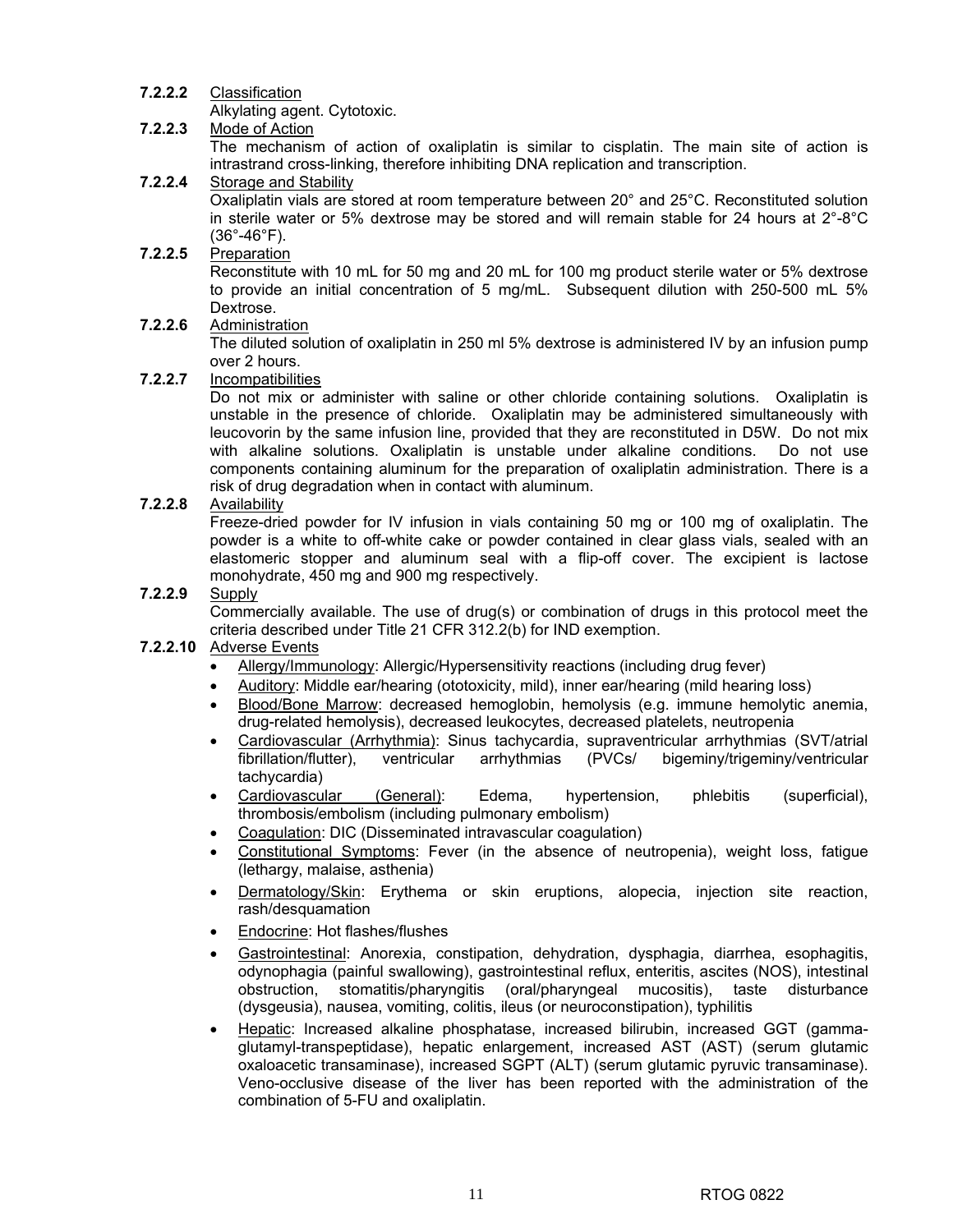- Hemorrhage: CNS hemorrhage/bleeding, hemoptysis, hemorrhage/bleeding with grade 3 or 4 thrombocytopenia, melena/GI bleeding, rectal bleeding/hematochezia, other (hemorrhage NOS)
- Infection/Febrile Neutropenia: Febrile neutropenia (fever of unknown origin without clinically or microbiologically documented fever (ANC  $\lt$  1.0 x 10e9/L, fever  $\gt$  38.5°C) infection (documented clinically or micro-biologically with grade 3 or 4 neutropenia (ANC  $\leq$  1.0 x 10e9/L), infection without neutropenia
- Metabolic/Laboratory: Acidosis (metabolic or respiratory) hyperuricemia, hypokalemia, hypophosphatemia, hyponatremia, hypocalcemia, hypomagnesemia, hyponatremia
- Musculoskeletal: Involuntary muscle contractions
- Neurology: Ataxia (incoordination, including abnormal gait) insomnia, mood alteration (depression, anxiety) neuropathy cranial (ptosis), vertigo, neuropathy sensory (including acute laryngeo-pharyngeal dysesthesias, L'Hermitte's sign, paresthesia)
- Ocular/Visual: Conjunctivitis, vision abnormalities (including blindness, optic neuritis, papilledema, hemianopsia, visual field defect, transient blindness
- Pain: abdominal pain or cramping, arthralgia (joint pain), bone pain, chest pain (non-cardiac and non-pleuritic), headache (including migraine), myalgia (muscle pain including cramps and leg cramps)
- Pulmonary: Pulmonary fibrosis, cough, dyspnea (shortness of breath), hiccoughs (hiccups, singultus), pneumonitis/pulmonary infiltrates (including eosinophilic pneumonia, interstitial pneumonitis, and interstitial lung disease), laryngospasm
- Renal/Genitourinary: Increased creatinine, renal failure, urinary retention
- **7.2.3** 5-Fluorouracil: Refer to package insert for additional information.
- **7.2.3.1** Other Names

5-FU, Adrucil, Efudex.

- **7.2.3.2** Classification Antimetabolite.
- **7.2.3.3** Mode of Action

Fluorouracil is a pyrimidine antagonist that interferes with nucleic acid biosynthesis. The deoxyribonucleotide of the drug inhibits thymidylate synthetase, thus inhibiting the formation of thymidylic acid from deoxyuridylic acid, thus interfering in the synthesis of DNA. It also interferes with RNA synthesis.

- **7.2.3.4** Storage and Stability Stable for prolonged periods of time at room temperature, if protected from light. Inspect for precipitate; if apparent, agitate vial vigorously or gently heat to not greater than 140°F in a water bath. Do not allow to freeze.
- **7.2.3.5** Administration

5-FU will be administered as an IV bolus and as a 46-hour infusion.

**7.2.3.6** Availability

Available in 500 mg/10 ml ampules and vials, and 1 gm/20 ml, 2.5 gm/50 ml, and 5 gm/100 ml vials.

- **7.2.3.7** Supply
	- Commercially available.
- **7.2.3.8** Adverse Events
	- Cardiac: Angina, noted with continuous infusion
	- Constitutional: Fatigue
	- Dermatologic: Dermatitis, nail changes, hyperpigmentation, Hand-Foot Syndrome with protracted infusions, alopecia
	- Gastrointestinal: Nausea, vomiting, anorexia, diarrhea, can be dose limiting; mucositis, more common with 5-day infusion, occasionally dose limiting; severe, cholera-like diarrhea which can be fatal when given with leucovorin; taste changes
	- Hematologic: Leukopenia, thrombocytopenia, anemia, can be dose limiting; less common with continuous infusion
	- Hepatic: Hepatitis with hepatic infusion
	- Veno-occlusive disease of the liver has been reported with the administration of the combination of 5-FU and oxaliplatin.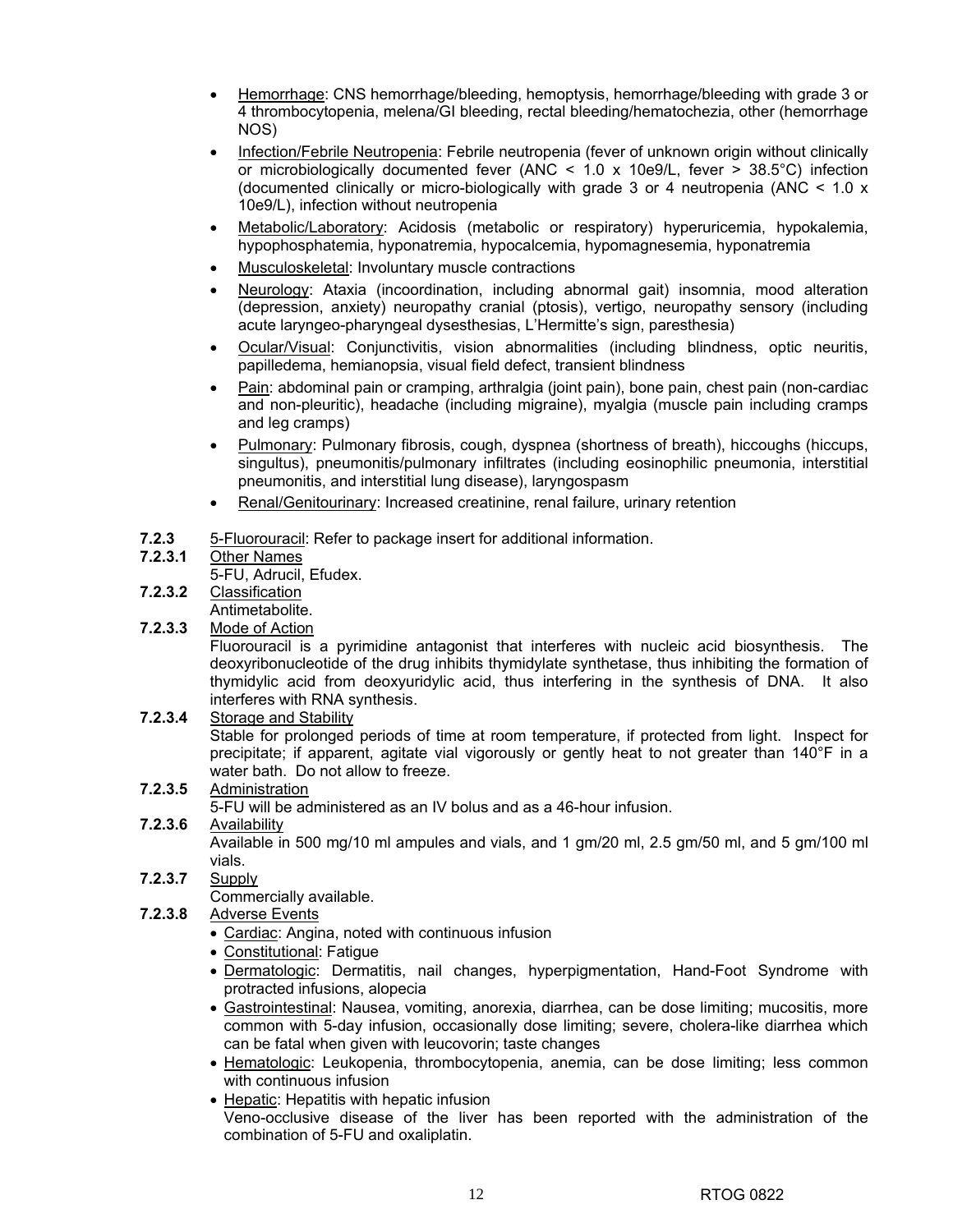- Neurologic: Cerebellar Syndrome (headache and cerebellar ataxia)
- Ophthalmic: Eye irritation, nasal discharge, watering of eyes, blurred vision

### **7.2.3.9** Drug Interactions

- *Allopurinol*: Oxypurinol, a metabolite of allopurinol, can potentially interfere with 5-FU anabolism via orotate phosphoribosyltransferase. Although this was originally used as a strategy to protect normal tissues from 5-FU-associated toxicity, further laboratory studies suggested possible antagonism of the anticancer activity of 5-FU in some tumor models. If a patient is receiving allopurinol, the need for taking this medicine should be ascertained. If possible, allopurinol should be discontinued prior to starting on this regimen, and another agent substituted for it.
- *Cimetidine*: Because cimetidine can decrease the clearance of 5-FU, patients should not enter on this study until the cimetidine is discontinued. Ranitidine or a drug from another antiulcer class can be substituted for cimetidine, as necessary.
- **7.2.4** Leucovorin Calcium: Refer to package insert for additional information.

### **7.2.4.1** Other Names

Leucovorin, Wellcovorin, citrovorum factor, folinic acid, 5-formyl tetrahydrofolate, LV, LCV.

### **7.2.4.2** Classification

Tetrahydrofolic acid derivative.

### **7.2.4.3** Mode of Action

Leucovorin acts as a biochemical cofactor for 1-carbon transfer reactions in the synthesis of purines and pyrimidines. Leucovorin does not require the enzyme dihydrofolate reductase (DHFR) for conversion to tetrahydrofolic acid. The effects of methotrexate and other DHFRantagonists are inhibited by leucovorin. Leucovorin can potentiate the cytotoxic effects of fluorinated pyrimidines (i.e., fluorouracil and floxuridine). After 5-FU is activated within the cell, it is accompanied by a folate cofactor, and inhibits the enzyme thymidylate synthetase, thus inhibiting pyrimidine synthesis. Leucovorin increases the folate pool, thereby increasing the binding of folate cofactor and active 5-FU with thymidylate synthetase.

### **7.2.4.4** Storage and Stability

All dosage forms are stored at room temperature. The reconstituted parenteral solution, 10 mg/ml, is stable for at least 7 days at room temperature. At concentrations of 0.5-0.9 mg/ml the drug is chemically stable for at least 24 hours at room temperature under normal laboratory light.

### **7.2.4.5** Preparation

The 50 and 100 mg vials for injection are reconstituted with 5 and 10 ml of sterile water or bacteriostatic water, respectively, resulting in a 10 mg/ml solution. The 350 mg vial is reconstituted with 17 ml of sterile water resulting in a 20 mg/ml solution.

### **7.2.2.6** Compatibilities

Leucovorin (0.5-0.9 mg/ml) is chemically stable for at least 24 hours in normal saline, 5% dextrose, 10% dextrose, Ringer's injection or lactated Ringer's injection. Leucovorin is also compatible with fluorouracil and oxaliplatin.

### **7.2.4.7** Availability

Available in parenteral formulations (3 and 5 mg ampule; 50 mg, 100 mg and 350 mg vial).

**7.2.4.8** Supply

Commercially available.

- **7.2.4.9** Adverse Events
	- Allergy/Immunology: Allergic/hypersensitivity reaction, urticaria
- **7.2.4.10** Drug Interactions: Leucovorin may potentiate the toxic effects of fluoropyrimidine therapy, resulting, for example, in increased hematologic and gastrointestinal (diarrhea, stomatitis) adverse effects.

### **7.3 PREOPERATIVE Dose Modifications**

### **7.3.1 Hematologic Toxicity (Preoperative)**

- **7.3.1.1** All adverse events should be graded according to the Common Terminology Criteria for Adverse Events (Version 3.0). The final dose modification according to the following tables should be based upon the worst grade of adverse event experienced.
- **7.3.1.2** If any of the treatment agents is held or discontinued for toxicity or intolerance, patients may continue on study with the remaining agents unless otherwise specified.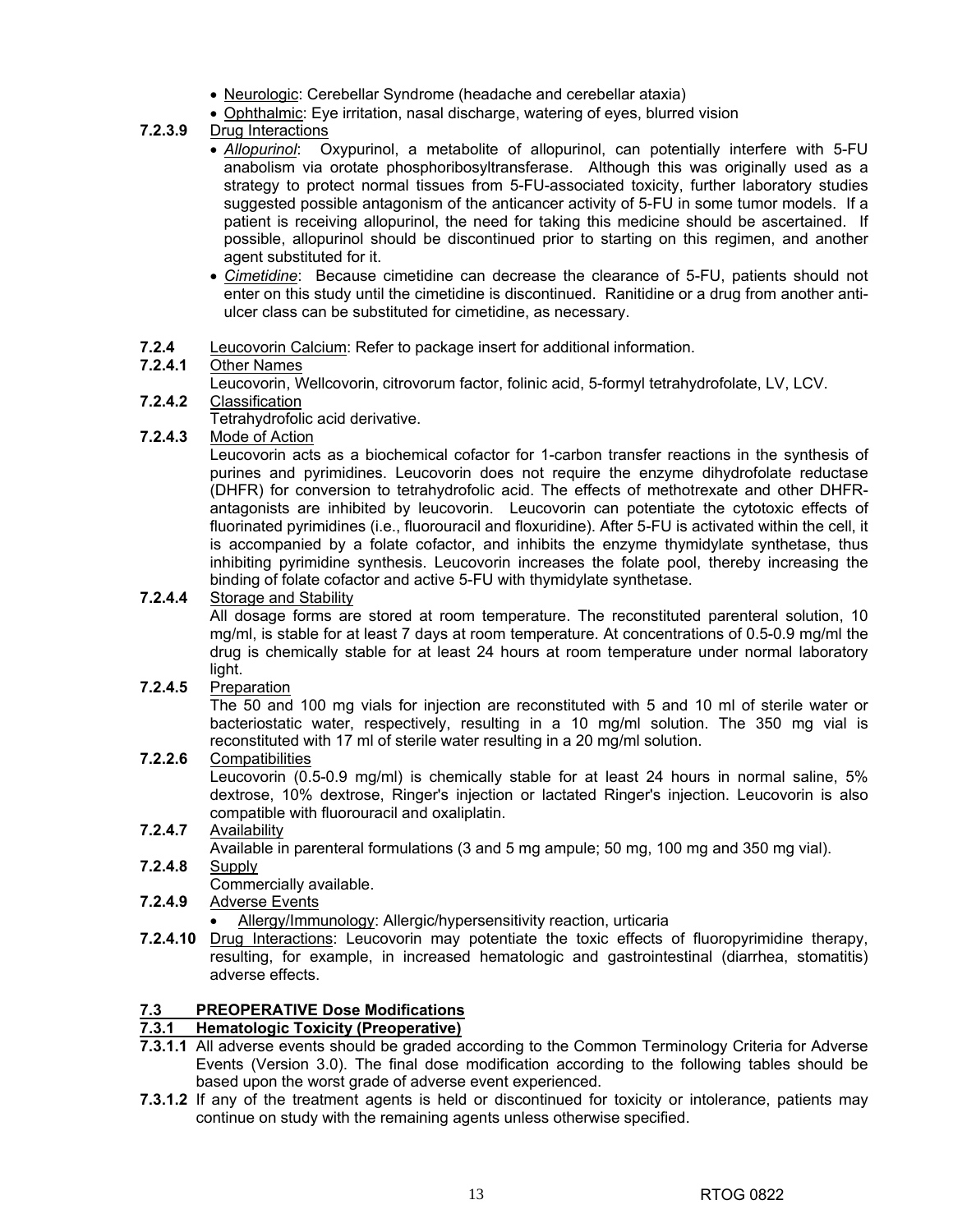- **7.3.1.3** Held doses of capecitabine and/or oxaliplatin will not be made up at a later date. If more than one dose reduction applies, then use the most stringent (i.e., the greatest dose reduction). Doses that are reduced at any point during a cycle will not be re-escalated.
- **7.3.1.4** Grade 1 toxicities will not result in dose modifications
- **7.3.1.5** Preoperative dose levels are as follows:

|                    | Capecitabine*               | Oxaliplatin                |
|--------------------|-----------------------------|----------------------------|
| <b>Start Level</b> | 1650 mg/m <sup>2</sup> /day | 50 mg/m <sup>2</sup> /week |
| Level -1           | 1237 mg/m <sup>2</sup> /day | 40 mg/m <sup>2</sup> /week |
| Level -2           | 825 mg/m <sup>2</sup> /day  | 32 mg/m <sup>2</sup> /week |

\***Refer to capecitabine dosing table in Appendix V for capecitabine reduction doses.** 

**If the patient requires dose reductions lower than level -2 protocol therapy should be discontinued.** 

**7.3.1.6** For hematologic toxicities listed below, in the case where there are concurrent toxicities, dose modification should follow the most stringent management (dose levels as defined earlier in this section). Patients who have capecitabine held should have oxaliplatin held until capecitabine is restarted. Patients may continue on radiation treatment as clinically indicated. (See Section 6.9 for XRT Dose Modifications)

| <b>Toxicity</b>        | <b>Capecitabine Dose</b>   | <b>Oxaliplatin Dose</b>     |
|------------------------|----------------------------|-----------------------------|
|                        | <b>Modification</b>        | <b>Modification</b>         |
| Grade 2                | Continue at current        | Continue at current         |
| thrombocytopenia       | dose                       | dose                        |
| Grade 3                | Hold until recovery        | Hold until recovery         |
| thrombocytopenia)      | to grade $\leq 1$ , then   | to grade $\leq 1$ , then    |
|                        | resume one dose            | resume one dose             |
|                        | level lower.               | level lower.                |
| Grade 4                | Hold until recovery        | Hold until recovery         |
| thrombocytopenia       | to grade $\leq 1$ , then   | to grade $\leq 1$ , then    |
|                        | resume one dose            | resume one dose             |
|                        | level lower.               | level lower.                |
| Grade 3 neutropenia    | Hold until recovery        | Hold until recovery         |
|                        | to grade $\leq 1$ , then   | to grade $\leq$ 1, then     |
|                        | resume one dose            | resume one dose             |
|                        | level lower.               | level lower.                |
| Grade 4 neutropenia    | Hold until recovery        | Hold until recovery         |
|                        | to grade $\leq$ 1, then    | to grade $\leq$ 1, then     |
|                        | resume one dose            | resume one dose             |
|                        | level lower.               | level lower.                |
| Grade $\geq$ 3 febrile | Hold until resolution      | Hold until resolution       |
| neutropenia            | of fever and               | of fever and                |
|                        | neutropenia to             | neutropenia to              |
|                        | grade $\leq$ 1. Hold until | $grade \leq 1$ . Hold until |
|                        | the ANC $\geq$             | the ANC $\geq$              |
|                        | 1,500/mm $^3$ and          | $1,500/mm3$ and             |
|                        | fever has resolved.        | fever has resolved.         |
|                        | Then resume at the         | Then resume at the          |
|                        | next lower dose            | next lower dose             |
|                        | level.                     | level.                      |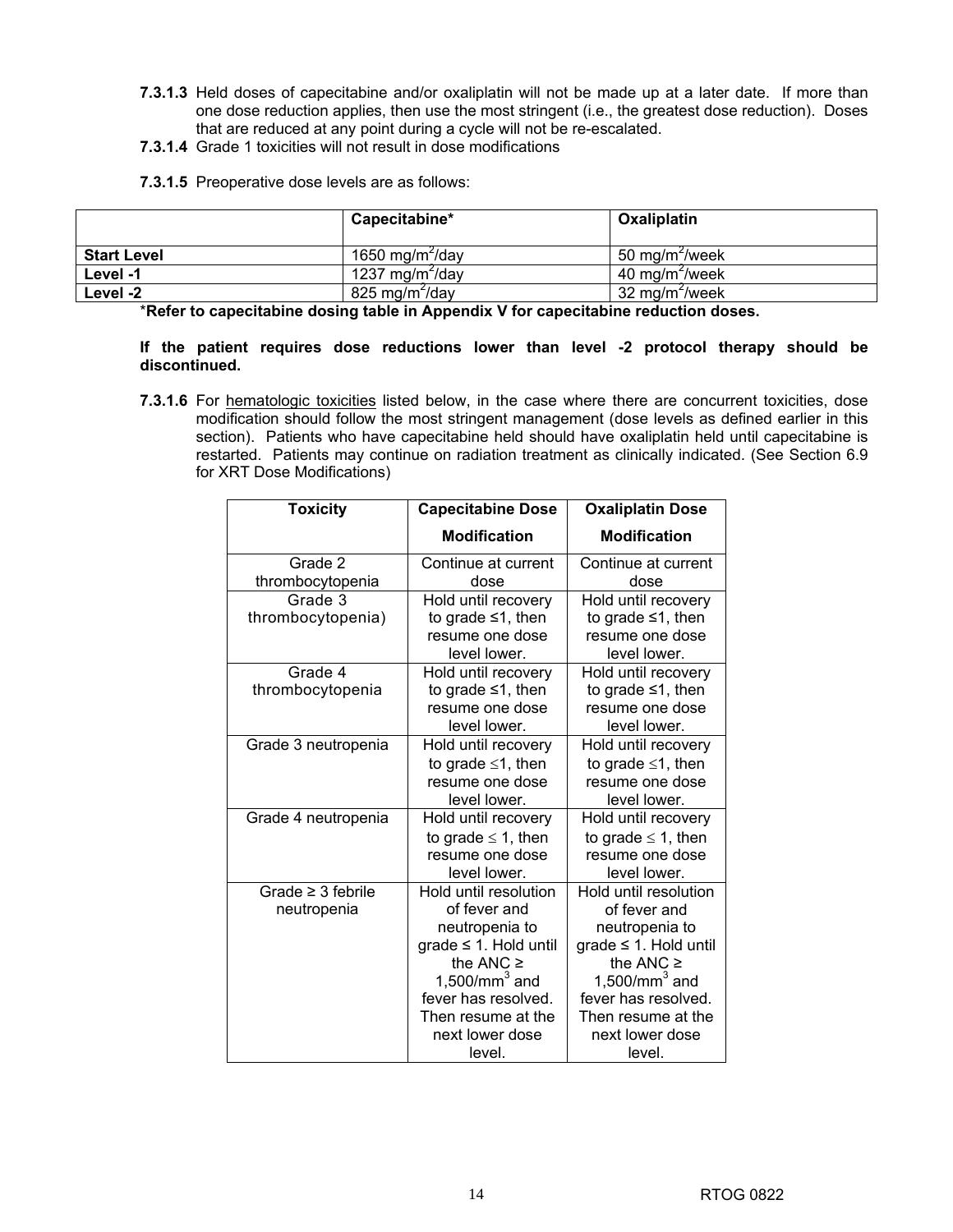### **7.3.1.7 Capecitabine-Induced Hyperbilirubinemia (Preoperative)**

Capecitabine is known to cause hyperbilirubinemia. Please follow the table below for instructions regarding management of hyperbilirubinemia. Patients with > grade 2 hyperbilirubinemia should be evaluated with radiologic study for biliary obstruction. Patients who have capecitabine held for hyperbilirubinemia may continue on radiation therapy and oxaliplatin as clinically indicated.

| Hyperbilirubinemia Grade | <b>Capecitabine Adjustment</b>                       |  |
|--------------------------|------------------------------------------------------|--|
| Grade 1                  | Continue capecitabine                                |  |
| Grade 2                  | Hold capecitabine until grade $\leq$ 1, then restart |  |
|                          | capecitabine at current dose                         |  |
| Grade 3                  | Hold capecitabine until grade <1, then restart       |  |
|                          | capecitabine at current dose                         |  |
| Grade 4                  | Hold capecitabine until grade <1, then restart       |  |
|                          | capecitabine at current dose                         |  |

### **7.3.2 Nonhematologic Toxicity (Preoperative)**

### **7.3.2.1 Diarrhea (Preoperative)**

- **7.3.2.1.1** Capecitabine can cause diarrhea and must be stopped if diarrhea is ≥ grade 3. Diarrhea must be managed symptomatically. IV hydration and use of loperamide, as well as close observation, are recommended for diarrhea. For loperamide dosage recommendation and treatment start, see below. If control takes longer than 2 days, medical evaluation including relevant diagnostic procedures, alternative treatment, and possible investigation of DPD deficiency should be considered. Capecitabine cannot be re-started until diarrhea has resolved to grade < 2 with the last loperamide dose given at least 24 hours beforehand. The recommended dosage regimen for loperamide: 4 mg at the first onset of late diarrhea and then 2 mg every 2 hours until the patient is diarrhea free for at least 12 hours. During the night, the patient may take 4 mg of loperamide every 4 hours. Note: This dosage regimen exceeds the usual dosage recommendations for loperamide. Premedication with loperamide is not recommended.
- **7.3.2.1.2** The use of drugs with laxative properties should be avoided because of the potential for exacerbation of diarrhea. Patients should be advised to contact their physician to discuss any laxative use.
- **7.3.2.1.3** Patients with grade 3 diarrhea should also be evaluated for C. difficile colitis.
- **7.3.2.1.4** Patients with neutropenia and diarrhea should be considered for empiric use of prophylactic antibiotics such as oral quinolones.
- **7.7.2.1.5** Dose modifications for diarrhea are summarized in table form below:

| <b>Grade Diarrhea (stool number</b><br>is over pretreatment number<br>of stools) | Capecitabine                                                                             | Oxaliplatin   | <b>XRT</b>    |
|----------------------------------------------------------------------------------|------------------------------------------------------------------------------------------|---------------|---------------|
| Grade 1                                                                          | Maintain dose, institute<br>supportive care for<br>diarrhea                              | Maintain dose | Maintain dose |
| Grade 2                                                                          | Maintain dose, institute<br>supportive care for<br>diarrhea if not already<br>instituted | Maintain dose | Maintain dose |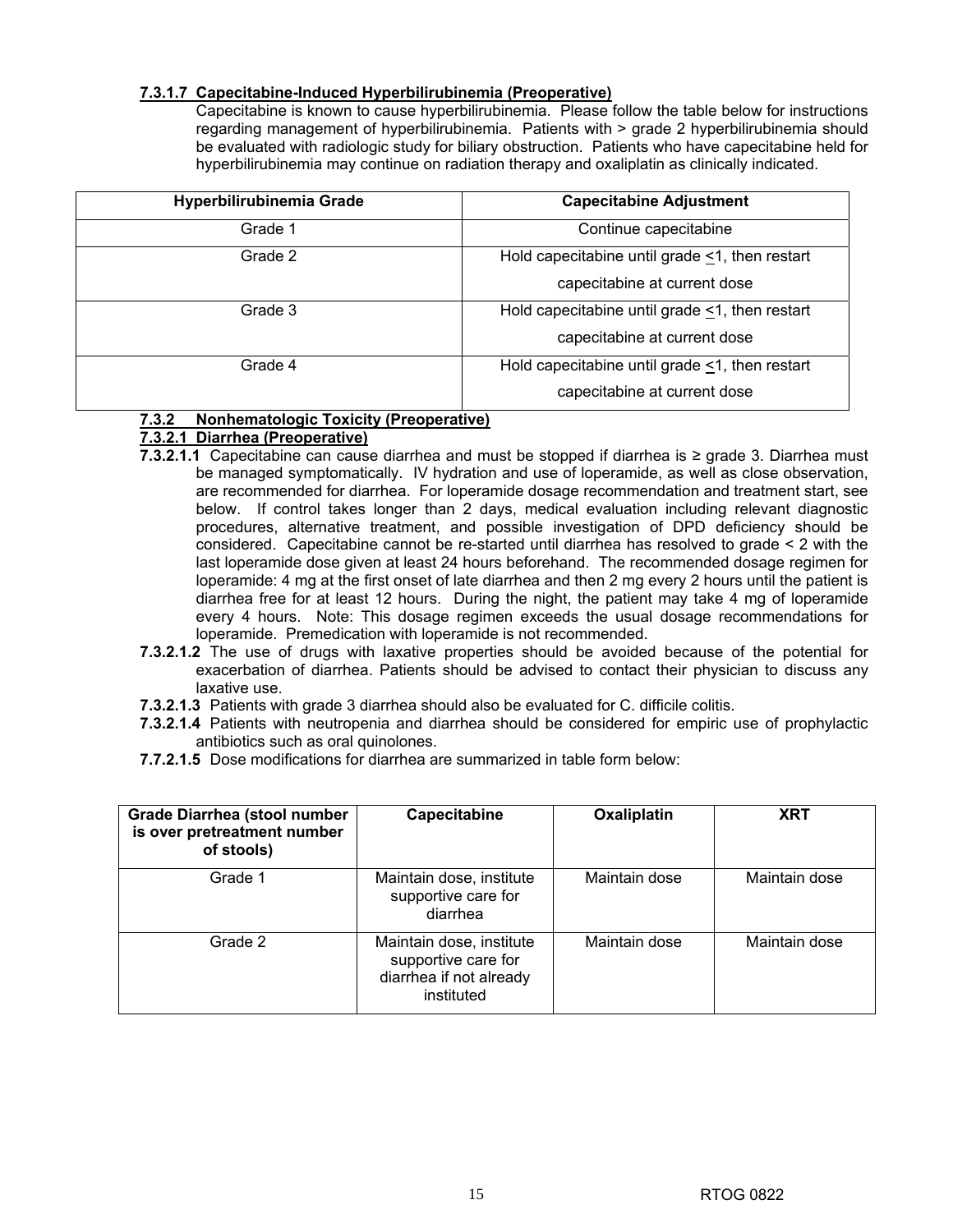| Grade 3 | Hold until Grade $\leq$ 1, then<br>restart capecitabine one<br>dose level lower. | Hold until Grade $< 1$ ,<br>then restart<br>oxaliplatin one dose<br>level lower | If grade 3 diarrhea<br>for $>$ 4 days, hold<br>until Grade $\leq$ 1, then<br>restart. |
|---------|----------------------------------------------------------------------------------|---------------------------------------------------------------------------------|---------------------------------------------------------------------------------------|
| Grade 4 | Hold until Grade $\leq$ 1, then<br>restart capecitabine one<br>dose level lower. | Hold until Grade < 1,<br>then restart<br>oxaliplatin one dose<br>level lower    | Hold until Grade < 1,<br>then restart.                                                |

### **7.3.2.2 Nausea and/or Vomiting (Preoperative)**

The prophylactic administration of 5-HT3 antagonists (granisetron, ondansetron or variants) with corticosteroids (e.g. dexamethasone) is highly recommended for primary prevention and treatment of oxaliplatin-induced emesis. The dose of each agent is left to the discretion of each investigator.

Secondary treatment and prophylaxis: Patients must be supplied with antiemetics at the initiation of study treatment. The choice and dose of anti-emetics will be determined by the treating physician. Anti-emetics should be initiated at the onset of symptoms and continued as directed by the treating physician until resolution of symptoms to grade 0-1. Additional supportive care measures, e.g. oral or intravenous rehydration, etc., should be instituted as required by the patient's clinical condition. Additional medical evaluation is recommended for those patients with continued nausea/vomiting > grade 2, lasting > 48 hours despite institution of optimal supportive care measures. Secondary prophylaxis must be initiated once nausea or vomiting has occurred if initial primary prophylaxis was not initially employed. Dose modification is not required if primary prophylaxis was not initiated as recommended in the protocol. Recurrent episodes of > grade 2 nausea/vomiting despite institution of optimal supportive care and prophylaxis should receive dose reductions as outlined below.

| Grade Nausea and/or<br><b>Vomiting (despite)</b><br>adequate prophylaxis) | Capecitabine                     | Oxaliplatin                     | <b>XRT</b>    |
|---------------------------------------------------------------------------|----------------------------------|---------------------------------|---------------|
| Grade 1                                                                   | Maintain dose                    | Maintain dose                   | Maintain dose |
| Grade 2                                                                   | Maintain dose                    | Maintain dose                   | Maintain dose |
| Grade 3                                                                   | Hold until grade $\leq 1$ , then | Hold until grade $\leq$ 1, then | Maintain dose |
|                                                                           | restart one dose level lower     | restart one dose level lower    |               |
| Grade 4                                                                   | Hold until grade $\leq$ 1, then  | Hold until grade $\leq$ 1, then | Maintain dose |
|                                                                           | restart two dose levels lower    | restart two dose levels lower   |               |

### **7.3.2.3 Capecitabine-Induced Hand Foot Skin Reaction (Preoperative)**

Capecitabine dose adjustments for hand-foot skin reaction are listed below

| <b>Toxicity</b><br>Grade | <b>Capecitabine Dose Adjustment</b>                                                                                                                                                         |  |  |  |  |
|--------------------------|---------------------------------------------------------------------------------------------------------------------------------------------------------------------------------------------|--|--|--|--|
|                          | Maintain dose                                                                                                                                                                               |  |  |  |  |
|                          | Interrupt until $\leq$ grade 1. May then restart capecitabine at full dose. For second<br>occurrence, hold capecitabine until ≤ grade 1, then restart capecitabine one dose<br>level lower. |  |  |  |  |
|                          | Interrupt until $\leq$ grade 1. Then restart capecitabine one dose level lower.                                                                                                             |  |  |  |  |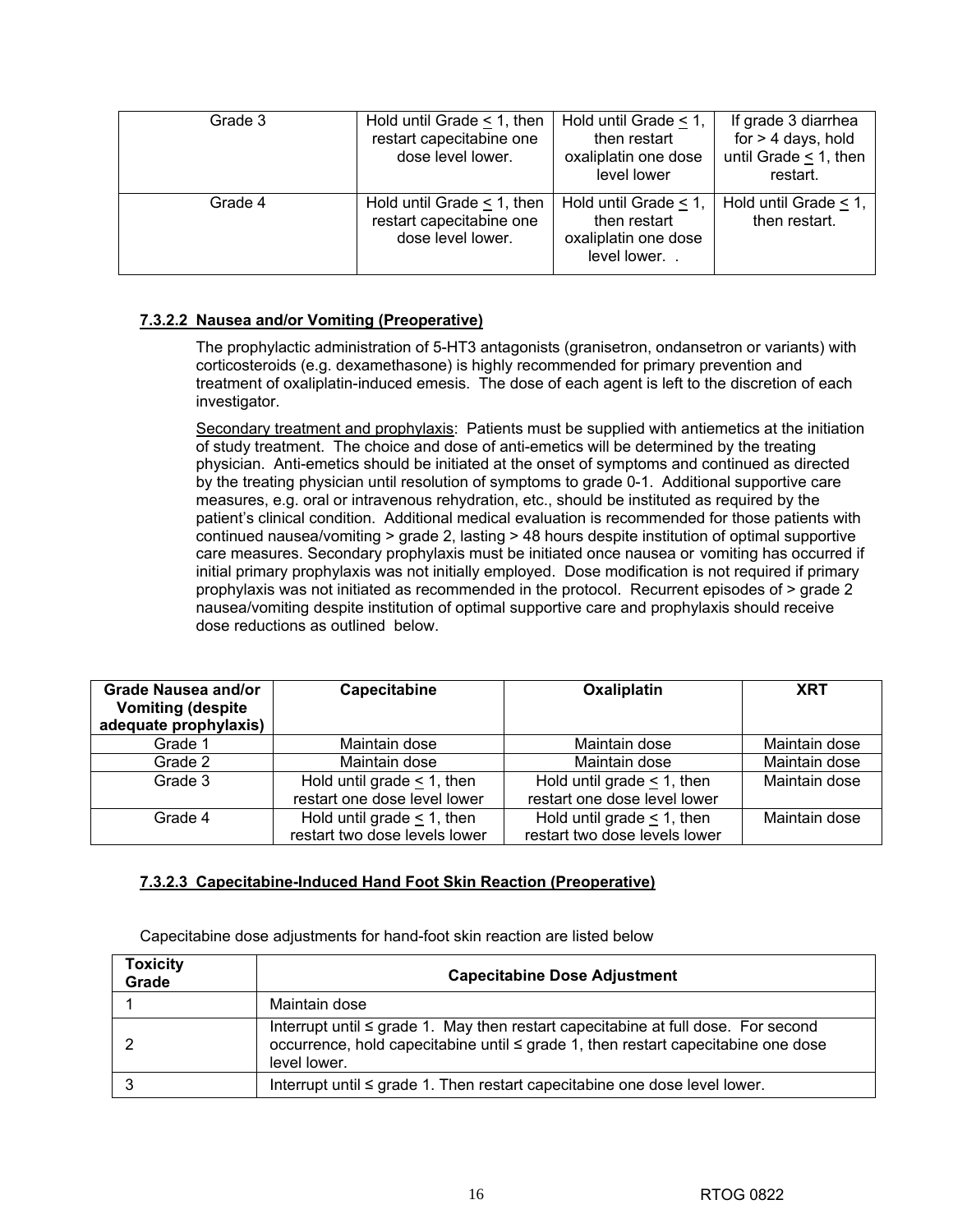### **7.3.2.4 Oxaliplatin-Induced Neuropathy (Sensory) [Preoperative]**

The table below summarizes the assessment, classification and dose modifications to be made for oxaliplatin induced neuropathy.

|         | <b>Duration of Toxicity</b>     |                                 |  |  |
|---------|---------------------------------|---------------------------------|--|--|
| Grade   | 1-7 Days                        | > 7 Days                        |  |  |
| Grade 1 | Maintain dose                   | Maintain dose                   |  |  |
| Grade 2 | Maintain dose                   | Maintain dose                   |  |  |
| Grade 3 | Maintain dose                   | Hold until $\leq$ grade 1, then |  |  |
|         |                                 | reduce one dose level.          |  |  |
| Grade 4 | Hold until $\leq$ grade 1, then | Hold until $\leq$ grade 1, then |  |  |
|         | reduce one dose level.          | reduce one dose level.          |  |  |

### **Neurological Toxicity Scale for Oxaliplatin Dose Adjustments**

### **7.3.2.4.1** *Acute Oxaliplatin-Induced Laryngopharyngeal Dysesthesia*

 An unusual laryngopharyngeal dysesthesia (LPD), a loss of sensation of breathing without any objective evidence of respiratory distress (laryngospasm, bronchospasm or hypoxia), has been observed. This neurotoxicity may be induced or exacerbated upon exposure to cold and should be distinguished from a hypersensitivity reaction. If a patient develops LPD, the patient's oxygen saturation should be evaluated via a pulse oximeter and, if normal, reassurance that the LPD will resolve itself, a benzodiazepine or other anxiolytic agent should be considered and the patient should be observed in the clinic until the episode has resolved. The oxaliplatin infusion may then be continued at a reduced rate, 33% of the original rate. Because this syndrome may be associated with the rapidity of oxaliplatin infusion, subsequent doses of oxaliplatin should be administered as 6-hour infusions. To minimize the risk of LPD, patients will be instructed to avoid ice and cold drinks the day of treatment

### **7.3.2.5 Oxaliplatin-Induced Hypersensitivity Reactions (Preoperative)**

Oxaliplatin, as is the case with all platinum-containing compounds, is associated with a measurable (approximately 11%) incidence of hypersensitivity reactions, usually after multiple doses of treatment. This may present as bronchospasm, hypotension, and even hemolytic anemia. Pretreatment with glucocorticoids and antihistamines may be useful for some patients but may not always prevent the development of anaphylactoid reactions, especially in patients with a prior history of hypersensitivity to this agent. For patients who have experienced a Grade 1 or 2 acute hypersensitivity reaction that is assessed as related to oxaliplatin administration, the following premedication is recommended prior to each subsequent dose of oxaliplatin (patients who have grade 3 or 4 acute hypersensitivity reactions should discontinue oxaliplatin therapy):

- Dexamethasone 20 mg PO or IV, 12 and 6 hours prior to the oxaliplatin dose;
- Dexamethasone 20 mg PO or IV, as well as diphenhydramine 50 mg IV, and one of the following: ranitidine 50 mg IV, or famotidine 20 mg IV 30-60 minutes prior to oxaliplatin administration.

If these prophylactic measures fail to prevent oxaliplatin-related hypersensitivity, therapy with oxaliplatin should be discontinued. Patients may continue on capecitabine and XRT as clinically indicated. Patients who have oxaliplatin held for uncontrollable hypersensitivity may not restart oxaliplatin at any time.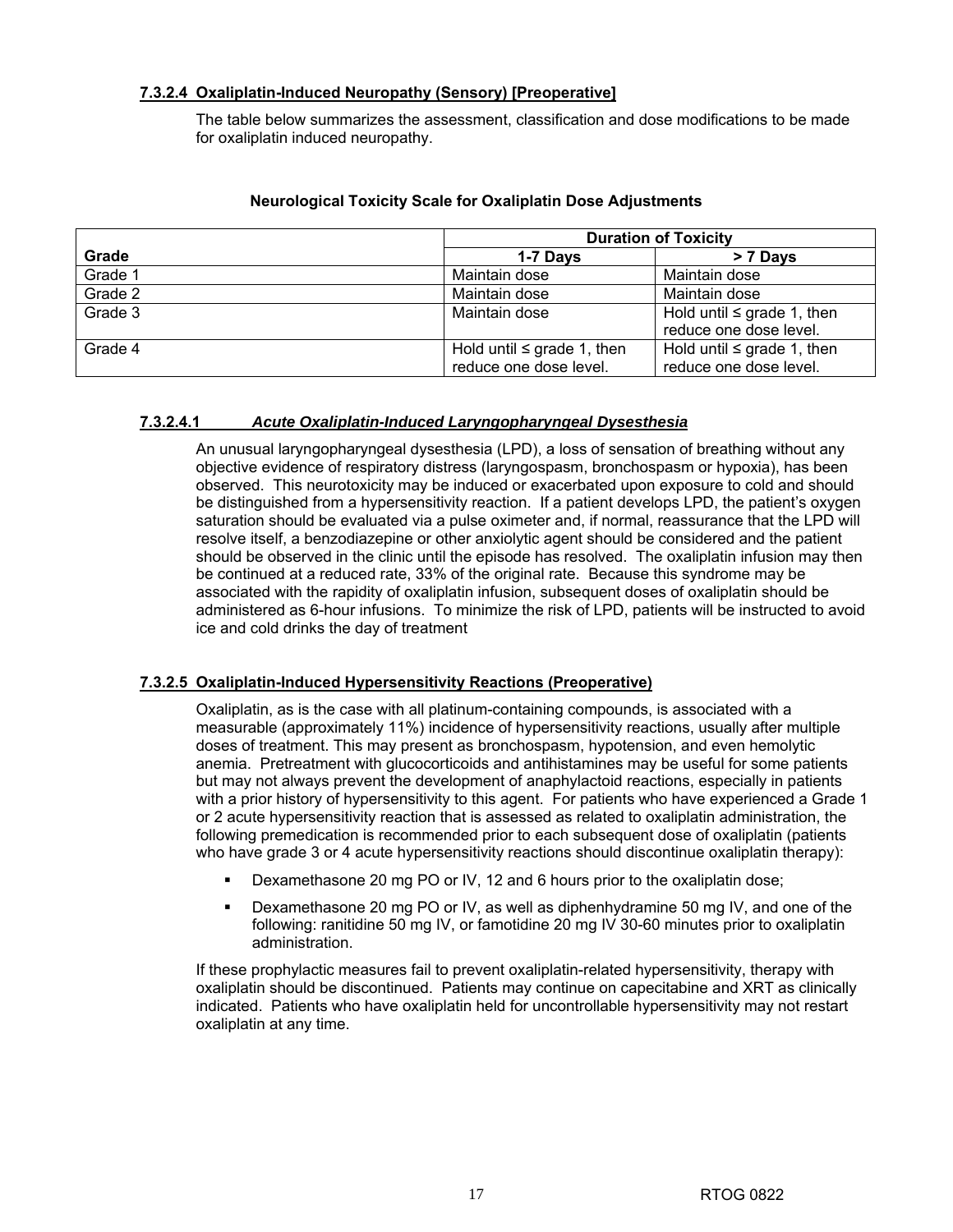### **7.3.2.6 Oxaliplatin-Induced Pulmonary Fibrosis (Preoperative)**

Oxaliplatin can be associated with a low risk of pulmonary fibrosis. If pulmonary fibrosis is suspected, hold oxaliplatin. If pulmonary fibrosis is ruled out, oxaliplatin may be restarted. If pulmonary fibrosis is diagnosed, discontinue oxaliplatin indefinitely.

#### **7.4 POSTOPERATIVE Dose Modifications 7.4.1 Hematologic Toxicity (Postoperative)**

### **7.4.1.1** Grade 1 toxicities will not result in dose modifications.

**7.4.1.2** Postoperative dose levels are as follows:

|                    | <b>Oxaliplatin</b>   | <b>Leucovorin</b>     | <b>Bolus 5-FU</b>     | <b>Infusion 5-FU</b>   |
|--------------------|----------------------|-----------------------|-----------------------|------------------------|
|                    |                      |                       |                       |                        |
| <b>Start Level</b> | 85 mg/m <sup>2</sup> | 400 mg/m <sup>2</sup> | 400 mg/m <sup>2</sup> | 2400 mg/m <sup>2</sup> |
| Level -1           | 65 mg/m <sup>2</sup> | 400 mg/m <sup>2</sup> | 300 mg/m <sup>2</sup> | 1800 mg/m <sup>2</sup> |
| Level -2           | 45 mg/m <sup>2</sup> | 400 mg/m <sup>2</sup> | 200 mg/m <sup>2</sup> | 1200 mg/m <sup>2</sup> |

**If the patient requires dose reductions lower than level -2 protocol therapy should be discontinued.** 

**7.4.1.3** Dose modifications are provided below; in the case where there are concurrent toxicities, dose modification should follow the most stringent management.

| <b>Toxicity</b>                  | 5-FU/Leucovorin Dose<br><b>Modification</b>                                                                                                                                                                                                                                   | <b>Oxaliplatin Dose Modification</b>                                                                                                                                                                                                                                    |
|----------------------------------|-------------------------------------------------------------------------------------------------------------------------------------------------------------------------------------------------------------------------------------------------------------------------------|-------------------------------------------------------------------------------------------------------------------------------------------------------------------------------------------------------------------------------------------------------------------------|
| Grade 2<br>Thrombocytopenia      | Continue at current dose                                                                                                                                                                                                                                                      | Continue at current dose                                                                                                                                                                                                                                                |
| Grade 3<br>Thrombocytopenia      | Hold until recovery to grade<br>$\leq$ 1, then resume one dose<br>level lower.                                                                                                                                                                                                | Hold until recovery to grade $\leq 1$ , then<br>resume one dose level lower.                                                                                                                                                                                            |
| Grade 4<br>Thrombocytopenia)     | Hold until recovery to grade<br>$\leq$ 1, then resume one dose<br>level lower.                                                                                                                                                                                                | Hold until recovery to grade $\leq 1$ , then<br>resume one dose level lower.                                                                                                                                                                                            |
| Grade 3 Neutropenia              | Hold until recovery to grade<br>$\leq$ 1, then resume one dose<br>level lower.                                                                                                                                                                                                | Hold until recovery to grade $\leq 1$ , then<br>resume one dose level lower.                                                                                                                                                                                            |
| Grade 4 Neutropenia              | Hold until recovery to grade $\leq$<br>1, then resume one dose<br>level lower.                                                                                                                                                                                                | Hold until recovery to grade $\leq$ 1, then<br>resume one dose level lower.                                                                                                                                                                                             |
| Grade 3/4 febrile<br>neutropenia | Hold until resolution of fever<br>and neutropenia to grade $\leq 1$ .<br>Hold until the ANC $\geq$<br>1,500/mm $3$ and fever has<br>resolved. Then resume at the<br>next lower dose level. At<br>third recurrence of febrile<br>neutropenia, discontinue 5-<br>FU/leucovorin. | Hold until resolution of fever and<br>neutropenia to grade $\leq$ 1. Hold until the<br>ANC $\geq$ 1,500/mm <sup>3</sup> and fever has resolved.<br>Then resume at the next lower dose level.<br>At third recurrence of febrile neutropenia,<br>discontinue oxaliplatin. |

### **7.4.2 Nonhematologic Toxicity (Postoperative)**

### **7.4.2.1 Diarrhea (Postoperative)**

**7.4.2.1.1** 5-FU can cause diarrhea and must be stopped if diarrhea is ≥ grade 3. Diarrhea must be managed symptomatically. IV hydration and use of loperamide, as well as close observation, is recommended for diarrhea For loperamide dosage recommendation and treatment start, see below. If control takes longer than 2 days, medical evaluation including relevant diagnostic procedures, alternative treatment, and possible investigation of DPD deficiency should be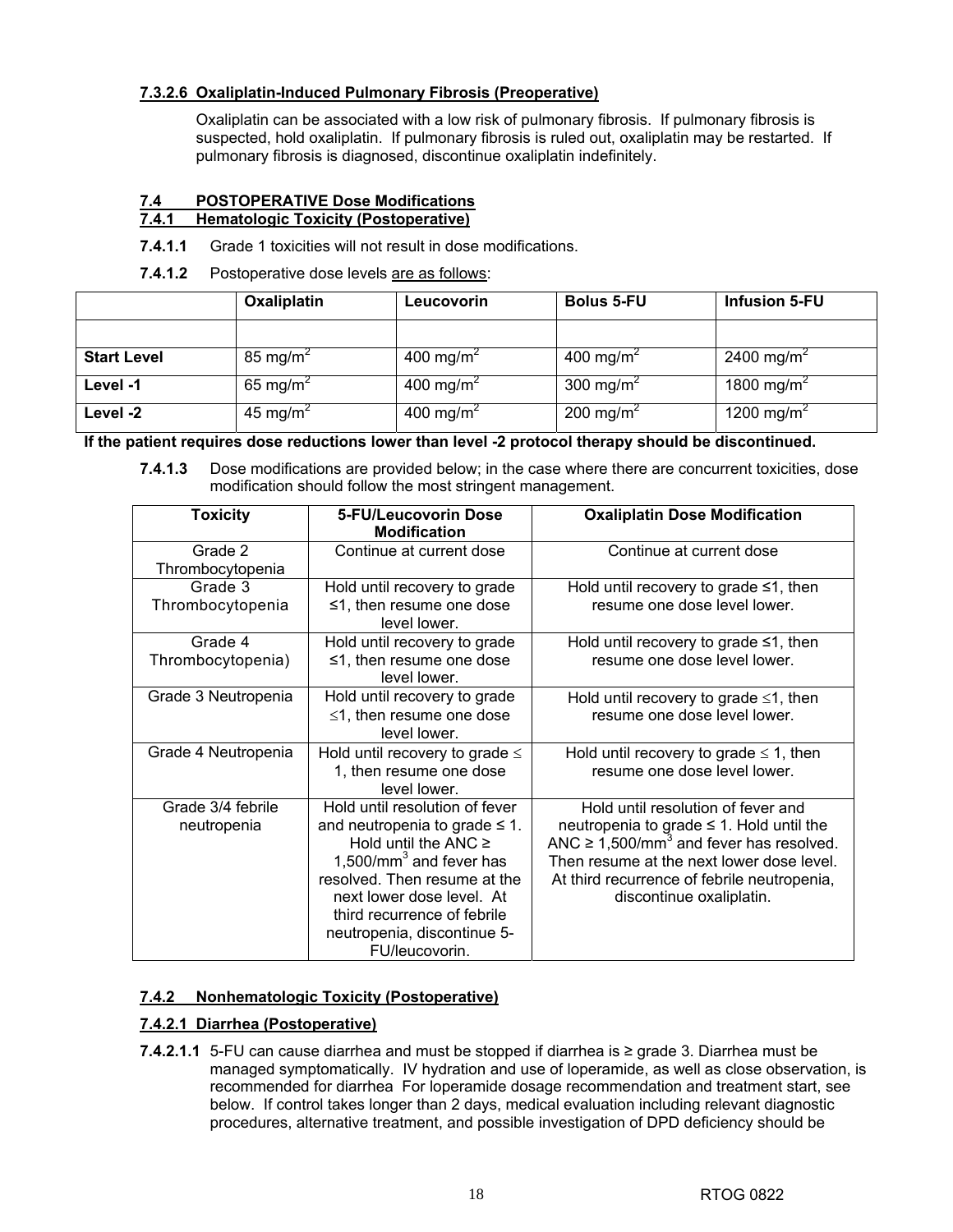considered. 5-FU cannot be re-started until diarrhea has resolved to grade < 2 with the last loperamide dose given at least 24 hours beforehand.

- **7.4.2.1.2** The recommended dosage regimen for loperamide is 4 mg at the first onset of late diarrhea and then 2 mg every 2 hours until the patient is diarrhea free for at least 12 hours. During the night, the patient may take 4 mg of loperamide every 4 hours. Note: This dosage regimen exceeds the usual dosage recommendations for loperamide. Premedication with loperamide is not recommended.
- **7.4.2.1.3** The use of drugs with laxative properties should be avoided because of the potential for exacerbation of diarrhea. Patients should be advised to contact their physician to discuss any laxative use.
- **7.4.2.1.4** Patients with grade 3 diarrhea should also be evaluated for C. difficile colitis
- **7.4.2.1.5** Patients with neutropenia and diarrhea should be considered for empiric use of prophylactic antibiotics such as oral quinolones.
- **7.4.2.1.6** Dose modifications of 5-FU/leucovorin and oxaliplatin for diarrhea are listed below:

| <b>Grade Diarrhea</b><br>(stool number is<br>over pretreatment<br>number of stools) | 5-FU/Leucovorin                                                                     | Oxaliplatin                                                                  |
|-------------------------------------------------------------------------------------|-------------------------------------------------------------------------------------|------------------------------------------------------------------------------|
| Grade 1                                                                             | Maintain dose, institute supportive<br>care for diarrhea                            | Maintain dose                                                                |
| Grade 2                                                                             | Maintain dose, institute supportive<br>care for diarrhea                            | Maintain dose                                                                |
| Grade 3                                                                             | Hold until Grade $\leq$ 1, then restart<br>5-FU/leucovorin one dose level<br>lower  | Hold until Grade $\leq$ 1, then restart<br>oxaliplatin one dose level lower. |
| Grade 4                                                                             | Hold until Grade $\leq$ 1, then restart<br>5-FU/leucovorin one dose level<br>lower. | Hold until Grade $\leq$ 1, then restart<br>oxaliplatin one dose level lower. |

### **7.4.2.2 Nausea and/or Vomiting (Postoperative)**

The prophylactic administration of 5-HT3 antagonists (granisetron, ondansetron or variants) with corticosteroids (e.g., dexamethasone) is highly recommended for primary prevention and treatment of oxaliplatin-induced emesis. The dose of each agent is left to the discretion of each investigator.

Secondary treatment and prophylaxis: Patients must be supplied with antiemetics at the initiation of study treatment. The choice and dose of antiemetics will be determined by the treating physician. Anti-emetics should be initiated at the onset of symptoms and continued as directed by the treating physician until resolution of symptoms to grade 0-1. Additional supportive care measures (e.g., oral or intravenous rehydration, etc.) should be instituted as required by the patient's clinical condition. Additional medical evaluation is recommended for those patients with continued nausea/vomiting > grade 2, lasting > 48 hours despite institution of optimal supportive care measures. Secondary prophylaxis must be initiated once nausea or vomiting has occurred if initial primary prophylaxis was not initially employed. Dose modification is not required if primary prophylaxis was not initiated as recommended in the protocol. Patients with recurrent episodes of > grade 2 nausea/vomiting despite institution of optimal supportive care and prophylaxis should receive dose reductions as outlined below.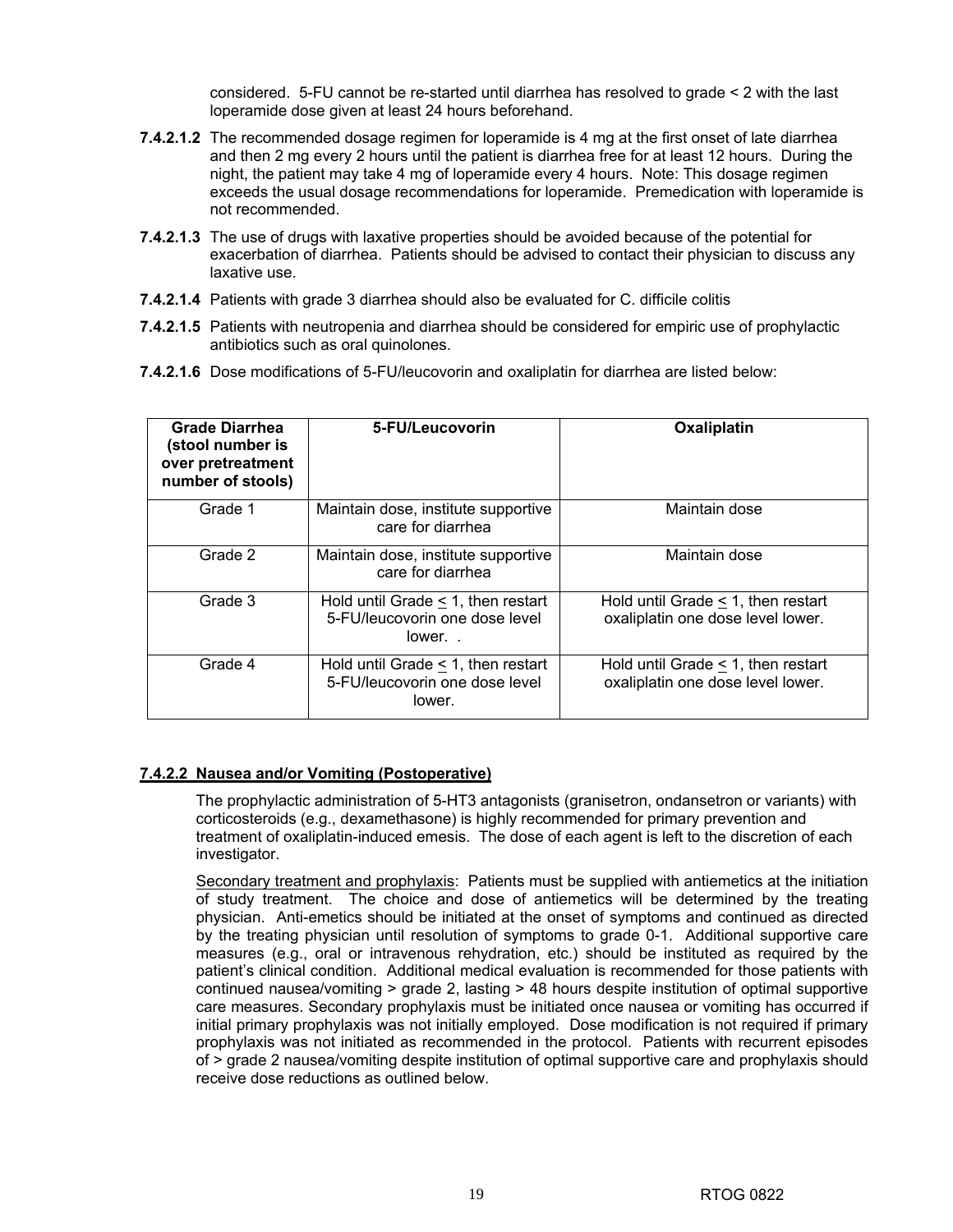| Grade Nausea and/or<br><b>Vomiting (despite)</b><br>adequate prophylaxis) | 5-FU/Leucovorin                             | Oxaliplatin                                      |
|---------------------------------------------------------------------------|---------------------------------------------|--------------------------------------------------|
| Grade 1                                                                   | Maintain dose                               | Maintain dose                                    |
| Grade 2                                                                   | Maintain dose                               | Maintain dose                                    |
| Grade 3                                                                   | Hold until grade $\leq$ 1, then restart one | Hold until grade $\leq$ 1, then restart one dose |
|                                                                           | dose level lower                            | level lower                                      |
| Grade 4                                                                   | Hold until grade $\leq$ 1, then restart two | Hold until grade $\leq$ 1, then restart two dose |
|                                                                           | dose levels lower                           | levels lower                                     |

### **7.4.2.3 Oxaliplatin-Induced Neuropathy (Sensory) [Postoperative]**

The table below summarizes the assessment, classification, and dose modifications to be made for oxaliplatin-induced neuropathy during postoperative FOLFOX.

### **Neurological Toxicity Scale for Oxaliplatin Dose Adjustments**

|                                                               | <b>Duration of Toxicity</b> | <b>Persistent</b> |                             |
|---------------------------------------------------------------|-----------------------------|-------------------|-----------------------------|
| Grade                                                         | 1-7 Days                    | > 7 Days          | Between Cycles <sup>a</sup> |
| Grade 1                                                       | Maintain dose               | Maintain dose     | Maintain dose               |
| Grade 2                                                       | Maintain dose               | Maintain dose     | Hold until grade 0-         |
|                                                               |                             |                   | 1, then reduce one          |
|                                                               |                             |                   | dose level.                 |
| Grade 3                                                       | Maintain dose               | Hold until grade  | Hold until grade 0-         |
|                                                               |                             | 0-1, then reduce  | 1, then reduce one          |
|                                                               |                             | one dose level.   | dose level.                 |
| Grade 4                                                       | Hold until grade            | Hold until grade  | Hold until grade 0-         |
|                                                               | 0-1, then reduce            | 0-1, then reduce  | 1, then reduce one          |
|                                                               | one dose level.             | one dose level.   | dose level.                 |
| <sup>a</sup> Not resolved by the beginning of the next cycle. |                             |                   |                             |

### **7.4.2.3.1** *Acute Oxaliplatin-Induced Laryngopharyngeal Dysesthesia*

An unusual laryngopharyngeal dysesthesia (LPD), a loss of sensation of breathing without any objective evidence of respiratory distress (laryngospasm, bronchospasm or hypoxia), has been observed. This neurotoxicity may be induced or exacerbated upon exposure to cold and should be distinguished from a hypersensitivity reaction. If a patient develops LPD, the patient's oxygen saturation should be evaluated via a pulse oximeter and, if normal, reassurance that the LPD will resolve itself, a benzodiazepine or other anxiolytic agent should be considered and the patient should be observed in the clinic until the episode has resolved. The oxaliplatin infusion may then be continued at a reduced rate, 33% of the original rate. Because this syndrome may be associated with the rapidity of oxaliplatin infusion, subsequent doses of oxaliplatin should be administered as 6-hour infusions. To minimize the risk of LPD, patients will be instructed to avoid ice and cold drinks the day of treatment.

### **7.4.2.4 Oxaliplatin-Induced Hypersensitivity Reactions (Postoperative)**

Oxaliplatin, as is the case with all platinum-containing compounds, is associated with a measurable (approximately 11%) incidence of hypersensitivity reactions, usually after multiple doses of treatment. This may present as bronchospasm, hypotension, and even hemolytic anemia. Pretreatment with glucocorticoids and antihistamines may be useful for some patients but may not always prevent the development of anaphylactoid reactions, especially in patients with a prior history of hypersensitivity to this agent. For patients who have experienced a grade 1 or 2 acute hypersensitivity reaction that is assessed as related to oxaliplatin administration, the following premedication is recommended prior to each subsequent dose of oxaliplatin (patients who have grade 3 or 4 acute hypersensitivity reactions should discontinue oxaliplatin therapy):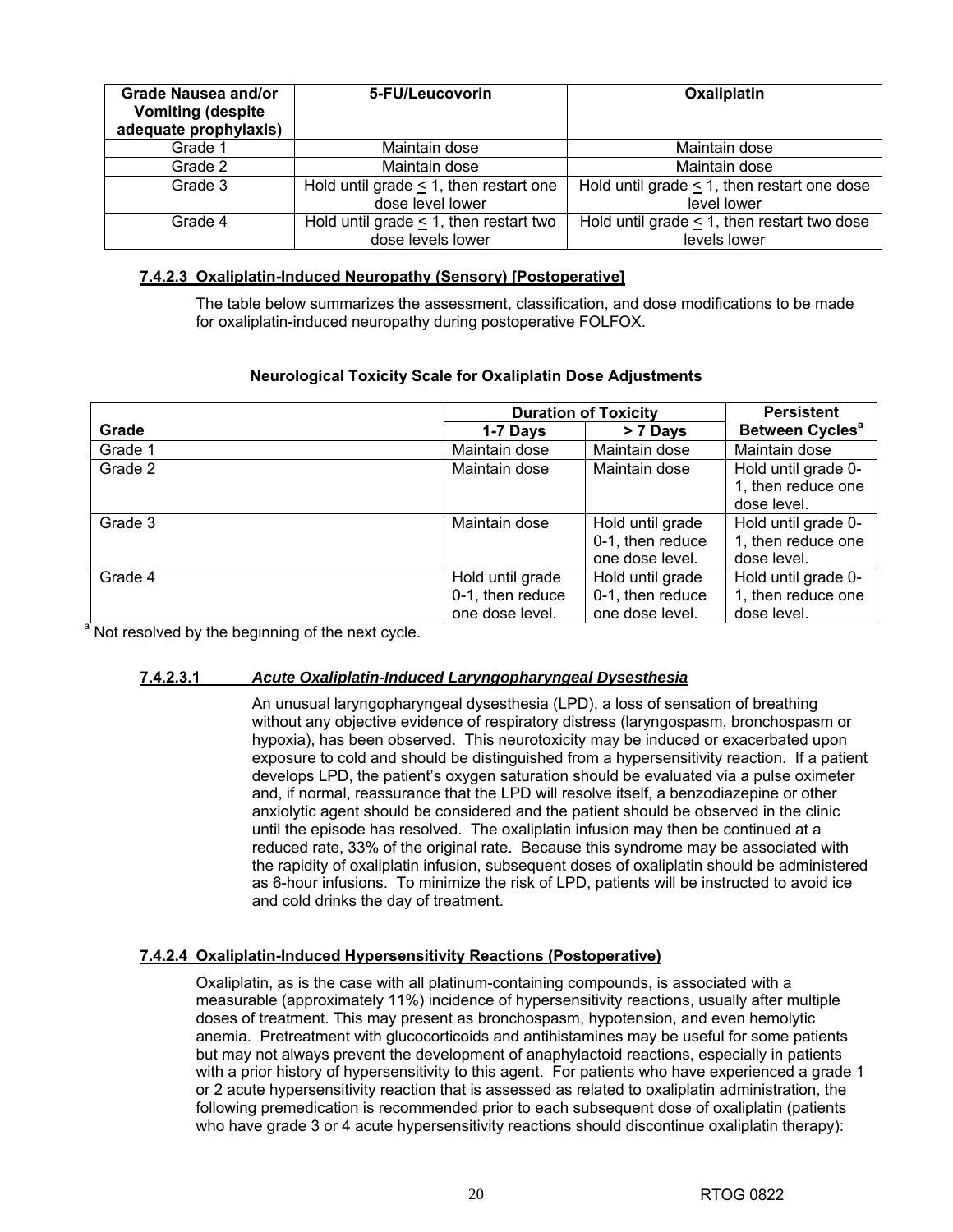- Dexamethasone 20 mg PO or IV, 12 and 6 hours prior to the oxaliplatin dose;
- Dexamethasone 20 mg PO or IV, as well as diphenhydramine 50 mg IV, and one of the following: ranitidine 50 mg IV, or famotidine 20 mg IV 30-60 minutes prior to oxaliplatin administration.

If these prophylactic measures fail to prevent oxaliplatin-related hypersensitivity, therapy with oxaliplatin should be discontinued. Patients may continue on capecitabine and XRT as clinically indicated. Patients who have oxaliplatin held for uncontrollable hypersensitivity may not restart oxaliplatin at any time.

### **7.4.2.5 Veno-Occlusive Disease (VOD) [Postoperative]**

Veno-occlusive disease is a very rare adverse event associated with the administration of the combination of 5-FU and oxaliplatin. VOD disease is characterized by hepatomegaly, ascites, and jaundice. Especially in patients without liver metastases, these signs and symptoms should prompt consideration of VOD. A Doppler ultrasound showing reversal of portal blood flow or other evidence of portal hypertension is suggestive of this diagnosis. In addition, standard clinical practice for evaluation of VOD should include observation of liver and spleen size; history or presence of gastrointestinal bleeding; and development of esophageal varices, ascites, bleeding, or jaundice.

All patients on and off therapy who develop signs and symptoms suggestive of VOD should be thoroughly evaluated and closely monitored/supported. If clinically warranted, 5-FU and oxaliplatin should be discontinued.

### **7.4.2.6 Oxaliplatin-Induced Pulmonary Fibrosis (Postoperative)**

Oxaliplatin can be associated with a low risk of pulmonary fibrosis. If pulmonary fibrosis is suspected, hold oxaliplatin. If pulmonary fibrosis is ruled out, oxaliplatin may be restarted. If pulmonary fibrosis is diagnosed, discontinue oxaliplatin indefinitely.

### **7.4.2.7 Other Nonhematologic Toxicities Not Mentioned Above (Postoperative)**

If a toxicity is believed to be attributable to only one agent, then follow dose modifications below for only that agent. If toxicity is thought to be attributable to more than one agent, then follow dose modifications for all responsible agents as below. A dose modification chart is provided below.

| Nonhematologic<br>Toxicity* | 5-FU/Leucovorin Dose Modification                                                                                                                                                                                                                                                                                                                                                  | <b>Oxaliplatin Dose Modification</b>                                                                                                                                                                                                                                                                                                                       |
|-----------------------------|------------------------------------------------------------------------------------------------------------------------------------------------------------------------------------------------------------------------------------------------------------------------------------------------------------------------------------------------------------------------------------|------------------------------------------------------------------------------------------------------------------------------------------------------------------------------------------------------------------------------------------------------------------------------------------------------------------------------------------------------------|
| Grade 0-1                   | No change                                                                                                                                                                                                                                                                                                                                                                          | No change                                                                                                                                                                                                                                                                                                                                                  |
| Grade 2                     | If the toxicity is tolerable to the patient,<br>maintain the same dose. If the toxicity is<br>intolerable to patient, hold 5-FU/leucovorin<br>until recovery to grade $\leq 1$ , then<br>reintroduce at current dose.<br>If event returns to grade 2, hold 5-<br>FU/leucovorin until recovery to grade $\leq 1$ .<br>Then restart 5-FU/leucovorin at the next<br>lower dose level. | If the toxicity is tolerable to the patient,<br>maintain the same dose. If the toxicity is<br>intolerable to patient, hold oxaliplatin until<br>recovery to grade ≤1, then reintroduce at<br>current dose.<br>If event returns to grade 2, hold oxaliplatin until<br>recovery to grade $\leq$ 1. Then restart oxaliplatin<br>at the next lower dose level. |
| Grade 3                     | Hold until recovery to grade $\leq 1$ . Then<br>reintroduce 5-FU/leucovorin at the next<br>lower dose level.                                                                                                                                                                                                                                                                       | Hold until recovery to grade $\leq 1$ . Then<br>reintroduce oxaliplatin at the next lower dose<br>level.                                                                                                                                                                                                                                                   |
| Grade 4                     | Hold until recovery to grade $\leq 1$ . Then<br>reintroduce 5-FU/leucovorin at the two<br>dose levels lower.                                                                                                                                                                                                                                                                       | Hold until recovery to grade ≤1. Then<br>reintroduce oxaliplatin at the two dose levels<br>lower. Can consider discontinuation of<br>oxaliplatin.                                                                                                                                                                                                          |

\*Excluding alopecia, anorexia, and fatigue.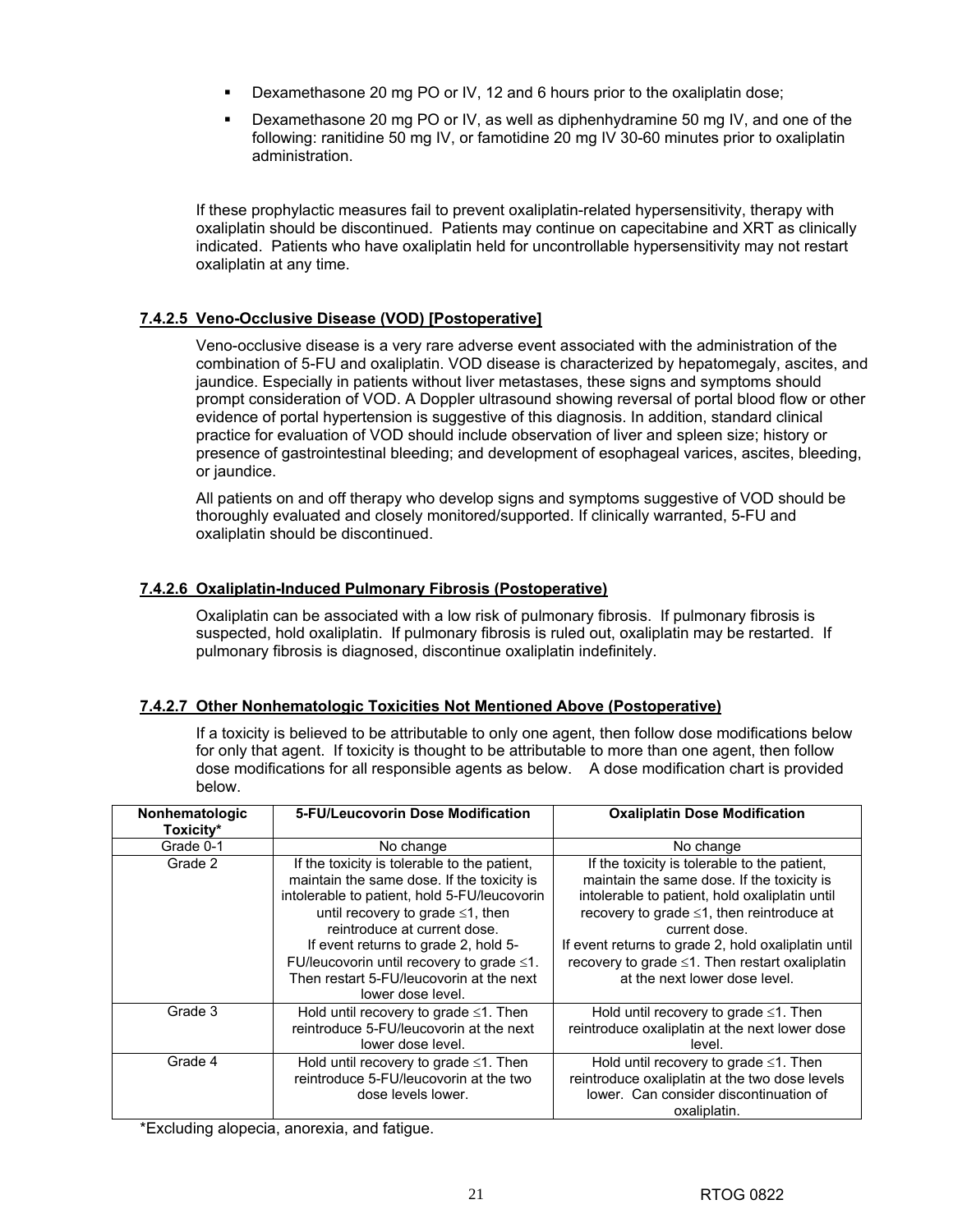### **7.5 Modality Review**

The Medical Oncology Co-Chair, Johanna Bendell, M.D., will perform a Chemotherapy Assurance Review of all patients who receive or are to receive chemotherapy in this trial. The goal of the review is to evaluate protocol compliance. The review process is contingent on timely submission of chemotherapy treatment data as specified in Section 12.1. The scoring mechanism is: **Per Protocol/Acceptable Variation, Not Per Protocol, and Not Evaluable**. A report is sent to each institution once per year to notify the institution about compliance for each case reviewed in that year.

Dr. Bendell will perform a Quality Assurance Review after complete data for 20 cases have been received at RTOG Headquarters. Dr. Bendell will perform the next review after complete data for the next 20 cases enrolled have been received at RTOG Headquarters. The final cases will be reviewed within 3 months after this study has reached the target accrual or as soon as complete data for all cases enrolled have been received at RTOG Headquarters, whichever occurs first.

### **7.6 Adverse Events**

 This study will utilize the Common Terminology Criteria for Adverse Events (CTCAE) version 3.0, MedDRA version 9.0, for grading of all adverse events. A copy of the CTCAE v3.0 can be downloaded from the CTEP home page (http://ctep.cancer.gov). The CTEP home page also can be accessed from the RTOG web page at http://www.rtog.org/regulatory/regs.html. All appropriate treatment areas should have access to a copy of the CTCAE v3.0.

 All adverse events (AEs) as defined in the tables below will be reported via the AdEERs (Adverse Event Expedited Reporting System) application accessed via the CTEP web site (https://webapps.ctep.nci.nih.gov/openapps/plsql/gadeers\_main\$.startup).

 Serious adverse events (SAEs) as defined in the tables below will be reported via AdEERs. Sites also can access the RTOG web site (http://www.rtog.org/members/toxicity/main.html) for this information.

**In order to ensure consistent data capture, serious adverse events reported on AdEERs reports also must be reported on an RTOG case report form (CRF).** In addition, sites must submit CRFs in a timely manner after AdEERs submissions.

### **7.6.1 Adverse Events (AEs)**

**Definition of an AE:** Any unfavorable and unintended sign (including an abnormal laboratory finding), symptom, or disease temporally associated with the use of a medical treatment or procedure regardless of whether it is considered related to the medical treatment or procedure (attribution of unrelated, unlikely, possible, probable, or definite). [CTEP, NCI Guidelines: Expedited Adverse Event Reporting Requirements. December 2004.]

 The following guidelines for reporting adverse events (AEs) apply to **all** NCI/RTOG research protocols. AEs, as defined above, experienced by patients accrued to this protocol should be reported on the AE section of the appropriate case report form (see Section 12.1). **Note: AEs indicated in the AdEERS Expedited Reporting Requirements in text and/or table in Section 7.7 also must be reported via AdEERS.** 

**NOTE: If the event is a Serious Adverse Event (SAE) [see next section], further reporting will be required. Reporting AEs only fulfills Data Management reporting requirements.** 

### **7.6.2 Serious Adverse Events (SAEs)**

**All SAEs that fit any one of the criteria in the SAE definition below must be reported via AdEERS within 24 hours of discovery of the event. Contact the CTEP Help Desk if assistance is required.**

**Definition of an SAE**: Any adverse drug experience occurring at any dose that results in any of the following outcomes:

• Death;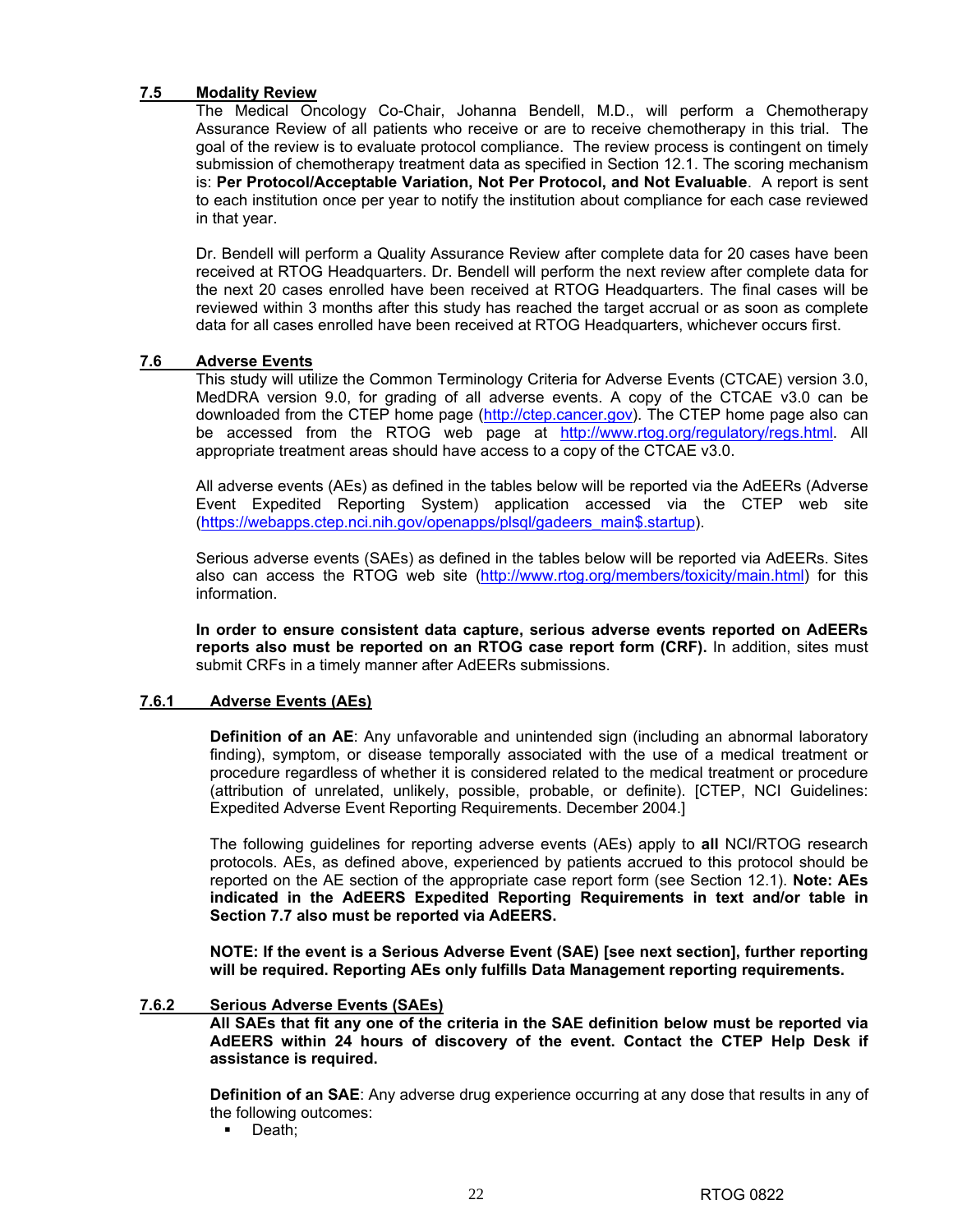- A life-threatening adverse drug experience;
- Inpatient hospitalization or prolongation of existing hospitalization;
- A persistent or significant disability/incapacity;
- A congenital anomaly/birth defect.

 Important medical events that may not result in death, be life threatening, or require hospitalization may be considered an SAE drug experience, when, based upon medical judgment, they may jeopardize the patient and may require medical or surgical intervention to prevent one of the outcomes listed in the definition. [CTEP, NCI Guidelines: Expedited Adverse Event Reporting Requirements. December 2004.]

 Any late death (more than 30 days after last treatment) attributed to the protocol treatment (possible, probable or definite) should be reported via AdEERS within 24 hours of discovery. An expedited report, if applicable, will be required within 5 or 10 calendar days.

**All supporting source documentation, if applicable or if being faxed to NCI, must be properly labeled with the study/case numbers and the date of the adverse event and must be faxed to the RTOG dedicated SAE FAX, 215-717-0990, before the five or tencalendar-day deadline to allow RTOG to comply with the reporting requirements of the pharmaceutical company/companies supporting the RTOG trial. All forms** (and supporting source documentation) **submitted to RTOG Headquarters must include the RTOG study/ case numbers;** non-RTOG intergroup study and case numbers must be included, when applicable. Submitted AdEERS Reports are forwarded to RTOG electronically via the AdEERS system. Use the patient's case number as the patient ID when reporting via AdEERS.

 **SAE reporting is safety related and separate and in addition to the Data Management reporting requirements** as outlined in the previous AE reporting section. **Any event that meets the above outlined criteria for an SAE but is assessed by the AdEERS System as "expedited reporting NOT required" must still be reported for safety reasons and to fulfill the obligations of RTOG to the pharmaceutical company/companies supporting the RTOG trial. Sites must bypass the "NOT Required" assessment and complete and submit the report. The AdEERS System allows submission of all reports regardless of the results of the assessment. Note:** Sites must print the AdEERS report and fax it to the FDA, FAX 1-800-332-0178.

### **7.6.3 Acute myeloid leukemia (AML) or myelodysplastic syndrome (MDS)**

 AML or MDS that is diagnosed during or subsequent to treatment in patients on NCI/CTEPsponsored clinical trials must be reported using the NCI/CTEP Secondary AML/MDS Report Form available at http://ctep.cancer.gov/forms/index.html. The report must include the time from original diagnosis to development of AML/MDS, characterization such as FAB subtype, cytogenetics, etc., and protocol identification (RTOG study/case numbers). This form will take the place of a report via the AdEERS system and must be faxed to the Investigational Drug Branch, FAX 301-230-0159, and mailed to RTOG Headquarters (address below) within 30 days of AML/MDS diagnosis.

| RTOG Headquarters              |  |  |
|--------------------------------|--|--|
| <b>AML/MDS Report</b>          |  |  |
| 1818 Market Street, Suite 1600 |  |  |
| Philadelphia, PA 19103         |  |  |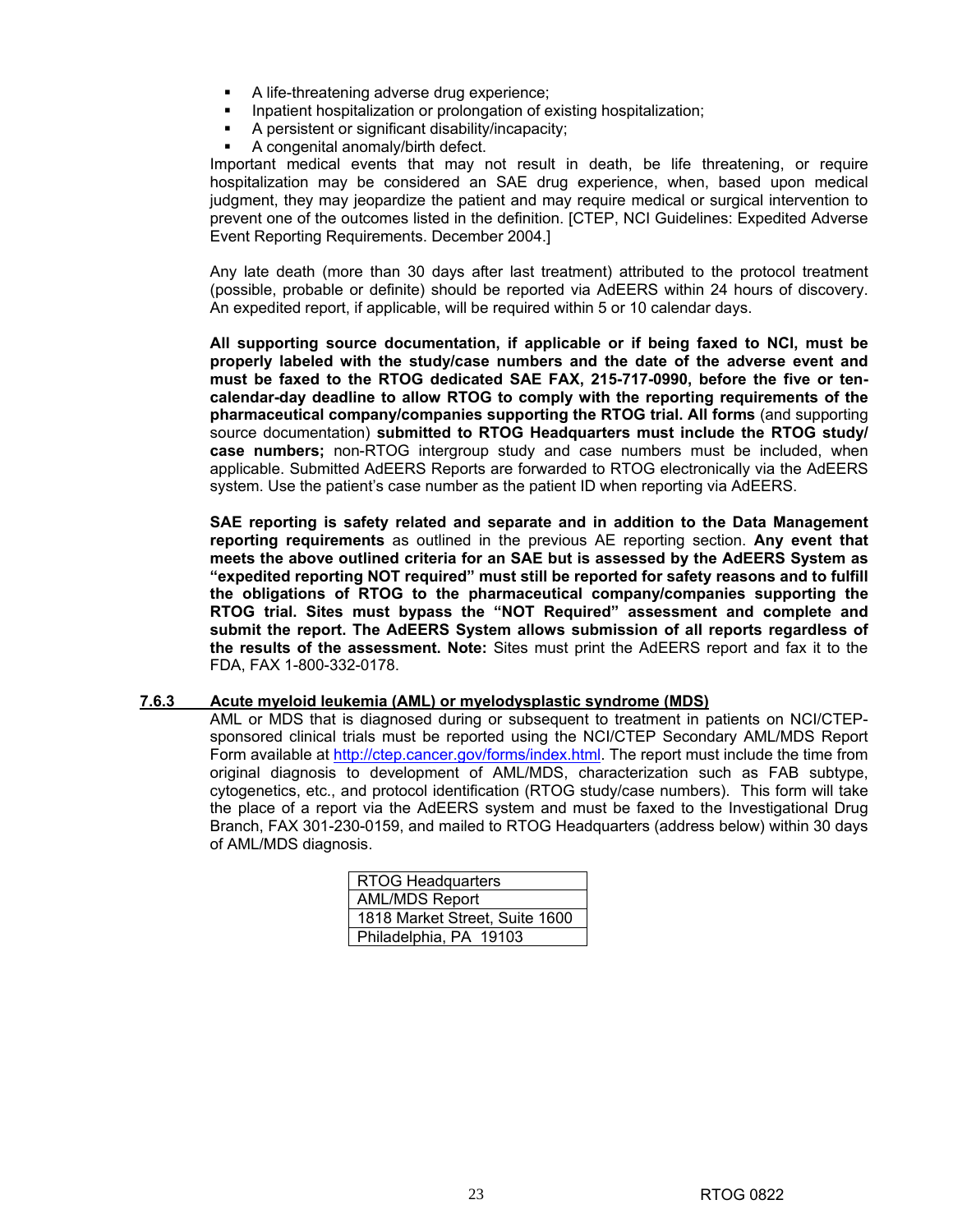### **7.7 AdEERS Expedited Reporting Requirements**

### **Phase 2 and 3 Trials Utilizing an Agent a Commercially Available Agent: AdEERS**  Expedited Reporting Requirements for Adverse Events that Occur within 30 Days<sup>1</sup> of the **Last Dose of the Investigational Agents in this Study**

|                                                                                                                           | Grade 1                | Grade 2             | Grade 2         | Grade 3                      |                                 |                              | Grade 3                         | Grades<br>4 & $5^2$            | <b>Grades</b><br>4 & $5^2$ |
|---------------------------------------------------------------------------------------------------------------------------|------------------------|---------------------|-----------------|------------------------------|---------------------------------|------------------------------|---------------------------------|--------------------------------|----------------------------|
| Unexpected                                                                                                                |                        | <b>Unexpected</b>   |                 | <b>Unexpected</b>            |                                 | <b>Expected</b>              |                                 | Unex-                          |                            |
|                                                                                                                           | and<br><b>Expected</b> |                     | Expected        | with<br>Hospitali-<br>zation | without<br>Hospitali-<br>zation | with<br>Hospitali-<br>zation | without<br>Hospitali-<br>zation | pected                         | <b>Expected</b>            |
| <b>Unrelated</b><br><b>Unlikely</b>                                                                                       | <b>Not</b><br>Required | Not<br>Required     | Not<br>Required | 10 Calendar<br>Days          | Not<br>Required                 | 10<br>Calendar<br>Days       | Not<br>Required                 | 10<br>Calendar<br>Days         | 10<br>Calendar<br>Days     |
| <b>Possible</b><br>Probable<br><b>Definite</b>                                                                            | Not<br>Required        | 10 Calendar<br>Days | Not<br>Required | 10 Calendar<br>Days          | 10<br>Calendar<br>Days          | 10<br>Calendar<br>Days       | Not<br>Required                 | 24-Hour:<br>5 Calendar<br>Days | 10<br>Calendar<br>Days     |
| Adverse events with attribution of possible, probable, or definite that occur greater than 30 days after the last dose of |                        |                     |                 |                              |                                 |                              |                                 |                                |                            |

 **Adverse events with attribution of possible, probable, or definite that occur greater than 30 days after the last dose of treatment with a commercially available agent require reporting as follows:** 

AdEERS 24-hour notification followed by complete report within 5 calendar days for:

- Grade 4 and Grade 5 unexpected events
- AdEERS 10 calendar day report:
	- Grade 3 unexpected events with hospitalization or prolongation of hospitalization
	- Grade 5 expected events

2 Although an AdEERS 24-hour notification is not required for death clearly related to progressive disease, a full report is required as outlined in the table.

**Please see exceptions below under section entitled "Additional Instructions or Exceptions."** 

March 2005

### **Note: All deaths on study require both routine and expedited reporting regardless of causality. Attribution to treatment or other cause must be provided. "On study" is defined as during or within 30 days of completing protocol treatment.**

- Expedited AE reporting timelines defined:
	- $\ge$  "24 hours; 5 calendar days" The investigator must initially report the AE via AdEERS within 24 hours of learning of the event followed by a complete AdEERS report within 5 calendar days of the initial 24-hour report.
	- ¾ "10 calendar days" A complete AdEERS report on the AE must be submitted within 10 calendar days of the investigator learning of the event.
- Any medical event equivalent to CTCAE grade 3, 4, or 5 that precipitates hospitalization (or prolongation of existing hospitalization) must be reported regardless of attribution and designation as expected or unexpected with the exception of any events identified as protocol-specific expedited adverse event reporting exclusions.
- Any event that results in persistent or significant disabilities/incapacities, congenital anomalies, or birth defects must be reported via AdEERS if the event occurs following treatment with an agent under a non-CTEP IND.
- Use the NCI protocol number and the protocol-specific patient ID assigned during trial registration on all reports.

### **Additional Instructions or Exceptions: None**

### **8.0 SURGERY**

### **8.1 Surgical Quality Assurance Reviews**

A full surgical quality assurance review is required for this study. The review will be performed by The Surgical Oncology Co-Chair, Adam Berger, M.D., after complete data for 20 cases have been received at RTOG Headquarters. Dr. Berger will perform the next review after complete data for the next 20 cases enrolled have been received at RTOG Headquarters. The final cases will be reviewed within 3 months after this study has reached the target accrual or as soon as complete data for all cases enrolled have been received at RTOG Headquarters, whichever occurs first.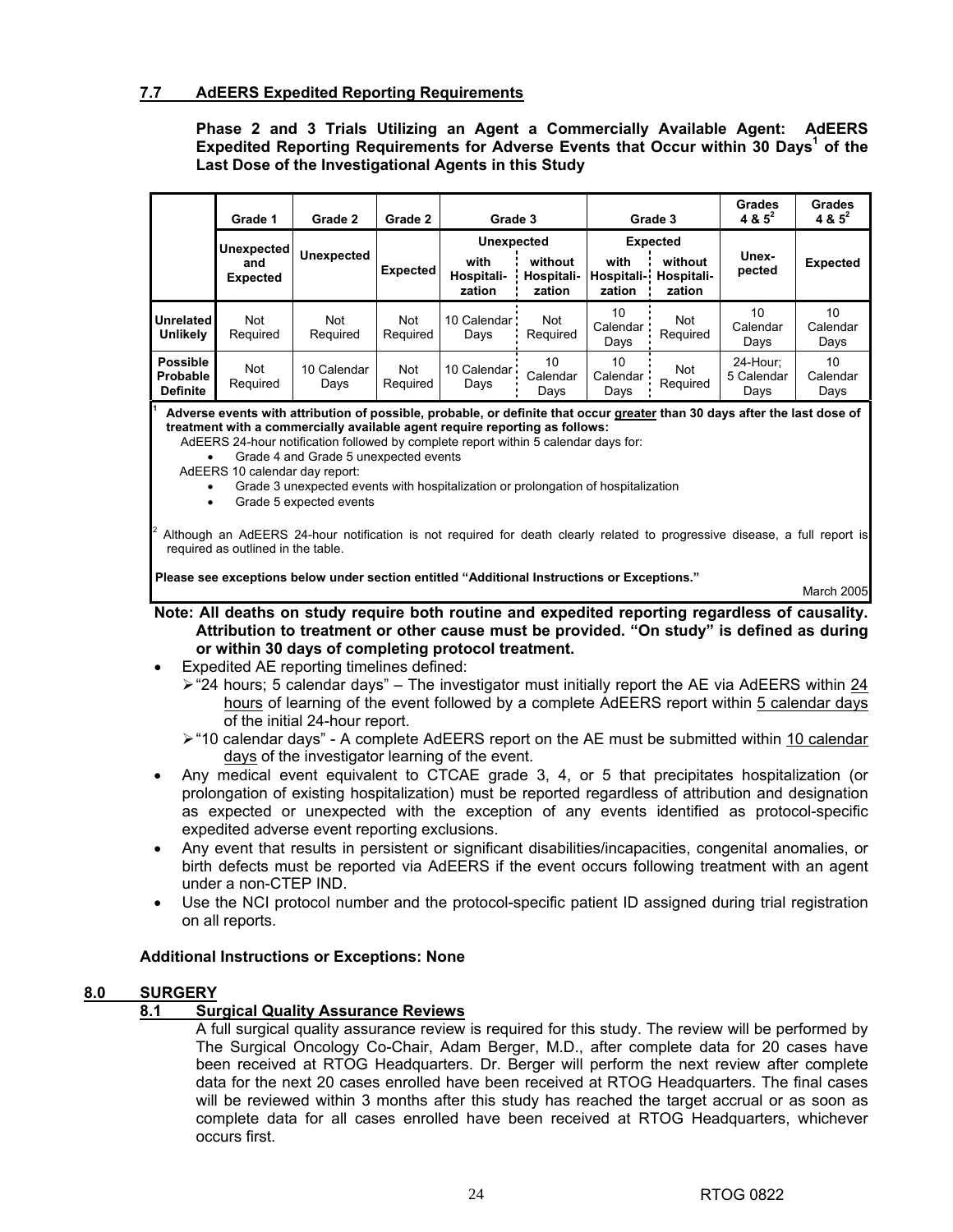## **8.2 General Operative Evaluation**

- **8.2.1** All patients will undergo surgery 4 to 8 weeks following the completion of radiation therapy. The use and method of bowel preparation is at the discretion of the surgeon.
- **8.2.2** The surgeon will perform a thorough examination of the abdomen to detect for metastatic disease, specifically in the liver, ovaries and peritoneal surfaces. Negative as well as positive findings should be recorded in the operative report.
- **8.2.3** The finding at surgery of unexpected unresectable hepatic metastases or peritoneal seeding will preclude radical resection of the primary unless at the discretion of the surgeon it is indicated for local control and palliation.
- **8.2.4** If a patient has a solitary, unexpected liver metastasis that can be removed with a minimal resection (i.e., wedge resection), this can be done at the surgeon's discretion. Major hepatectomy at the time of rectal resection is discouraged but not absolutely contraindicated.

## 8.3 **Operative Procedure**<br>8.3.1 The choice of procedu

- **8.3.1** The choice of procedure (abdominoperineal resection (APR), low anterior resection (LAR), or LAR/coloanal anastomosis) is at the discretion of the surgeon. Total mesorectal excision (TME) is strongly recommended and should be documented. En bloc hysterectomy, vaginectomy, and/or multivisceral resection should be performed if felt to be indicated without violation of primary tumor mass. The ureters should be identified bilaterally and preserved.
- **8.3.2** Techniques for anastomosis are at the discretion of the surgeon, as are use, placement, and removal of pelvic drains.
- **8.3.3** APR will involve resection of the rectum and mesorectum from the perineum to the sacral promontory. The distal left colon is divided with a linear stapler to prevent spillage of intraluminal contents at a minimum of 5 cm proximal to the tumor mass in vivo (not required to be documented ex vivo due to potential retraction). Closure of the perineum and use of pelvic drain(s) is recommended.
- **8.3.4** For an LAR, the left colon is mobilized, with ligation of the inferior mesenteric artery and vein. The distal left colon is divided with a linear stapler to prevent spillage of intraluminal contents at a minimum of 5 cm proximal to the tumor mass in vivo (not required to be documented ex vivo due to potential retraction). The rectum and mesorectum will be removed with a distal rectal margin of at least 2 cm in vivo for sphincter preservation. Unirradiated colon from outside the pelvis should be used for the anastomosis. If necessary, takedown of the splenocolic ligament should be performed to ensure adequate length to reach the planned anastomosis without tension. Diversion of fecal stream via ileostomy or colostomy in these patients will be left to the discretion of the investigator.
- **8.3.5** If a LAR/coloanal anastomosis is performed, the entire left colon is mobilized, with ligation of the inferior mesenteric artery and vein. The distal left colon is divided with a linear stapler to prevent spillage of intraluminal contents at a minimum of 5 cm proximal to the tumor mass in vivo (not required to be documented ex vivo due to potential retraction). A radical resection of the rectum and mesorectum to the levators (distal rectal margin of at least 2 cm in vivo) is performed from the abdominal incision. At the level of the anorectal ring, the muscular rectal wall is divided by cautery and the specimen removed. The colon is brought into the anal canal and an anastomosis performed to the dentate line with interrupted full-thickness sutures. Unirradiated colon from outside the pelvis should be used for the anastomosis. If necessary, takedown of the splenocolic ligament should be performed to avoid undue tension on the anastomosis. Use of pelvic drain(s) is recommended. Temporary diversion of the fecal stream (through the formation of either an ileostomy or transverse colostomy) should be performed. The temporary ostomy should not be closed until at least 6-8 weeks after the completion of all cycles of postoperative chemotherapy.
- **8.3.6** Adequacy of bowel preparation (poor or adequate), presence or absence of liver/peritoneal metastases, estimated proximal and distal in vivo surgical margins, use of TME, anastomotic method, location of drains, need to takedown splenocolic ligament, and concomitant procedures should be clearly documented in the operative report.
- **8.3.7** Laparoscopic rectal resection is allowed as long as all of the above mentioned criteria are met and properly documented.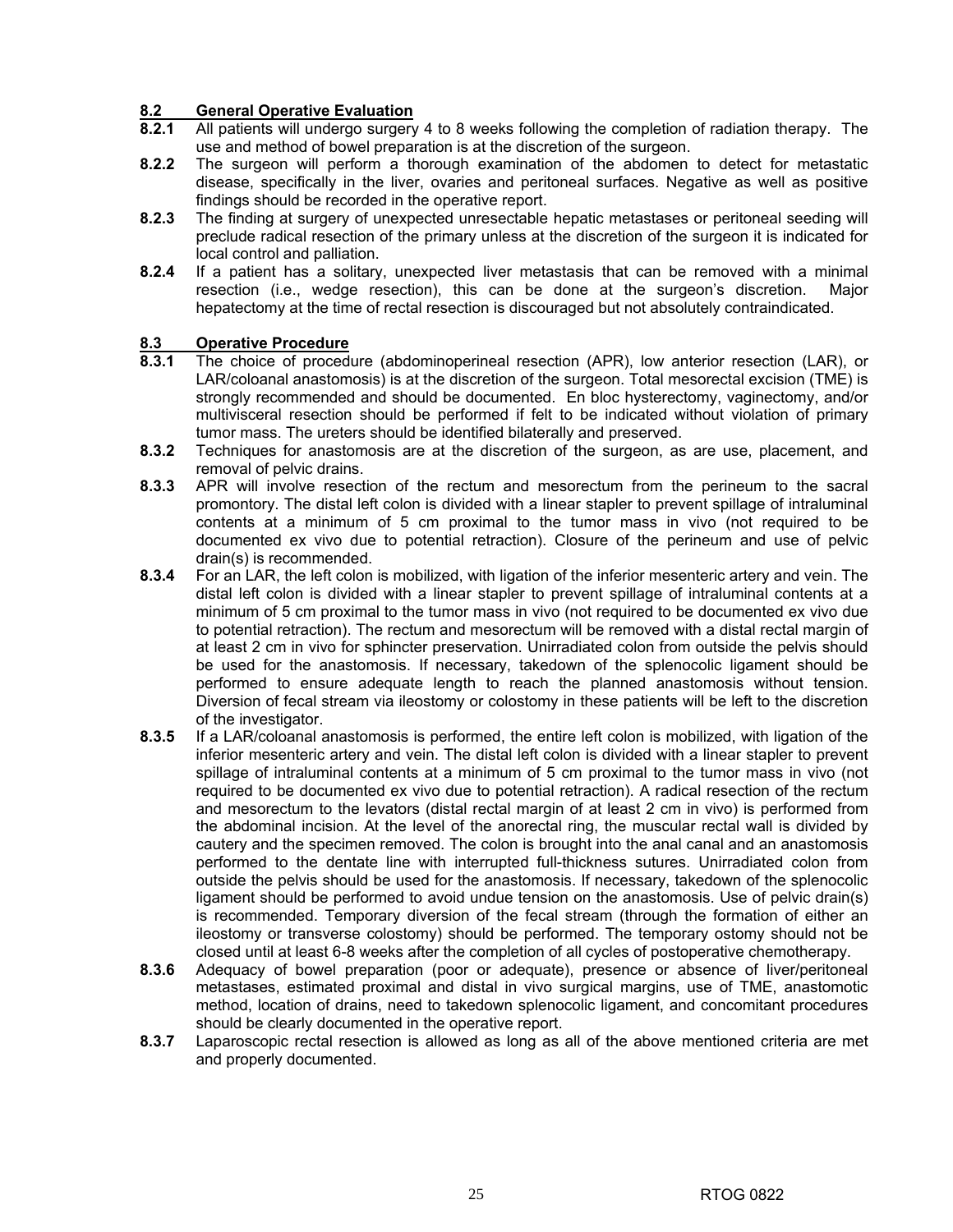### **8.4 Surgical Pathology**

- **8.4.1** The resected specimen is oriented for pathologic examination by placing a suture on the distal anterior rectal wall. The pathologist should ink the specimen, prior to fixation, for radial margin determination. See Appendix IV for specific details.
- **8.4.2** Separate biopsies of unresected tissue at the closest tumor margins may be taken to rule out histologically residual tumor and submit in a separate bottle.
- **8.4.3** Biopsy of suspicious areas on the peritoneum, liver, or any other sites is recommended.

## **9.0 OTHER THERAPY**<br>**9.1** Permitted S

## **9.1** Permitted Supportive Therapy<br>**9.1.1** A diverting colostomy without

- **9.1.1** A diverting colostomy without tumor resection is permitted prior to study entry when clinically indicated.
- **9.1.2** All supportive therapy for optimal medical care will be given during the study period at the discretion of the attending physician(s) within the parameters of the protocol and documented n each site's source documents as concomitant medication.

Suggested supportive therapies are listed when appropriate in Sections 7 and 8.

### **9.2 Non-Permitted Supportive Therapy**

**9.2.1** The use of cimetidine, amifostine and/or depot Sandostatin is not allowed on this protocol.

### **10.0 TISSUE/SPECIMEN SUBMISSION**

### **10.1 Tissue/Specimen Submission**

The RTOG Biospecimen Resource at University of California at San Francisco acquires and maintains high quality specimens from RTOG trials. Tissue from each block is preserved through careful block storage and processing. The RTOG encourages participants in protocol studies to consent to the banking of their tissue. The RTOG Biospecimen Resource provides tissue specimens to investigators for translational research studies. Translational research studies integrate the newest research findings into current protocols to investigate important biologic questions. The RTOG Biospecimen resource also collects tissue for Central Review of pathology. Central Review of tissue can be for eligibility and/or analysis.

In this study, tissue will be submitted to the RTOG Biospecimen Resource for the purpose of tissue banking (highly recommended).

### **10.2 Specimen Collection for Tissue Banking**

### **For patients who have consented to participate in this component of the study (See Appendix I).**

The following must be provided in order for the case to be evaluable for the Tissue Bank:

- **10.2.1** Tissue
- **10.2.1.1** One H&E stained slide
- **10.2.1.2** A paraffin-embedded tissue block of the tumor or a 2 mm diameter core of tissue, punched from the tissue block containing the tumor with a skin punch and submitted in a plastic tube labeled with the surgical pathology number. NOTE: A kit with the punch, tube, and instructions can be obtained free of charge from the Biospecimen Resource. Block or core must be clearly labeled with the pathology identification number that corresponds to the Pathology Report.
- **10.2.1.3** A Pathology Report documenting that the submitted block or core contains tumor. The report must include the RTOG protocol number and patient's case number. The patient's name and/or other identifying information should be removed from the report. The surgical pathology numbers and information must NOT be removed from the report.
- **10.2.1.4** A Specimen Transmittal Form clearly stating that tissue is being submitted for the RTOG Biospecimen Resource.; if for translational research, this should be stated on the form. The form must include the RTOG protocol number and patient's case number.
- **10.2.1.5** Specimens should be taken from the original diagnostic biopsy ( $\leq$  8 weeks prior to study entry) and from surgical resection tissue
- **10.2.2** Blood
- **10.2.2.5** Peripheral blood will be collected at two time points: pre-treatment (≤ 28 days prior to study entry) and on the last week of treatment and shipped using RTOG collection kits. Sites will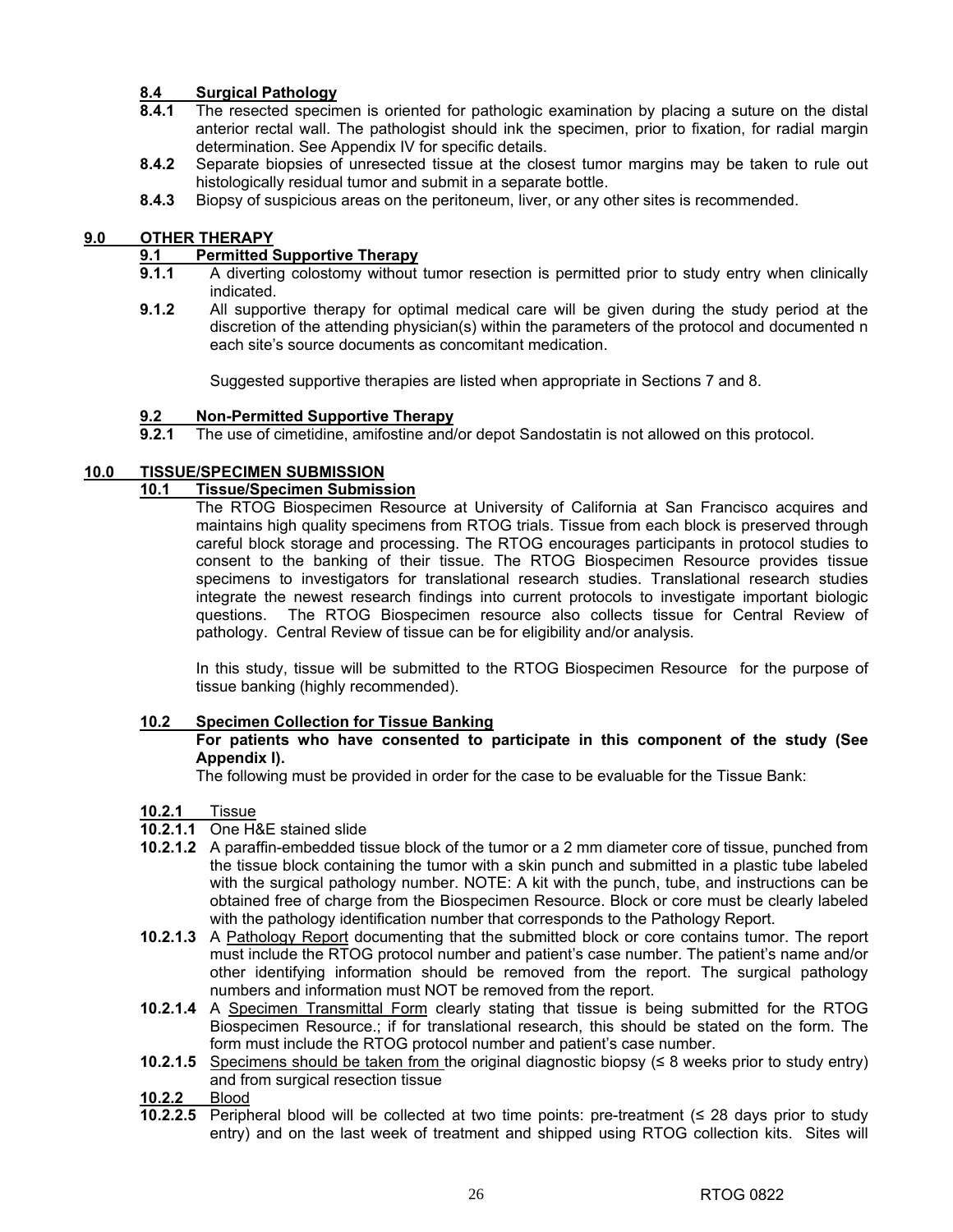collect 5-10 mL of whole blood in a red-top tube and 5-10 mL of whole blood in EDTA tubes. Red top tube is spun down for serum. EDTA tubes are spun for plasma and lymphocytes/buffy coat cells. (See Appendix VII for detailed collection and shipping instructions). Collection kits are available by contacting the RTOG Biospecimen Resource.(see contact information below).

Specimens should be sent with a Specimen Transmittal Form documenting the date of collection of the serum; the RTOG protocol number, the patient's case number, and method of storage, for example, stored at -20° C, must be included. Questions regarding blood collection or shipment should be directed to the RTOG Biospecimen Resource(see contact information below). Ship by express overnight service, Monday through Thursday; avoid a weekend or holiday arrival date, and DO NOT ship on Friday. Fedex labels will be supplied for sending frozen materials.

| Specimens taken from patient:                                                                                                                                                                | <b>Collection Schedule:</b>                                                                                               | <b>Submitted as:</b>                                                                                           | Shipped:                       |
|----------------------------------------------------------------------------------------------------------------------------------------------------------------------------------------------|---------------------------------------------------------------------------------------------------------------------------|----------------------------------------------------------------------------------------------------------------|--------------------------------|
| One H&E stained slide of the<br>primary tumor                                                                                                                                                | From the original<br>diagnostic biopsy ( $\leq 8$<br>weeks prior to study<br>entry) and from surgical<br>resection tissue | H&E stained slide                                                                                              | Slide sent ambient             |
| A paraffin-embedded tissue<br>block of the primary tumor taken<br>before initiation of treatment or a<br>2 mm diameter core of tissue,<br>punched from the tissue block<br>with a skin punch | From the original<br>diagnostic biopsy $(58$<br>weeks prior to study<br>entry) and from surgical<br>resection tissue      | Paraffin-embedded<br>tissue block or punch<br>biopsy                                                           | Block or punch sent<br>ambient |
| 5-10 mL of whole blood (red-top)<br>centrifuge for serum                                                                                                                                     | $\leq$ 28 days prior to study<br>entry and during the last<br>week of treatment                                           | Serum samples into<br>four $(4)$ 1 mL<br>cryovials                                                             | Frozen overnight               |
| 5-10 mL of anticoagulated blood<br>(EDTA) centrifuge for plasma<br>and buffy coat                                                                                                            | $\leq$ 28 days prior to study<br>entry and during the last<br>week of treatment                                           | Plasma samples into<br>three $(3)$ 1 mL<br>cryovials<br>Buffy coat samples<br>into three (3) 1 mL<br>cryovials | Frozen overnight               |

#### **10.2.3** Summary of Specimens for Tissue Banking

**10.2.4** Submit materials to:

**USPS mailing address** *(all non-frozen specimens only)*

RTOG Biospecimen Bank University of California San Francisco Campus Box 1800 San Francisco, CA 94143-1800

### **FedX/Courier address** *(all frozen samples)*

RTOG Biospecimen Bank University of California San Francisco 1657 Scott Street, Room 223 San Francisco, CA 94115

**Tel:** 415-476-RTOG (7864) **Fax:** 415-476-5271 **Email:** RTOG@ucsf.edu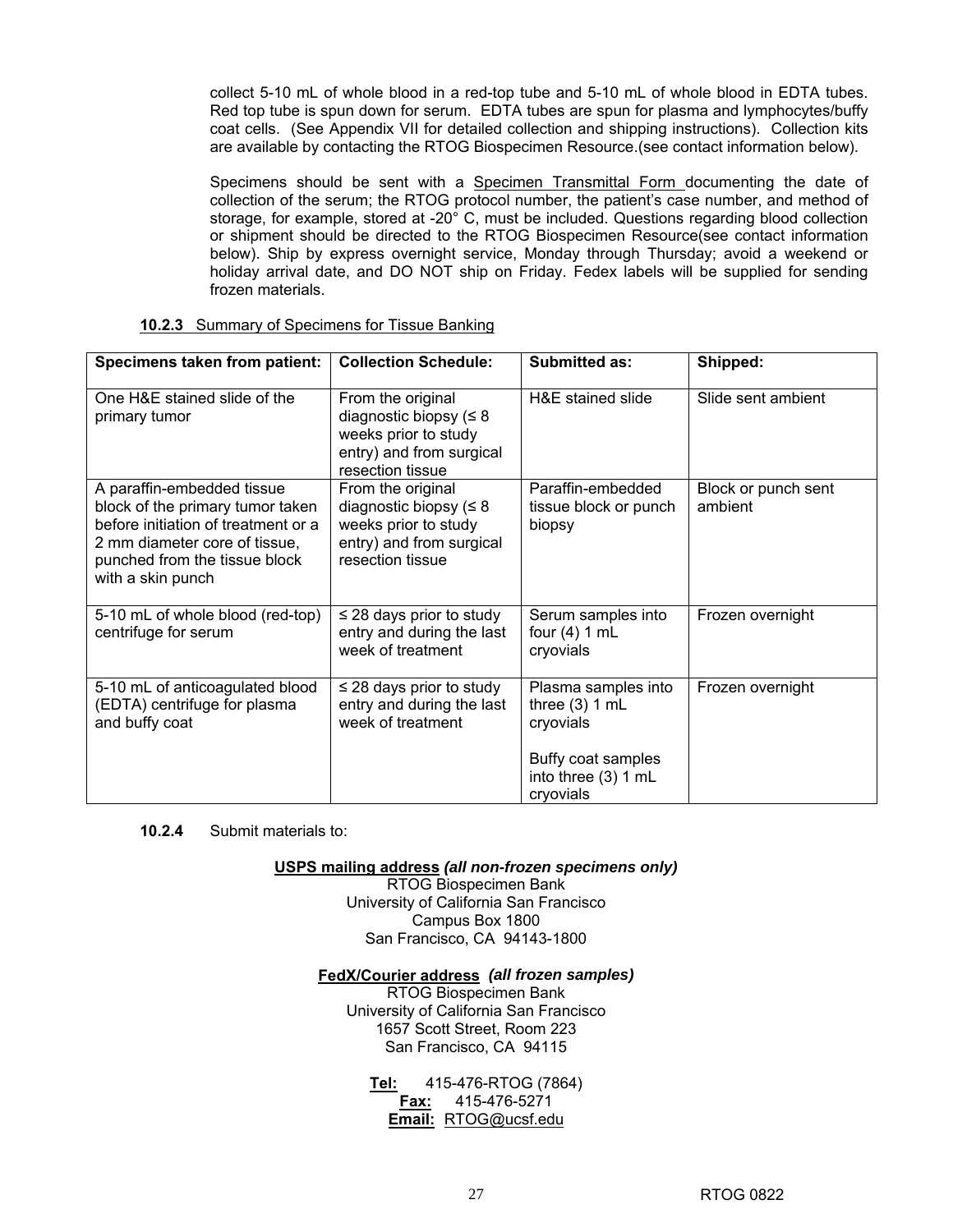### **10.3 Reimbursement**

RTOG will reimburse submitting institutions \$300 per case for fresh or flash frozen tissue, serum or plasma, and buffy coat cells; and \$200 per case for a block or core of material. After confirmation from the RTOG Biospecimen Resource that appropriate materials have been received, RTOG Administration will prepare the proper paperwork and send a check to the institution. Pathology payment cycles are run twice a year in January and July and will appear on the institution's summary report with the institution's regular case reimbursement.

### **10.4 Confidentiality/Storage**

(See the RTOG Patient Tissue Consent Frequently Asked Questions, http://www.rtog.org/tissuebank/tissuefaq.html for further details.)

- **10.4.1** Upon receipt, the specimen is labeled with the RTOG protocol number and the patient's case number only. The RTOG Biospecimen Resource database only includes the following information: the number of specimens received, the date the specimens were received, documentation of material sent to a qualified investigator, type of material sent, and the date the specimens were sent to the investigator. No clinical information is kept in the database.
- **10.4.2** Specimens for tissue banking will be stored for an indefinite period of time. If at any time the patient withdraws consent to store and use specimens, the material will be returned to the institution that submitted it.

### **11.0 PATIENT ASSESSMENTS**

**11.1 Study Parameters**: See Appendix II for a summary of assessments and time frames.

## **11.2 Criteria for Evaluation and Endpoint Definitions**

- **11.2.1** Measurement of the incidence of preoperative toxicity
- **11.2.1.1** Preoperative toxicity will be assessed based on CTCAE v3.0 criteria on a weekly basis during preoperative chemoradiation and within 14 days prior to surgical resection (for patients undergoing surgery) or 6-8 weeks from radiotherapy completion (for patients not undergoing surgery).
- **11.2.2** Measurement of the incidence of postoperative toxicity Postoperative toxicity will be assessed based on CTCAE v3.0 criteria in the postoperative period following preoperative chemoradiation and surgical resection. Assessments will be made as per the study schedule found in Appendix II.
- **11.2.3** Documentation of Tumor Response and Incidence and Patterns of Relapse<br>**11.2.3.1** Pathologic complete response: No evidence of residual cancer histologic
- **11.2.3.1** Pathologic complete response: No evidence of residual cancer histologically in the resection specimen.
- **11.2.3.2** Local failure: recurrence or persistence of disease within radiation treatment volumes. Persistent disease is defined as either: (1) micro- or macroscopic margins following surgery, or (2) radiographically or intra-operatively unresectable at time of surgery as defined in Section 8.2.
- **11.2.3.3** Regional failure: failure outside the treatment field on basis of direct and/or lymphatic spread to include aortic nodes.
- **11.2.3.4** Distant failure: includes both peritoneal seeding and distant metastases to sites beyond those described as locoregional per Sections 11.2.3.2 and 11.2.3.3.
- **11.2.3.5** Disease relapse: will be documented by biopsy whenever possible. When biopsy is impossible or poses significant risk, clinical and radiographic evidence will be used to document recurrence

### **11.3 Criteria for Discontinuation of Protocol Treatment**

- Progression of disease;
- A delay in protocol treatment > 4 weeks;
- Positive margin at time of surgery;
- **Unresectable disease at time of surgery.**

If protocol treatment is discontinued, follow-up and data collection will continue as specified in the protocol.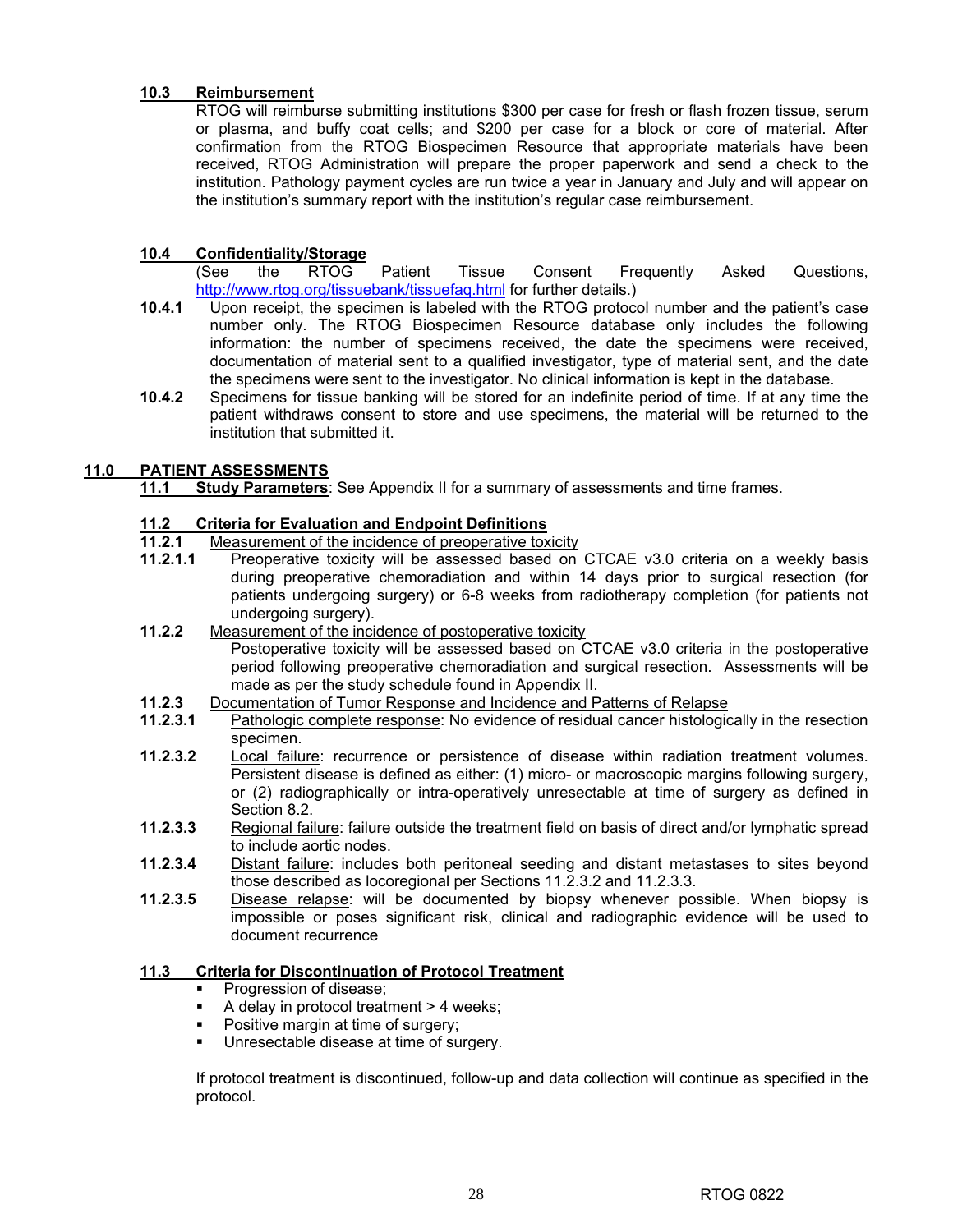#### **RTOG Headquarters\* 1818 Market Street, Suite 1600 Philadelphia, PA 19103**

### **\*If a data form is available for web entry, it must be submitted electronically.**

Patients will be identified by initials only (first middle last); if there is no middle initial, a hyphen will be used (first-last). Last names with apostrophes will be identified by the first letter of the last name.

### **12.1 Summary of Data Submission**

| ltem<br>Demographic Form (A5)<br>Initial Evaluation Form (I1)<br>Pathology Report (P1)<br>Slides/Blocks (P2) | <b>Due</b><br>Within 2 weeks of study entry                                                                                                                                                                                                                |
|--------------------------------------------------------------------------------------------------------------|------------------------------------------------------------------------------------------------------------------------------------------------------------------------------------------------------------------------------------------------------------|
| Radiotherapy Form (T1) [Copy to ITC]<br>Daily Treatment Record (T5) [Copy to ITC]                            | Within 1 week of RT end                                                                                                                                                                                                                                    |
| Preoperative Chemo/RT Treatment Form (TF)                                                                    | At the end of concurrent preoperative therapy                                                                                                                                                                                                              |
| Postoperative Chemo/RT Treatment Form (SF)                                                                   | <b>3 times</b> during postoperative chemotherapy (once<br>every 3 cycles)                                                                                                                                                                                  |
| Surgical Form (S1)<br>Operative Report (S2)<br>Surgical Pathology Report (S5)                                | Submit for all patients either 2 weeks after surgery<br>or at the time that surgery is ruled out. In addition,<br>complete this form for all subsequent surgical<br>procedures. Submit with copies of an operative<br>(S2) note and pathology (S5) report. |
| Follow-up Form (F1)                                                                                          | Every 3 mos from the start of treatment x 2 yrs;<br>every 6 mos for yrs 3-5; then annually                                                                                                                                                                 |

### **12.2 Summary of Dosimetry Digital Data Submission (Submit to ITC; see Section 12.2.1) (3/30/10)**

### **Item Due**

Within 1 week of RT start

**Preliminary Dosimetry Information (DD)**  Digital Data Submission - Treatment Plan submitted to ITC via SFTP account exported from treatment planning machine by Physicist. Digital data submission includes the following:

- CT data, critical normal structures, all GTV, CTV, and PTV contours
- Digital beam geometry for initial and boost beam sets
- Doses for initial and boost sets of concurrently treated beams
- Digital DVH data for all required critical normal structures, GTV, CTV, and PTVs for total dose plan **(DV)**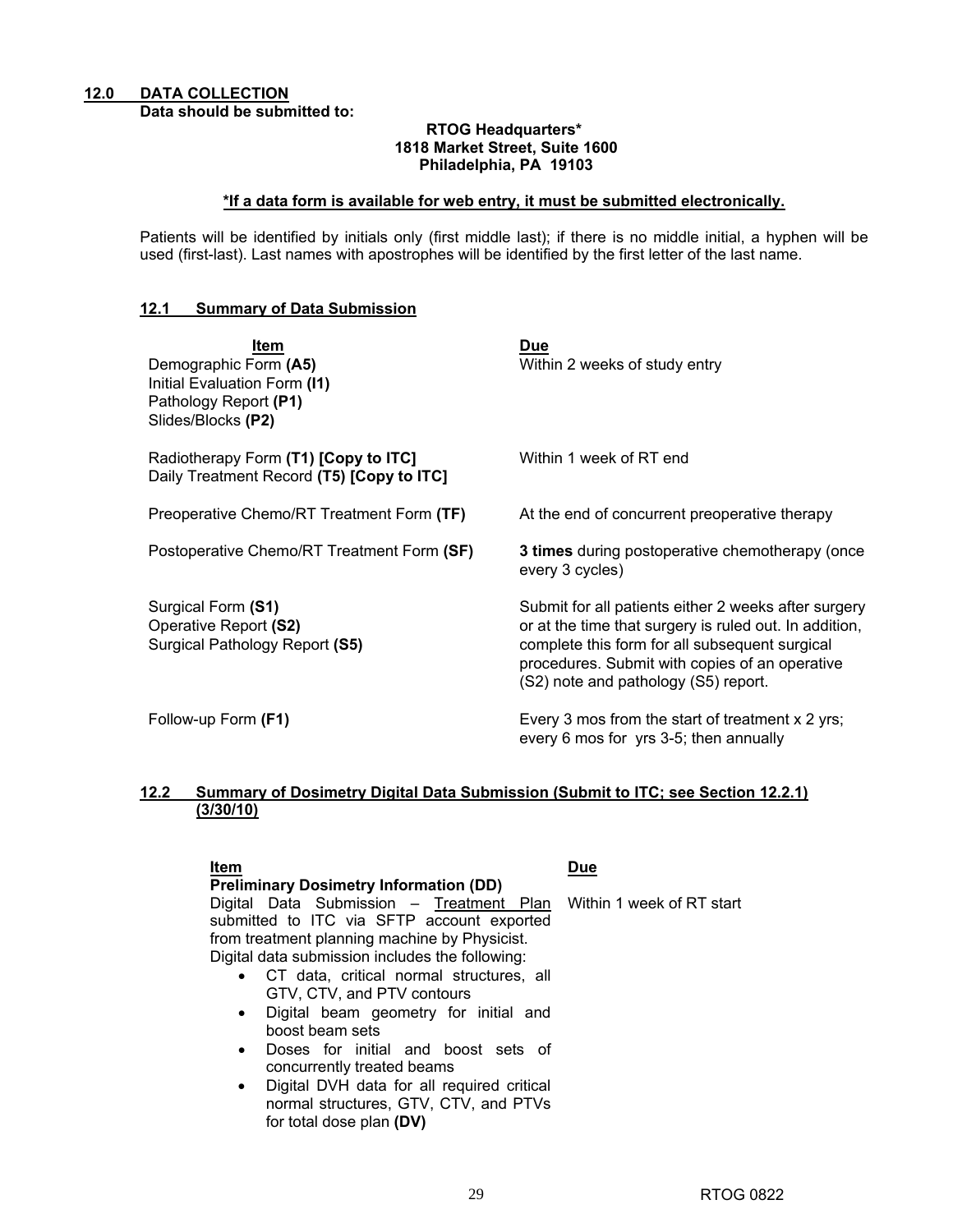Digital Data Submission Information Form **(DDSI)** – Submitted online (Form located on ATC web site, http://atc.wustl.edu/forms/ddsi/ddsi.html)

Hard copy isodose distributions for total dose plan (T6)

**NOTE: Sites must notify ITC via e-mail (itc@castor.wustl.edu) after digital data IS submitted. The e-mail must include study and case numbers or, if the data is phantom, "dry run" or "benchmark".** 

**Final Dosimetry Information Within 1 week of RT end** 

Radiotherapy Form **(T1) [copy to HQ and ITC]** Daily Treatment Record **(T5) [copy to HQ and ITC]**  Modified digital patient data as required through consultation with Image Guided Therapy QA **Center** 

### **12.2.1** *Digital Data Submission to ITC*

Digital data submission may be accomplished using media or the Internet. For network submission: The SFTP account assigned to the submitting institution by the ITC shall be used, and e-mail identifying the data set(s) being submitted shall be sent to: **itc@castor.wustl.edu** 

For media submission: Please contact the ITC about acceptable media types and formats. Hardcopies accompanying digital data should be sent by mail or Federal Express and should be addressed to:

> **Image-Guided Therapy Center (ITC) ATTN: Roxana Haynes 4511 Forest Park, Suite 200 St. Louis, MO 63108 314-747-5415 FAX 314-747-5423**

### **13.0 STATISTICAL CONSIDERATIONS**

#### **13.1 Study Endpoints**

- **13.1.1** Primary Endpoint
- **13.1.1.1** ≥ Grade 2 treatment-related gastrointestinal adverse events per CTCAE v. 3.0, occurring preoperatively
- **13.1.2** Secondary Endpoints
- **13.1.2.1** IMRT feasibility (per criteria in Section 6.7)
- **13.1.2.2** pCR rate
- **13.1.2.3** All treatment-related adverse events for the following time periods:
- **13.1.2.3.1** The preoperative period
- **13.1.2.3.2** The postoperative period, up to 3 months after the completion of postoperative chemotherapy
- **13.1.2.3.3** Overall
- **13.1.2.4** Patterns of failure (per Section 11.2.3), including overall survival (failure is death due to any cause)
- **13.1.2.5** Correlation of pre- and post-treatment serum cytokines with adverse events and efficacy
- **13.1.2.6** Abdominoperineal Resections (APR) rate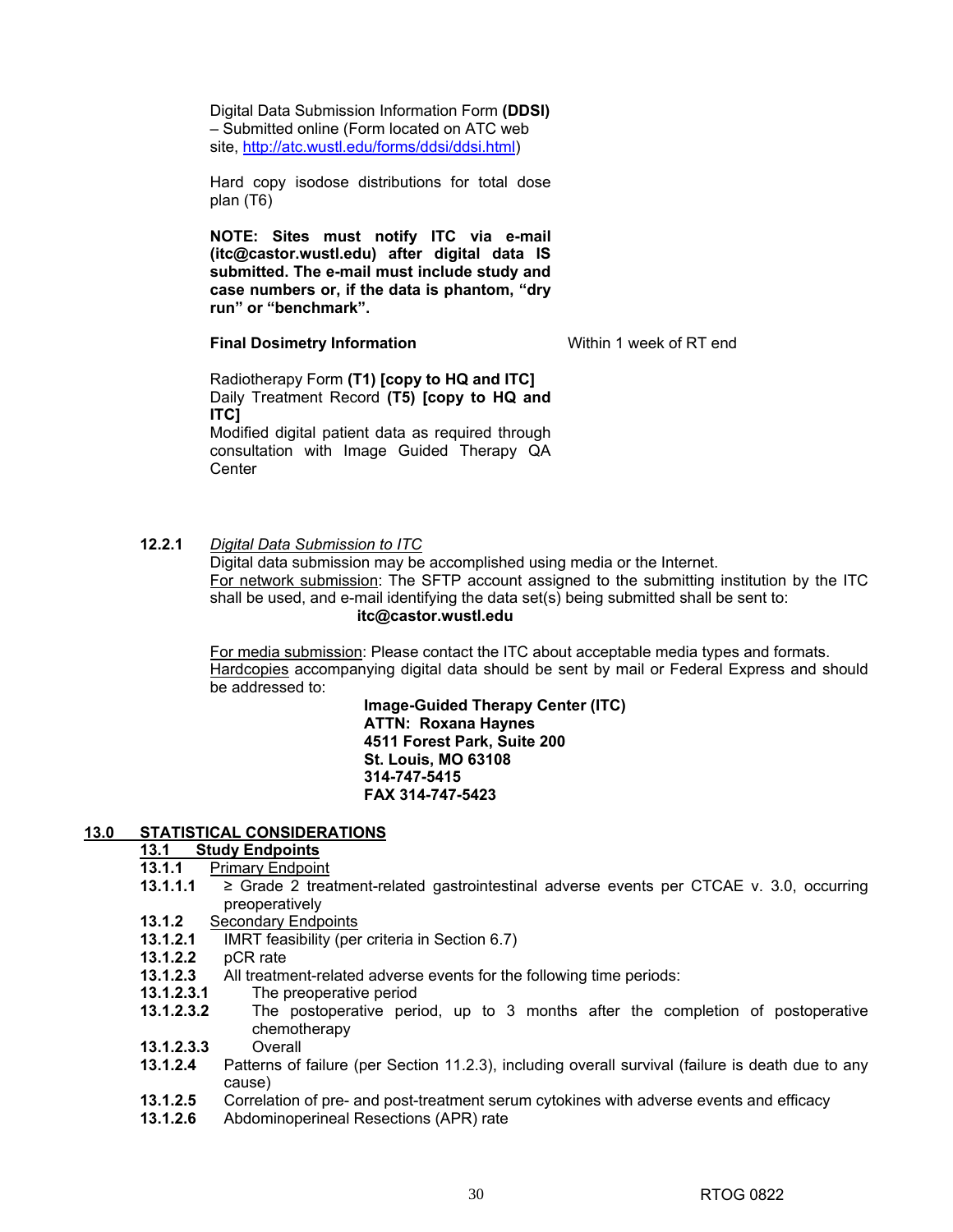## **13.2 Study Design**

### **Sample Size Derivation**

The primary objective of this study is to determine if IMRT, given with concurrent chemotherapy (capecitabine and oxaliplatin), reduces the rate of ≥ grade 2 treatment-related gastrointestinal adverse events (per CTCAE v. 3.0) occurring preoperatively, compared to the rate with conventional radiation. The rate of these adverse events from the conventional radiation/capecitabine/oxaliplatin arm of RTOG 0247 was 40%. Using a chi-squared test, a sample size of 71 patients will ensure at least 80% probability of detecting a minimum reduction of 12% in the adverse events described above at a significance level of 0.10 (1-sided). Adjusting this figure by 5% to allow for patients determined to be ineligible or who do not start protocol treatment, **a total sample size of 75 patients will be required** for this study.

### **13.2.2** Patient Accrual

It is projected that there will be a period of approximately 6 months with very slow accrual at the beginning of this study to allow for both institutional IRB approval and IMRT approval by the RTOG QA Center. Following this initial period, it is projected that the study will accrue 4 patients/month (based on the most recent RTOG rectal study, RTOG 0247) and that accrual will be completed in approximately 18 months. If the average monthly accrual is less than 2 cases per month 12 months after it is opened, the study will be re-evaluated with respect to feasibility.

### **13.3 Suspension of Accrual Due to Excessive Rate of Adverse Events or Abdominoperineal Resections**

### **13.3.1** Unacceptable Rate of Adverse Events

The rate of unacceptable adverse events related to protocol treatment (grade 3 and 4 nonhematologic adverse events, excluding nausea/vomiting controllable with antiemetics, and alopecia) will be evaluated at two time points during accrual: after 24 and 48 patients have been entered and are evaluable and again on all evaluable patients after the study has finished accrual. The study chairs have determined that a rate of 40% or greater will be considered unacceptable. According to Fleming's method<sup>15</sup> with a maximum overall significance level of 0.05 if there are:

11 or more unacceptable adverse events out of the first 24 evaluable patients, or 16 or more unacceptable adverse events out of the first 48 evaluable patients,

the study will have exceeded the limit for unacceptable adverse events. The final analysis will use a rejection rule of 22 or more unacceptable adverse events out of 71 evaluable patients. If the number of unacceptable adverse events crosses a boundary, as described in the rules above, then the conclusion will be that the unacceptable adverse event rate is greater than 40%. If this occurs, the study chairs, the RTOG Gastrointestinal Cancer Committee chair, and the statistician will review the adverse event data and make appropriate recommendations about the study to the RTOG Executive Committee. These stopping rules provide 90% power for concluding that the unacceptable adverse event rate is equal to or exceeds 40% when in fact that is the true rate.

### **13.3.2** Fatal Treatment Morbidity

If a fatal adverse event occurs (1) within 30 days of protocol treatment completion, regardless of relationship to protocol treatment, or (2) at any time and is related to protocol treatment, the event will be reported to the study chairs and the RTOG Gastrointestinal Cancer Committee chair for review. At this time it will be determined if accrual to the trial must be suspended pending this review for patient safety. The data manager will, after requesting additional supporting documentation if necessary, have all documents scanned and transmitted electronically to the study chairs and the head of the RTOG Data Safety Monitoring Board (DSMB) for their review. This will take place within 2 weeks of each reported adverse event if at all possible.

### **13.3.3** Unacceptable Rate of Abdominoperineal Resections(APRs)

The rate of unacceptable APRs will be evaluated at two time points during accrual: after 24 and 48 patients have been entered and are evaluable and again on all evaluable patients after the study has finished accrual. The study chairs have determined that an APR rate of 50% or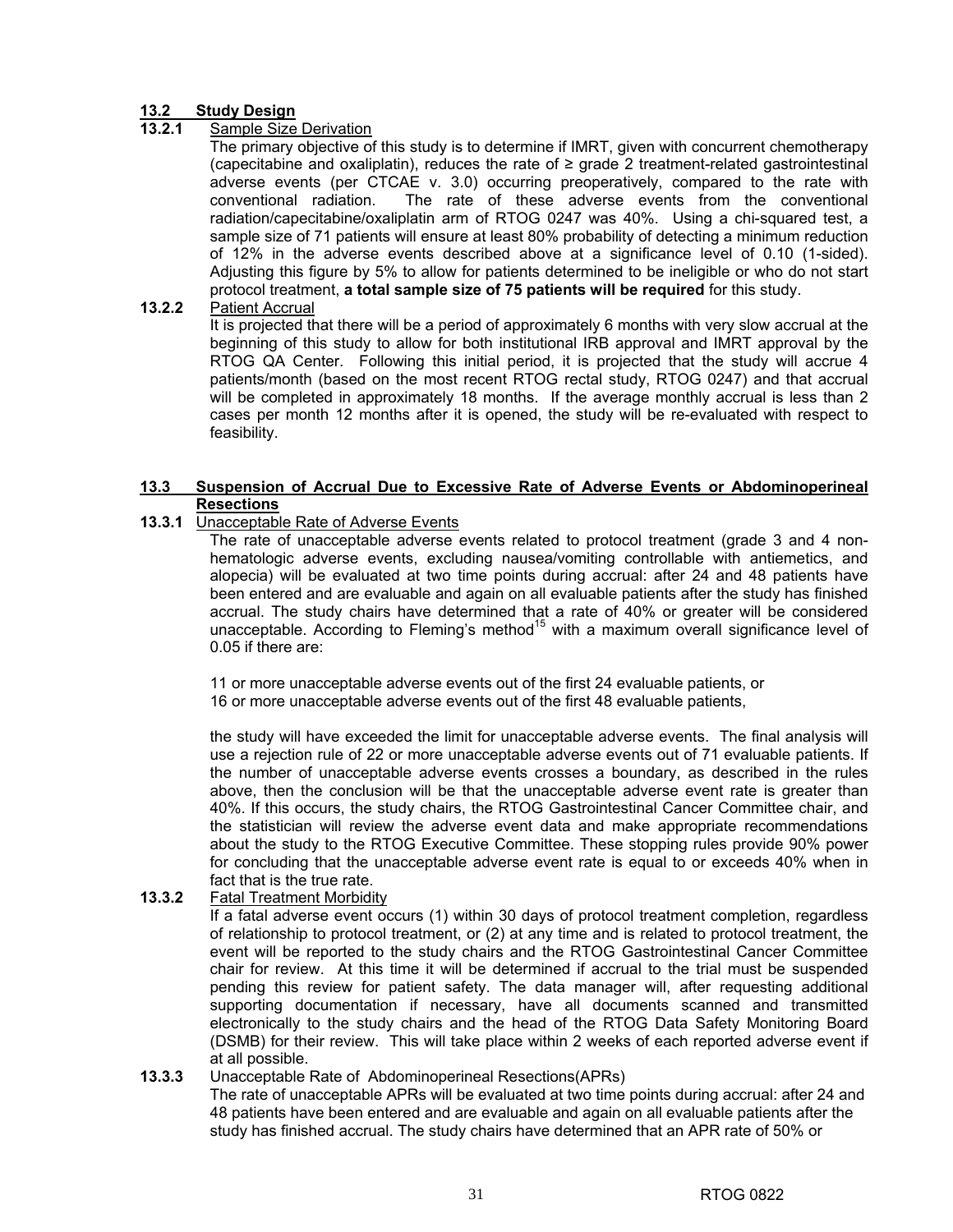greater will be considered unacceptable. According to Fleming's method<sup>15</sup> with a maximum overall significance level of 0.05 if there are:

14 or more unacceptable adverse events out of the first 24 evaluable patients, or 21 or more unacceptable adverse events out of the first 48 evaluable patients,

the study will have exceeded the limit for APRs. The final analysis will use a rejection rule of 29 or more unacceptable adverse events out of 71 evaluable patients. If the number of unacceptable APRs crosses a boundary, as described in the rules above, then the conclusion will be that the APR rate is greater than 50%. If this occurs, the study chairs, the RTOG Gastrointestinal Cancer Committee chair, and the statistician will review the APR data and make appropriate recommendations about the study to the RTOG Executive Committee. These stopping rules provide 95% power for concluding that the unacceptable adverse event rate is equal to or exceeds 50% when in fact that is the true rate.

### **13.4 Analysis Plan**

### **13.4.1** Interim Reports

Interim reports will be prepared every 6 months until the primary endpoint has been accepted for presentation or publication. In general, these reports include:

- the patient accrual rate with projected completion date,
- institutional accrual,
- exclusion rates and reasons,
- pretreatment characteristics,
- compliance rates of treatment delivery with respect to the protocol prescription, and
- the frequency and severity of adverse events.

### **13.4.2** CDUS Reports

This study will be monitored by the Clinical Data Update System (CDUS) version 3.0. Cumulative CDUS data will be submitted quarterly by electronic means. Reports are due January 31, April 30, July 31, and October 31.

### **13.4.3** Data Safety Monitoring Board (DSMB) Review

To monitor the safety of this study, the RTOG DSMB will officially review this study twice per year in conjunction with the RTOG semi-annual meeting and on an "as needed" basis in between meetings.

### **13.4.4** Analysis for Reporting the Initial Treatment Results

The analysis for reporting the initial primary endpoint results of treatment will be undertaken when each patient has been potentially followed for a minimum of 12 months. Only patients that meet the eligibility requirements of this protocol and start protocol treatment will be included. The usual components of this analysis are:

- tabulation of all cases entered and any patients excluded from the analysis with reasons for exclusion,
- patient accrual rate,
- institutional accrual,
- distribution of important prognostic baseline and other pretreatment variables,
- frequency and severity of adverse events,
- compliance rates of treatment delivery with respect to the protocol prescription, and
- observed results with respect to the endpoints described in Section 13.1.

Patterns of failure will be reported at least 2 years after the last patient has been entered. Time to local, regional, and distant failure and time to progression will be estimated using the cumulative incidence method.16 Overall survival rates will be estimated using the Kaplan-Meier method. $1$ 

### **13.5 Gender and Minorities**

In conformance with the National Institutes of Health (NIH) Revitalization Act of 1993 with regard to inclusion of women and minorities in clinical research, we have considered differences in prognosis by race, ethnicity and gender. If the distributions allow, an exploratory statistical analysis will be performed to examine the possible differences between the genders and among the race and ethnicity categories.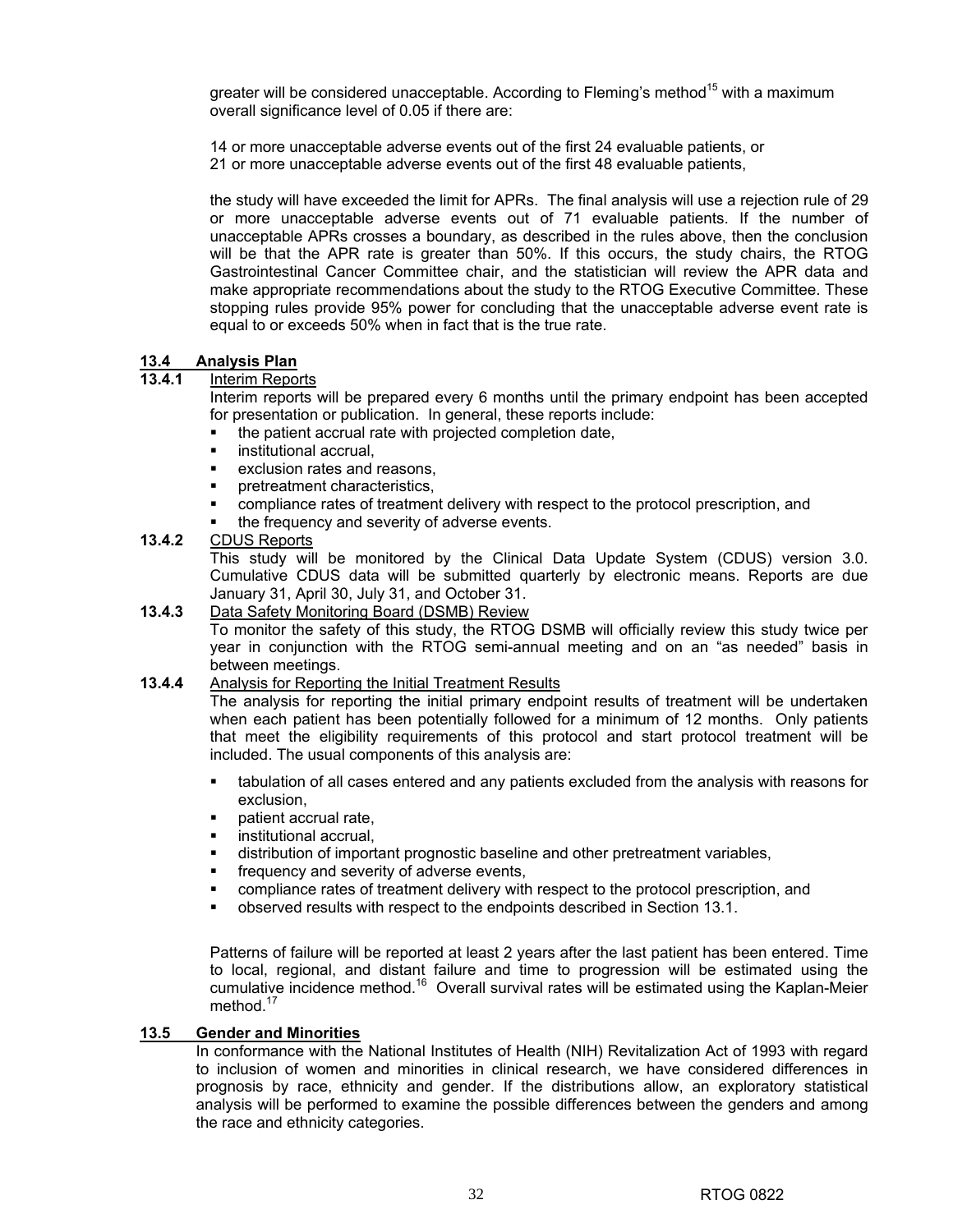| <b>Ethnic Category</b>                        | Gender         |              |                |  |  |  |  |
|-----------------------------------------------|----------------|--------------|----------------|--|--|--|--|
|                                               | <b>Females</b> | <b>Males</b> | <b>Total</b>   |  |  |  |  |
| Hispanic or Latino                            | 3              | 4            |                |  |  |  |  |
| Not Hispanic or Latino                        | 25             | 43           | 68             |  |  |  |  |
| <b>Ethnic Category: Total of all subjects</b> | 28             | 47           | 75             |  |  |  |  |
| <b>Racial Category</b>                        |                |              |                |  |  |  |  |
| American Indian or Alaskan Native             | 0              | 0            | $\mathbf{0}$   |  |  |  |  |
| Asian                                         | 1              |              | $\overline{2}$ |  |  |  |  |
| <b>Black or African American</b>              | $\overline{2}$ | 3            | 5              |  |  |  |  |
| Native Hawaiian or other Pacific Islander     | 0              |              |                |  |  |  |  |
| White                                         | 25             | 42           | 67             |  |  |  |  |
|                                               |                |              |                |  |  |  |  |
|                                               |                |              |                |  |  |  |  |
| Racial Category: Total of all subjects        | 28             | 47           | 75             |  |  |  |  |

## **Projected Distribution of Gender and Minorities**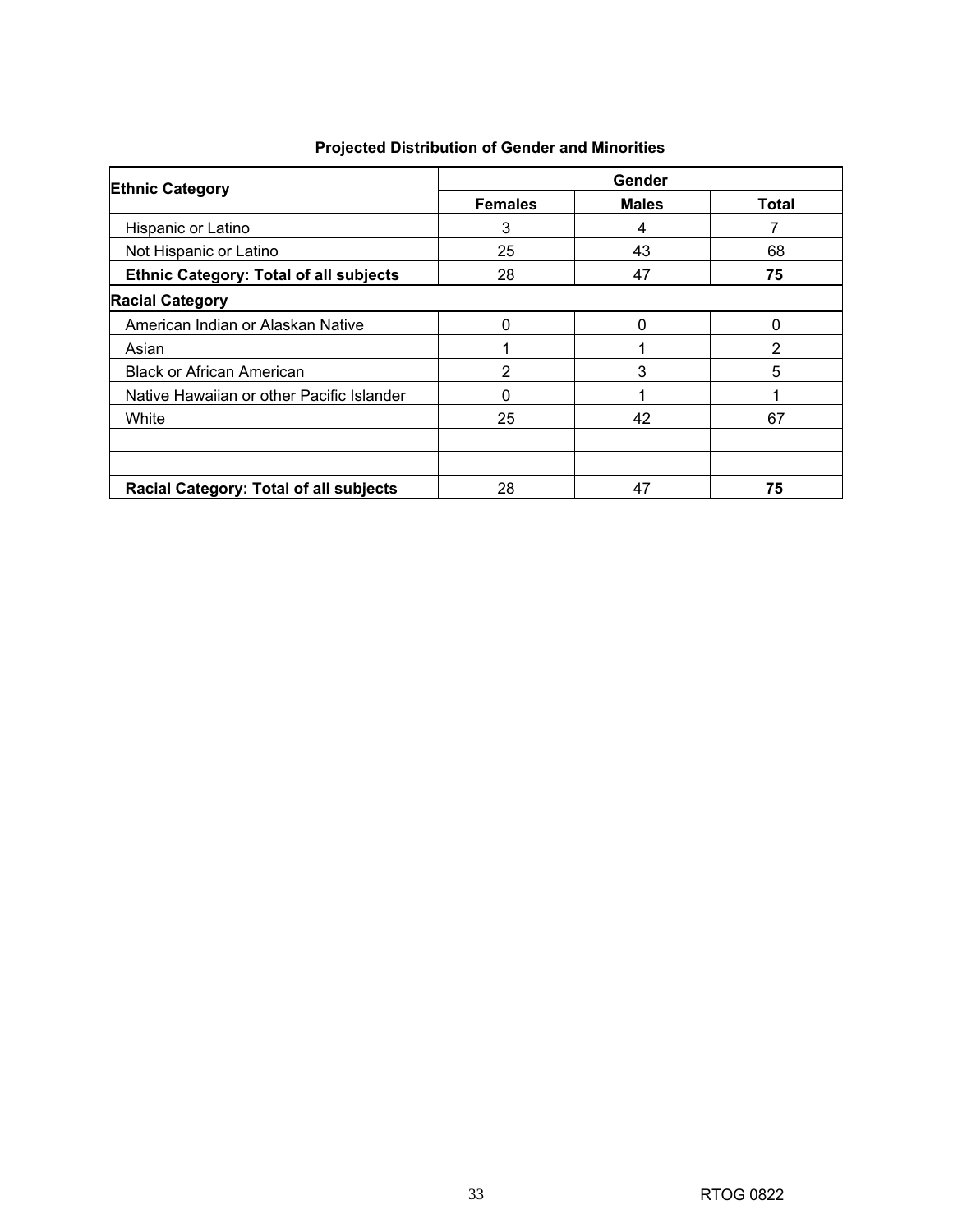### **REFERENCES**

1. Gastrointestinal Tumor Study Group. Prolongation of the disease-free interval in surgically treated rectal carcinoma. *N Engl J Med* 1985;312:1465-72.

2. Krook JE, Moertel CG, Gunderson LL, et al. Effective surgical adjuvant therapy for high-risk rectal carcinoma. *N Engl J Med* 1991;324:709-15.

3. NIH consensus conference: adjuvant therapy for patients with colon and rectal cancer. JAMA 1990;264:1444- 50.

4. Sauer R, Becker H, Hohenberger W, et al. Preoperative versus postoperative chemoradiotherapy for rectal cancer. *N Engl J Med* 2004;351:1731-40.

5. Twelves C, S. Gollins S, Grieve R, et al. A randomised cross-over trial comparing patient preference for oral capecitabine and 5-fluorouracil/leucovorin regimens in patients with advanced colorectal cancer. *Ann Oncol* 2006;17(2):239-45.

6. Twelves C, Wong A, Nowacki MP, et al. Capecitabine as adjuvant treatment for stage III colon cancer. *N Engl J Med* 2005;352(26):2696-704.

7. Emami B, Lyman J, Brown A, et al. Tolerance of normal tissue to therapeutic irradiation. *Int J Radiat Oncol Biol Phys* 1991;21:109-122.

8. Mak AC, Rich TA, Schultheiss TE, et al. Late complications of postoperative radiation therapy for cancer of the rectum and rectosigmoid. *Int J Radiat Oncol Biol Phys* 1994;28:597-603.

9. Gallagher MJ, Brereton HD, Rostock RA, et al. A prospective study of treatment techniques to minimize the volume of pelvic small bowel with reduction of acute and late effects associated with pelvic irradiation. *Int J Radiat Oncol Biol Phys* 1986;12:1565-1573.

10. Nutting CM, Convery DJ, Cosgrove VP, et al. Reduction of small and large bowel irradiation using an optimized intensity-modulated pelvic radiotherapy technique in patients with prostate cancer. *Int J Radiat Oncol Biol Phys* 2000;48:649-656.

11. Portelance L, Chao KS, Grigsby PW, et al. Intensity-modulated radiation therapy (IMRT) reduces small bowel, rectum, and bladder doses in patients with cervical cancer receiving pelvic and paraaortic irradiation. *Int J Radiat Oncol Biol Phys* 2001;51:261-266.

12. Roeske JC, Lujan A, Rotmensch J, et al. Intensity-modulated whole pelvic radiation therapy in patients with gynecologic malignancies. *Int J Radiat Oncol Biol Phys* 2000;48;1613-1621.

13. Duthoy W, De Gersem W, Vergote K, et al. Clinical implementation of intensity-modulated arc therapy (IMAT) for rectal cancer. *Int J Radiat Oncol Biol Phys* 2004;60:794-806.

14. Urbano MTG, Henrys AJ, Adams EJ, et al. Intensity-modulated radiotherapy in patients with locally advanced rectal cancer reduces volume of bowel treated to high dose levels. *Int J Radiat Oncol Biol Phys* 2006;65:907-916.

15. Fleming T. One-sample multiple testing procedure for phase II clinical trials. *Biometrics* 1982;38:143-151.

16. Kalbfleisch JD, Prentice RL. The Statistical Analysis of Failure Time Data. New York, John Wiley & sons, 1980.

17. Kaplan EL, Meier P. Nonparametric estimation from incomplete observations. *J Stat Assoc* 1958;53:457-481.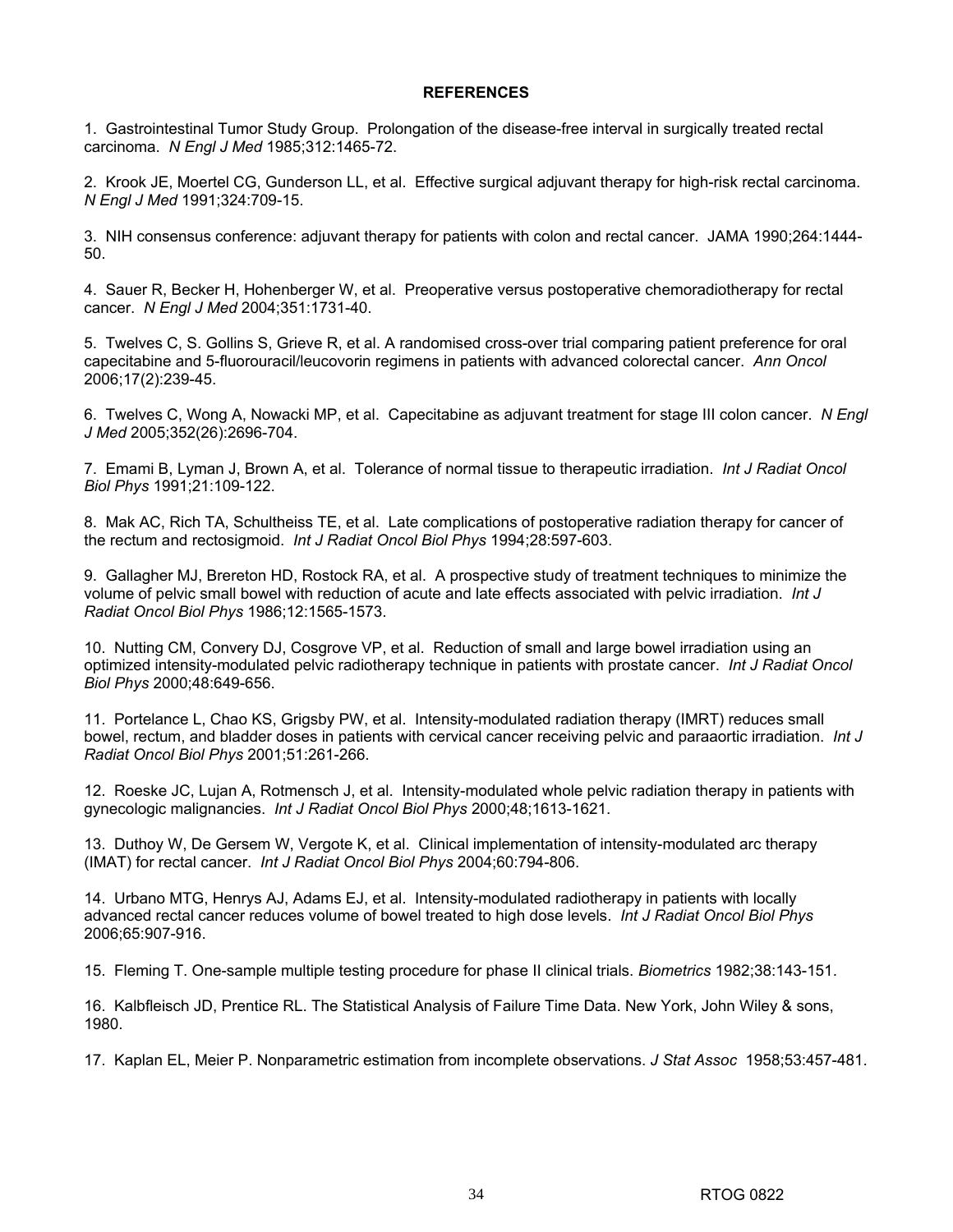## **APPENDIX I**

## **Informed Consent Template for Cancer Treatment Trials (English Language)**

## **RTOG 0822**

## **A PHASE II EVALUATION OF PREOPERATIVE CHEMORADIOTHERAPY UTILIZING INTENSITY MODULATED RADIATION THERAPY (IMRT) IN COMBINATION WITH CAPECITABINE AND OXALIPLATIN FOR PATIENTS WITH LOCALLY ADVANCED RECTAL CANCER**

This is a clinical trial, a type of research study. Your study doctor will explain the clinical trial to you. Clinical trials include only people who choose to take part. Please take your time to make your decision about taking part. You may discuss your decision with your friends and family. You can also discuss it with your health care team. If you have any questions, you can ask your study doctor for more explanation.

You are being asked to take part in this study because you have rectal cancer.

As treatment for your rectal cancer, you will require radiation therapy and chemotherapy given at the same time. Both radiation therapy and chemotherapy can cause side effects. When given at the same time, they have a greater risk of causing side effects. Prior studies have established that the most common side effects are gastrointestinal side effects (such as diarrhea), which at times can be severe enough to require unplanned treatment breaks or chemotherapy dose reductions (either of which can compromise the effectiveness of the cancer treatment) or in rare cases require discontinuation of therapy. Modern radiation therapy delivery techniques have the potential to reduce the risk of gastrointestinal side effects when compared with standard radiation delivery techniques.

## **Why is this study being done?**

It is possible to reduce the amount of radiation delivered to the normal tissues that surround your cancer by using an advanced radiation therapy delivery technique called intensitymodulated radiation therapy (IMRT – see description below). The purpose of this study is to determine whether reducing the amount of radiation, given along with chemotherapy, to these normal tissues will reduce the side effects associated with standard radiation and chemotherapy treatment for rectal cancer.

Definition of IMRT: Several normal tissues in your pelvis (including the small and large bowel, bladder, femoral heads and others) lie near the rectal tumor and regional lymph nodes. Standard radiation techniques deliver radiation to the tumor target (rectal tumor and nearby lymph nodes at high risk for spread), but in doing so also deliver some radiation dose to the nearby normal tissues that we otherwise do not need to radiate. The higher the radiation dose to these normal tissues, the greater the risk of developing side effects. IMRT is a more sophisticated radiation planning and delivery technique that can lower the amount of radiation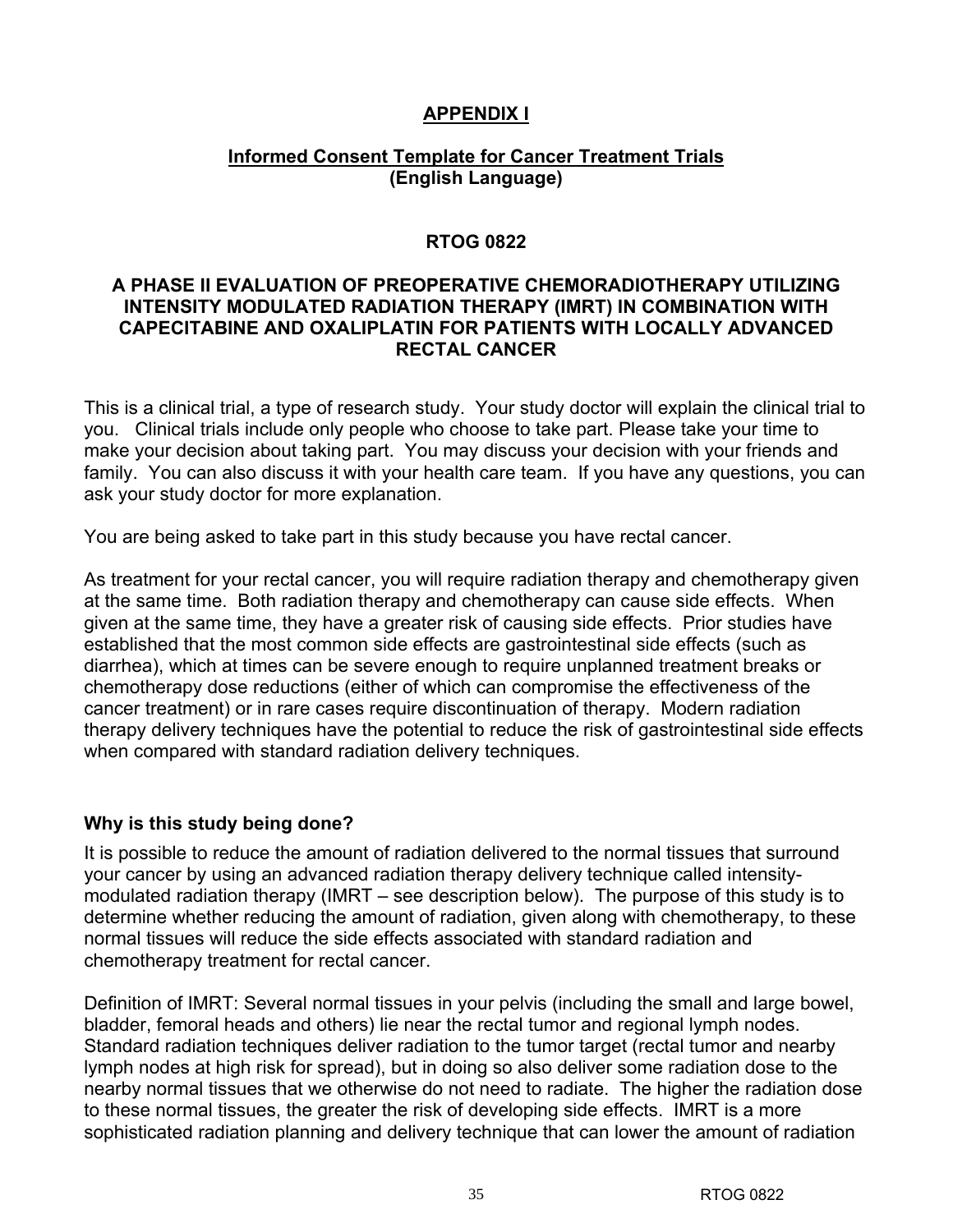dose that the normal tissues receive while maintaining effective treatment to the tumor target. IMRT accomplishes this through the use of multiple computer-controlled radiation beams that are optimized through computer planning to minimize the radiation dose to normal tissues without compromising treatment to the tumor target.

## **How many people will take part in the study?**

About 75 people will take part in this study.

## **What will happen if I take part in this research study?**

## **Before you begin the study …**

You will need to have the following exams, tests, or procedures to find out if you can be in the study. These exams, tests, or procedures are part of regular cancer care and may be done even if you do not join the study. If you have had some of them recently, they may not need to be repeated. This will be up to your study doctor.

- A history and physical examination
- A colonoscopy (examination of your rectum and colon with a lighted flexible camera) and a biopsy (a piece of your tumor is taken for examination under the microscope) – these tests help to establish your cancer's location in the rectum and rule out other cancers in the rectum or colon
- One of the following scans of the abdomen and pelvis to assess the size and extent of the rectal tumor and assess the potential spread of the rectal tumor to nearby lymph nodes or other organs such as the liver:
	- Computed tomography (CT) scan: An imaging study that uses x-rays to look at one part of your body
	- **Magnetic resonance imaging (MRI) scan:** An imaging study that uses a strong magnetic field to look at one part of your body
	- The combination of a positron emission tomography (PET) scan plus a CT scan of your entire body (whole body PET-CT): A computerized image that looks at the activity of tumor cells in your entire body and that requires injection of a special marker in your vein, such as sugar (glucose) combined with a low-dose radioactive substance (a tracer). A camera records the tracer's signal as it travels through your body.
- CT scan or x-ray of the chest to assess whether the tumor may have spread to the lungs or other areas in the chest (not needed if you have a whole body PET-CT)
- Transrectal ultrasound (a probe placed in the rectum to help image the tumor) may be needed. Your study doctor can tell you whether or not you will need this performed.
- Blood tests
- For women able to have children, a pregnancy test (blood test)
- If your doctors are concerned that you are at significant risk of complete obstruction of your rectum by the tumor, a diverting colostomy (re-routing your bowel to a bag outside your body to prevent obstruction) may be performed. You can discuss this with your study doctor.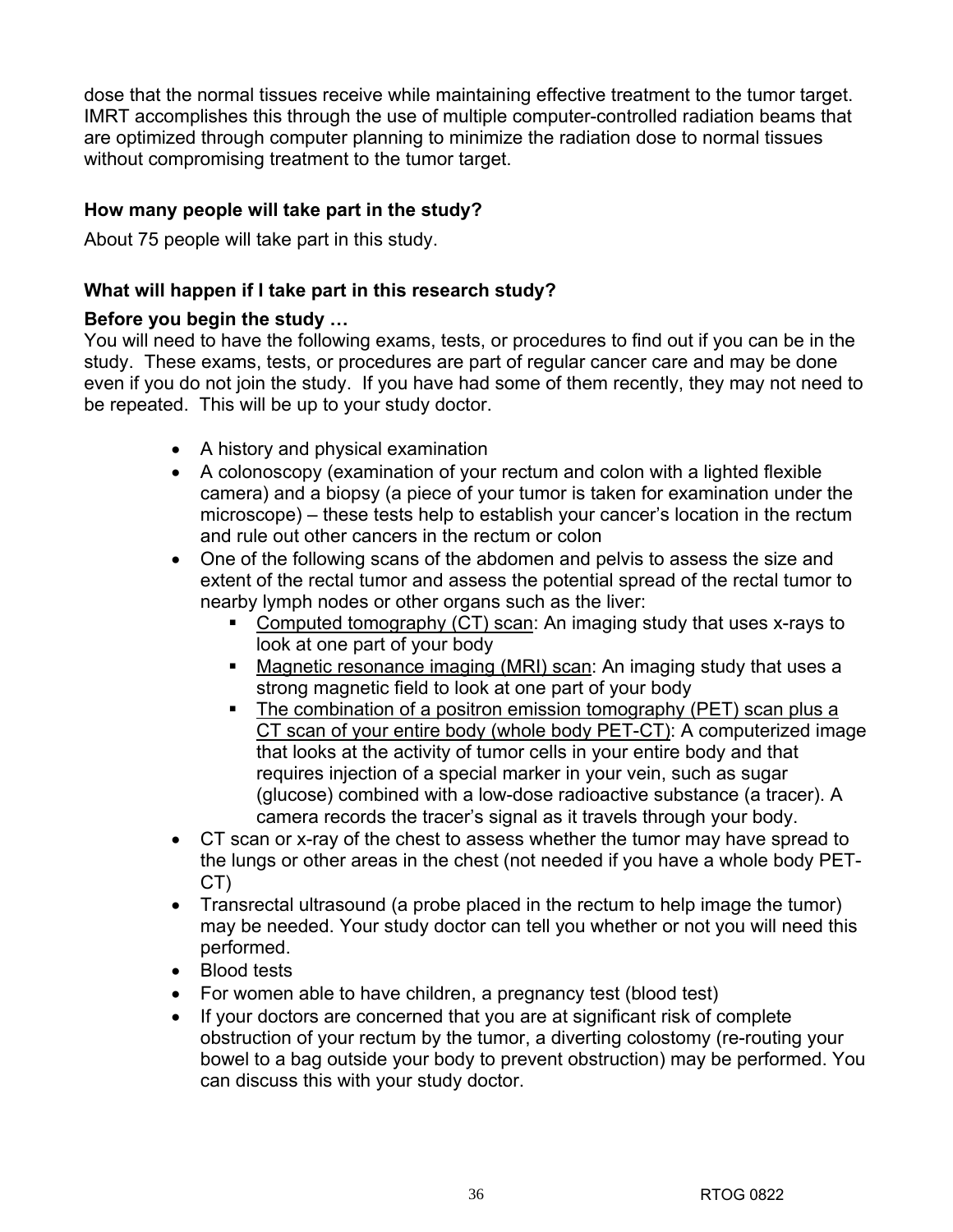## **During the study …**

If the exams, tests, and procedures show that you can be in the study, and you chose to take part, you will need the following tests and procedures. They are part of regular cancer care.

During the first 6 weeks of your treatment while you are receiving chemotherapy and radiation at the same time:

- Weekly history and physical examination
- Weekly blood tests

After you have completed chemotherapy and radiation but before you have surgery to remove your tumor:

- A history and physical examination
- A PET-CT scan (optional your doctor will let you know if this is recommended)
- CT or MRI scan of the abdomen and pelvis (not needed if you have a PET-CT scan)
- A CT scan or x-ray of the chest (not needed if you have a PET-CT scan)
- Blood tests

During the chemotherapy that is given after you have surgery:

- A history and physical examination before each cycle of chemotherapy (every 14 days)
- Blood tests before each cycle of chemotherapy (every 14 days)

## **When you are finished taking the study treatment….**

You will be seen in follow-up every 3 months for the first 2 years following treatment completion, every 6 months for the next 3 years, and then annually. During these visits you will need the following exams, tests, and procedures:

- A history and physical examination
- Blood to assess your bone marrow, kidney and liver function as well as your tumor marker (CEA)
- A CT or MRI scan of the abdomen and pelvis if needed (your study doctor will let you know if this is required)
- A PET-CT scan (optional your doctor will let you know if this is recommended)
- A colonoscopy (at your 12 month follow-up visit only if negative, then every 2 years thereafter)

## **You will receive the following treatments…**

## CHEMOTHERAPY PLUS RADIATION THERAPY

- Radiation: You will receive radiation treatments once per day, 5 days per week, for a total of 28 treatments as an outpatient. This will take approximately 5 ½ weeks.
- Chemotherapy: You will receive two drugs.
	- o (1) You will receive capecitabine in pill form as an outpatient during the time you are receiving radiation. The first dose will be given to you the evening before your first radiation treatment. You will then receive it twice daily through Thursday, with a final weekly dose on Friday morning.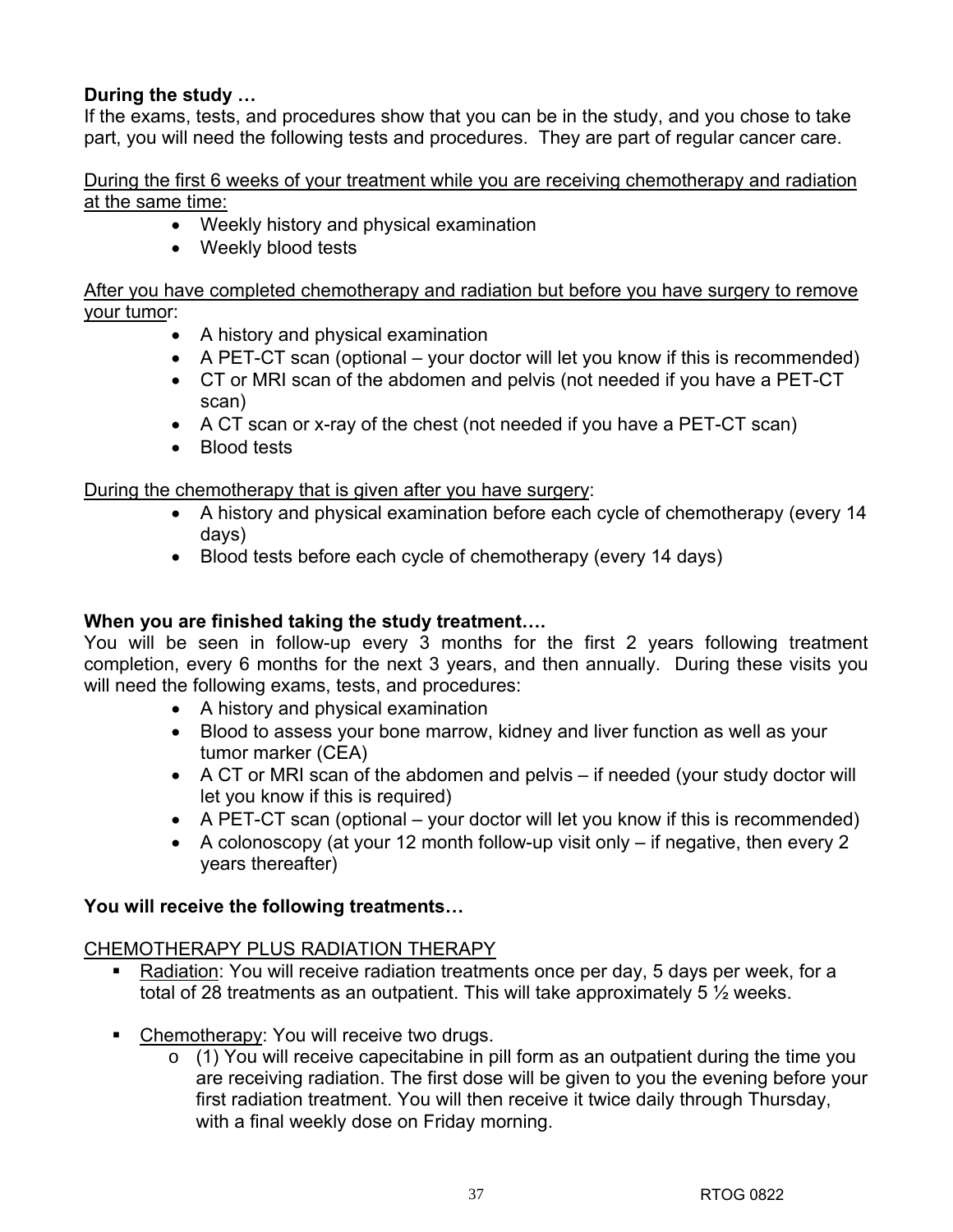$\circ$  (2) You will receive oxaliplatin intravenously (through a needle in a vein) once per week as an outpatient during each of the 5 weeks of radiation treatments. The treatment will last approximately 2 hours per time.

## **SURGERY**

After you have recovered from the chemotherapy and radiation (about 4 to 8 weeks), you will have surgery to remove your rectal tumor and the at-risk lymph nodes. Prior to the surgery, you will be put to sleep with anesthesia.

If it is found after your surgery that you may have residual cancer that was surgically left behind at the time of your resection, you will discontinue protocol therapy.

## POSTOPERATIVE CHEMOTHERAPY

After you have recovered from the surgery (about 4 to 8 weeks), you will receive additional chemotherapy. You will receive three drugs for nine cycles, with each cycle being 14 days.

- (1) You will receive oxaliplatin intravenously as an outpatient once at the beginning of each cycle. It will last approximately 2 hours.
- (2) You will receive leucovorin intravenously as an outpatient once at the beginning of each cycle. It will last approximately 2 hours.
- (3) You will receive 5-fluorouracil (5-FU) intravenously as an outpatient once at the beginning of each cycle. You will receive one dose once quickly (an intravenous "push"), followed by a continuous intravenous infusion that will last approximately 46 hours. Your doctor will discuss with you whether you receive this as an inpatient or at home.

## **How long will I be in the study?**

Treatment will last 8 to 9 months. You will receive radiation therapy and chemotherapy for 5 to 6 weeks. You will then be given time to adequately recover prior to surgery. Surgery will be performed 4 to 8 weeks after completion of radiation therapy. You will then be given time to adequately heal and recover from your surgery. Four to 8 weeks after your surgery you will receive additional chemotherapy for about 4 and a half months.

After you are finished all study treatments, the study doctor will ask you to visit the office for follow-up exams every 3 months for the first 2 years, then every 6 months for the next 3 years, and after that once every year. We would like to keep track of your medical condition for the rest of your life. Keeping in touch with you and checking on your condition every year helps us look at the long-term effects of the study.

## **Can I stop being in the study?**

Yes. You can decide to stop at any time. Tell the study doctor if you are thinking about stopping or decide to stop. He or she will tell you how to stop safely.

It is important to tell the study doctor if you are thinking about stopping so that he/she can evaluate any risks from the treatment. Another reason to tell your study doctor that you are thinking about stopping is to discuss what follow-up care and testing could be most helpful for you.

The study doctor may stop you from taking part in this study at any time if he/she believes it is in your best interest; if you do not follow the study rules; or if the study is stopped.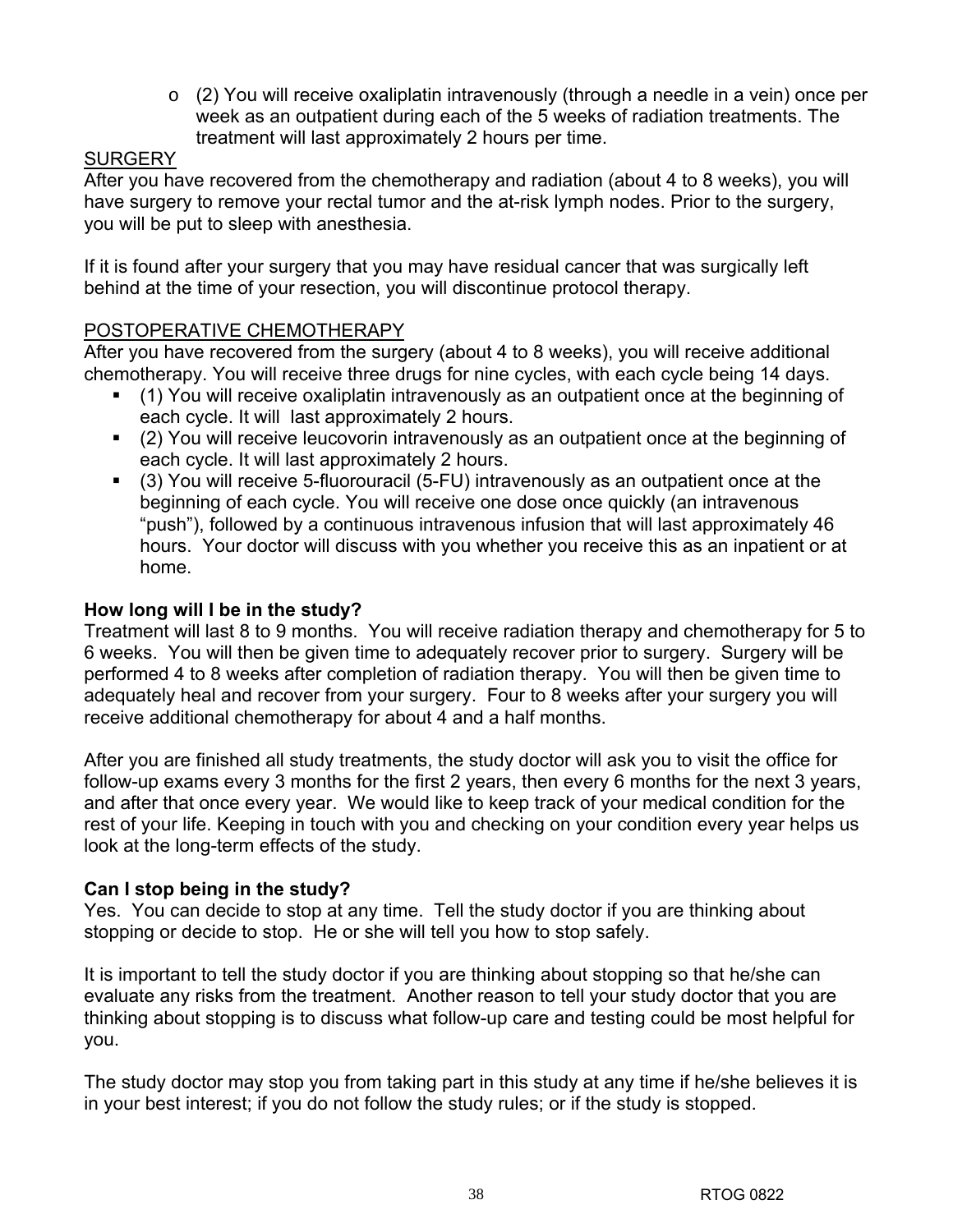## **What side effects or risks can I expect from being in the study?**

You may have side effects while on the study. Everyone taking part in the study will be watched carefully for any side effects. However, researchers don't know all the side effects that may happen. Side effects may be mild or very serious. Your health care team may give you medicines to help lessen side effects. Many side effects go away soon after you stop taking the treatment. In some cases, side effects can be serious, long lasting, or may never go away. There also is a risk of death.

You should talk to your study doctor about any side effects that you have while taking part in the study.

## **Risks and side effects related to the radiation include those that are:**

## **Likely**

- Skin irritation in the treatment area
- More frequent bowel movements
- Diarrhea
- Tiredness
- Loss of pubic hair (temporary)
- Rectal discomfort
- Sterility in pre-menopausal women. Hormones may be given orally to replace hormones normally produced by the ovaries

## **Less Likely**

- More frequent urination
- Urinary discomfort
- Skin peeling

## **Rare but Serious**

- Narrowing or blockage of the bowel (which may be serious enough to require surgery)
- A hole forming in the intestine (perforation) which may require surgery to repair
- Development of an abnormal path or connection between organs called a fistula (which typically requires a surgical repair)
- Permanent sterility (men)
- Sores and bleeding from the bowel (these side effects may occur late after treatment and be serious enough to require surgery)
- Hip fracture

## **Risks and side effects related to capecitabine include those that are:**

## **Likely**

- Diarrhea
- Nausea/vomiting
- Loss of appetite
- Fatigue
- Mouth sores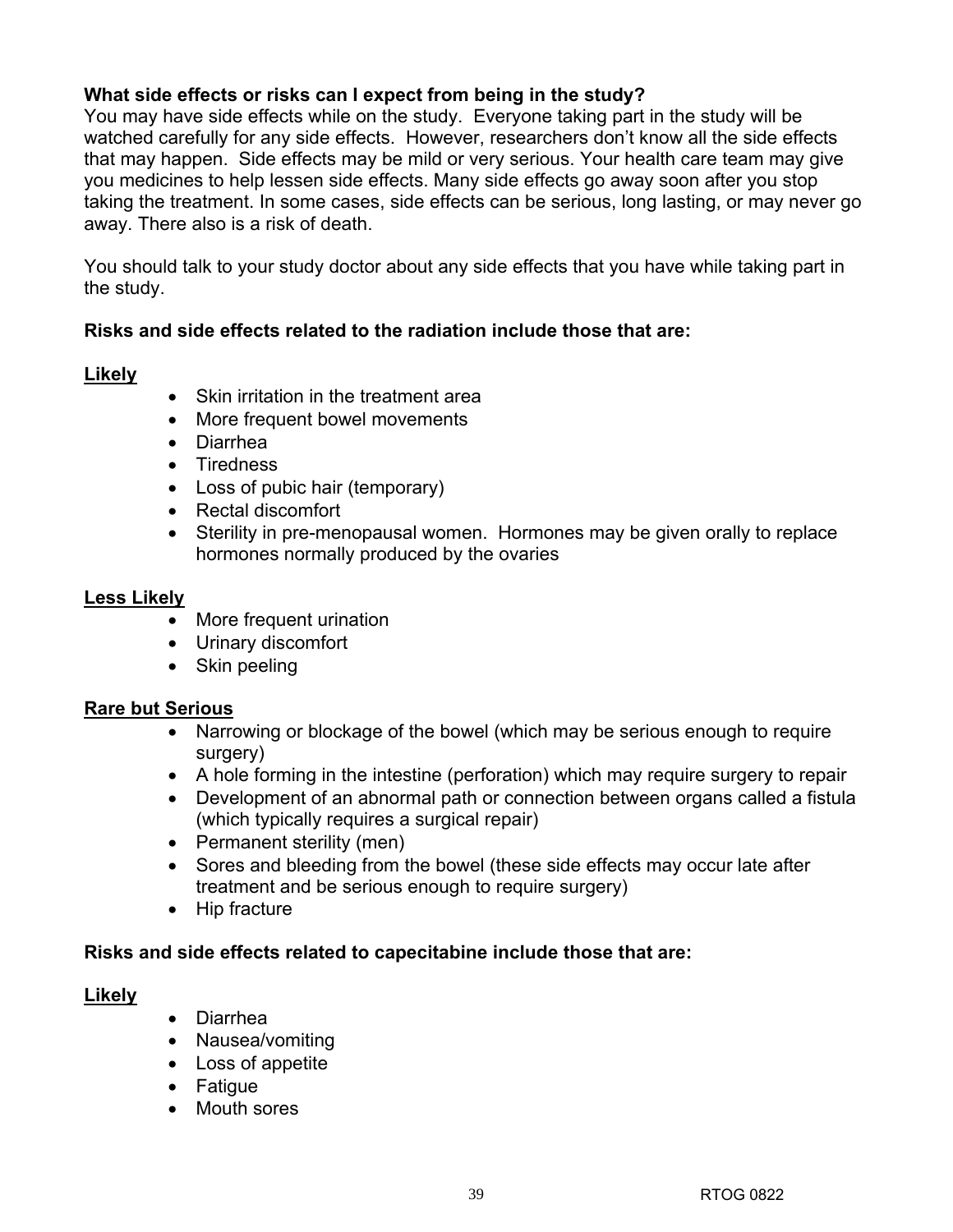*Risks and side effects related to capecitabine continued:* 

• Hand-foot syndrome (painful redness and swelling of the hands and/or feet)

## **Less Likely**

- Hair loss
- Dry skin
- Changes in skin coloring
- Increased sensitivity to sunlight
- Eye watering, eye irritation
- Fever
- Taste changes
- Decrease in blood counts that may cause infection, bleeding, and bruising
- Inflammation of the colon
- Increased sweating
- Laryngitis (irritation or swelling of the voice box that may cause voice changes or temporary voice loss)
- Bone pain
- Joint stiffness
- Increased urination at night

## **Rare but Serious**

- Coagulation disorder (problems with your body's ability to clot blood)
- Heart disease
- Bowel perforation (a hole forming in the bowel wall)Rectal and/or gastrointestinal bleeding
- Inflammation of the esophagus
- Inflammation of the lining of the stomach
- Inflammation/infection of the intestine and intestinal tissue, which can be severe enough to destroy it (necrosis)
- Blood in vomit
- Severe infection of the bloodstream
- Pneumonia
- Severe allergic reaction
- Formation of scar tissue in the liver
- Liver disease
- High level of triglycerides in the blood, which can increase your risk for heart disease
- Problems with coordination
- Brain disease
- Loss of consciousness or reduced level of consciousness
- Confusion
- Respiratory distress
- Low blood pressure
- Blood clots/inflammation of veins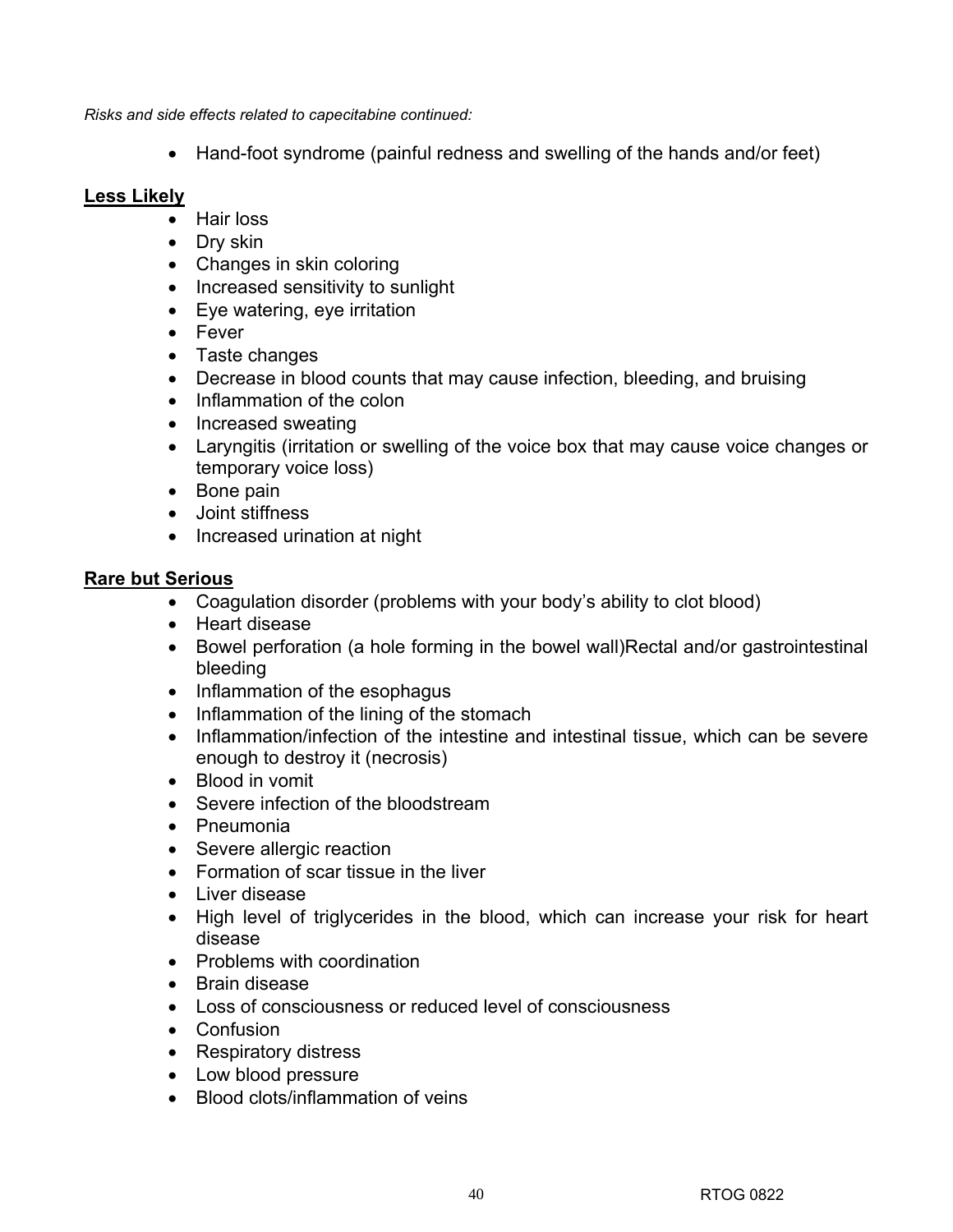*Risks and side effects related to capecitabine continued:* 

- Stroke
- Radiation recall (redness, peeling, or blistering of skin in area where you received radiation)
- Fungal infection in the mouth or digestive tract
- Respiratory tract infection
- Urinary tract infection
- Bronchitis (inflammation of the air tubes leading to the lung)
- General wasting of the body caused by malnutrition
- Shortness of breath
- Nose bleed
- Contractions of the bronchi muscles
- Accumulation of fluid in the intestines, causing swelling of the body, especially of the arms and legs

## **Risks and side effects related to oxaliplatin include those that are:**

## **Likely**

- Fatigue
- Decreased appetite
- Nausea/vomiting
- Diarrhea
- Numbness, tingling, or change in sensations in the arms and legs

## **Less Likely**

- Decrease in blood counts that may cause infection, bleeding, and bruising
- Decrease in electrolyte levels that may cause muscle twitching, weakness, cramps
- Involuntary muscle contractions
- Weight loss
- Hair loss
- Injection site reaction
- Dehydration
- Taste disturbance
- Inflammation of the intestine
- Heartburn
- Inflammation of the esophagus
- Problems with coordination
- Vision abnormalities, eye infection
- Abdominal pain/cramping
- Headache
- Shortness of breath
- Vocal cord spasm
- Rash/skin peeling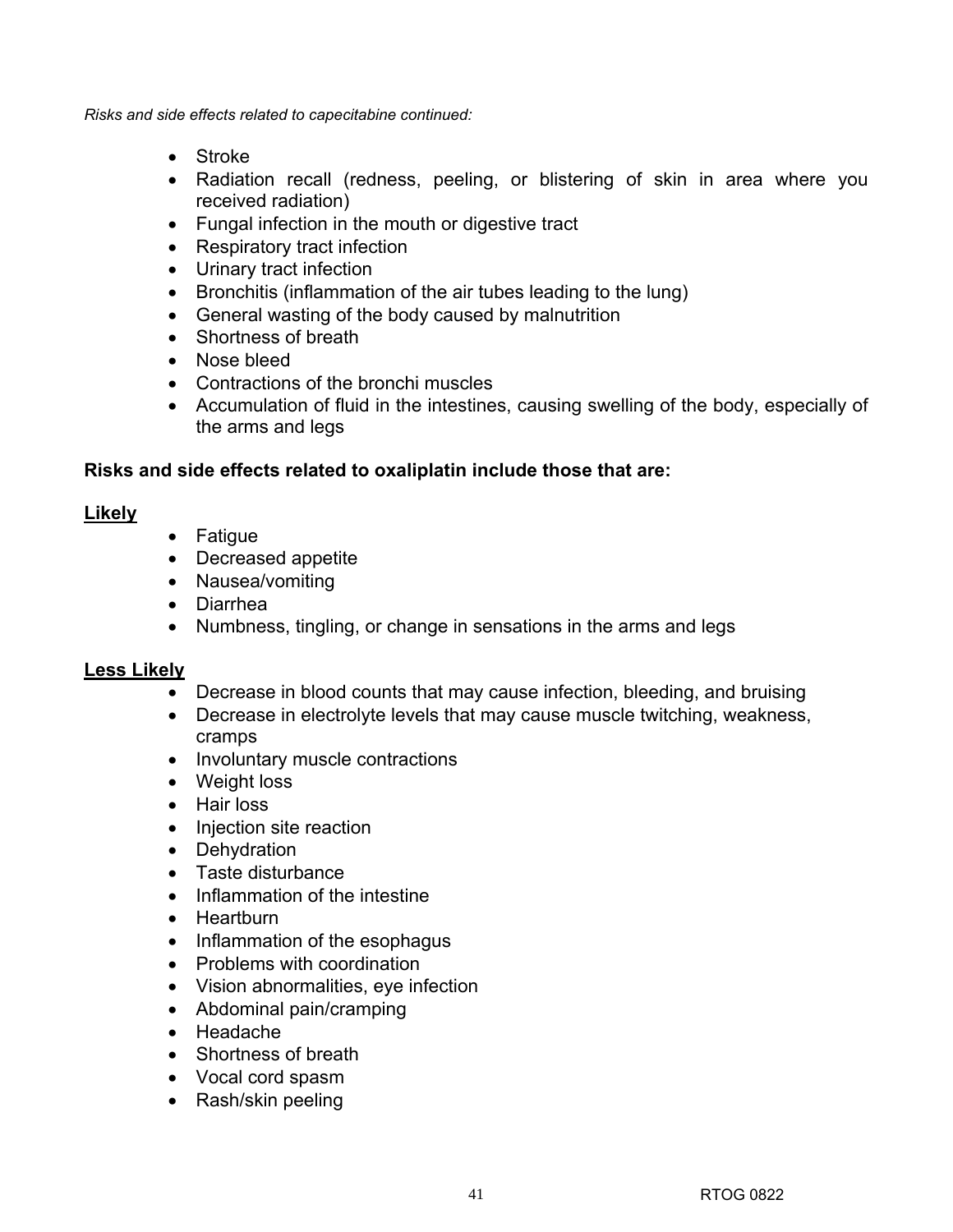*Risks and side effects related to oxaliplatin continued:* 

- Fever
- Constipation
- Difficulty/pain with swallowing
- Mouth sores
- Cough
- Hiccups
- Insomnia
- Dizziness
- Changes in mood
- Joint pain
- Muscle pain
- Bone pain

## **Rare but Serious**

- Allergic reaction
- Mild hearing loss
- Abnormal heart beat
- Swelling
- High blood pressure
- Blood clots, problems with clotting, hemorrhage, bleeding
- Inflammation of veins
- Hot flashes/flushes
- Bowel perforation (a hole forming in the bowel wall)
- Inflammation of the intestine and intestinal tissues that is severe enough to destroy the tissue
- Coughing of blood
- Liver disease (with a possible increased risk when combined with 5-FU)
- Scar tissue in the lung
- Inflammation of lung tissue
- Decreased electrolyte levels, which may cause kidney problems, make you disoriented

## **Risks and side effects related to 5-fluorouracil (5-FU) include those that are:**

## **Likely**

- Diarrhea
- Nausea/vomiting
- Loss of appetite
- Mouth sores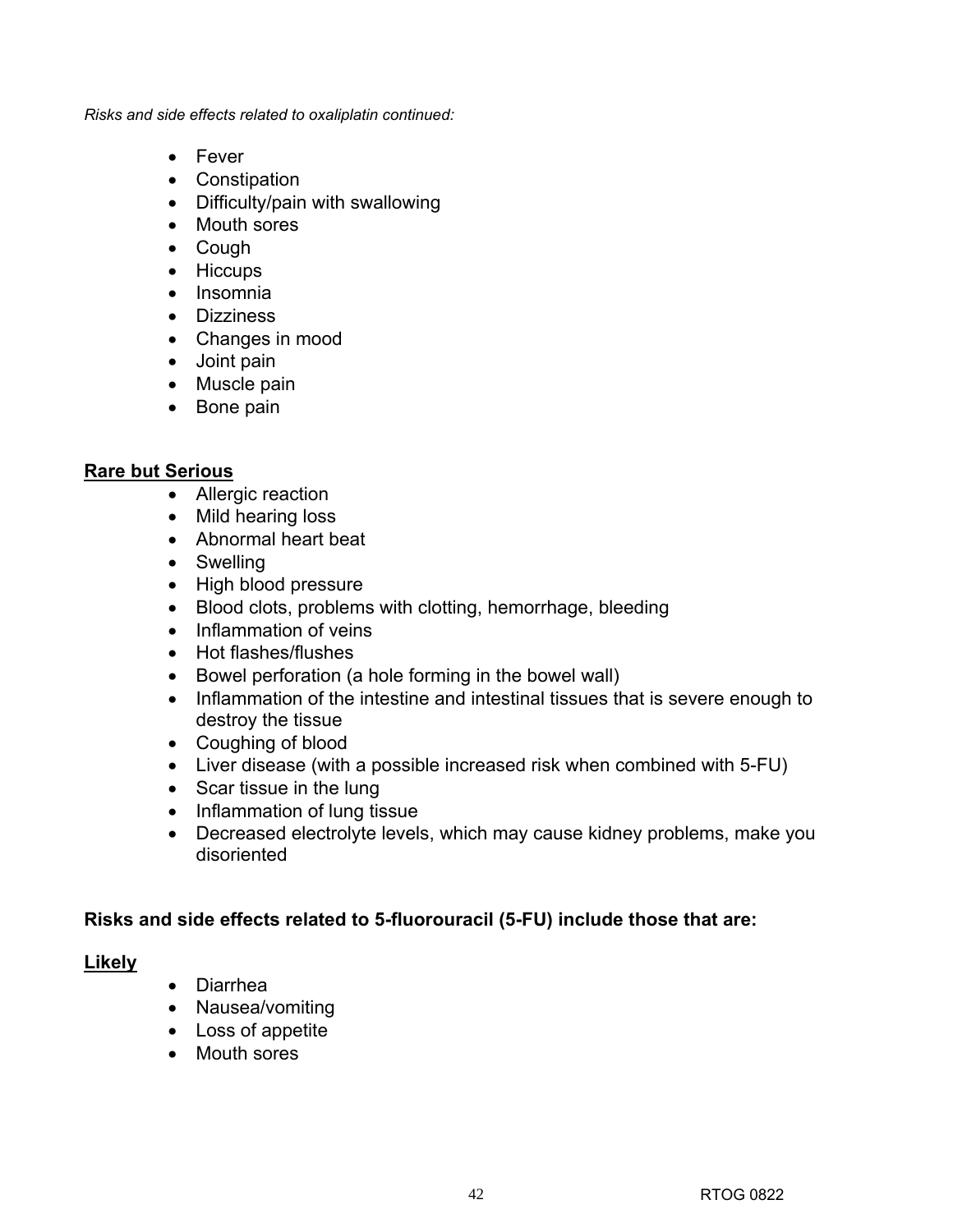*Risks and side effects related to 5-fluorouracil (5-FU) continued:* 

### **Less Likely**

- Loss of appetite
- Skin inflammation that causes redness, swelling, blistering, oozing, and itching
- Nail changes
- Hair loss
- Taste changes
- Low blood counts
- Darkening of skin
- Hand-foot syndrome (painful redness and swelling of the hands and/or feet)
- Eye irritation, watering of the eyes, blurred vision
- Nasal discharge

## **Rare but Serious**

- Chest pain
- Liver disease (with a possible increased risk when combined with oxaliplatin)
- Problems with coordination
- Severe, cholera-like diarrhea

## **Risks and side effects related to leucovorin include those that are:**

## **Less Likely**

• Hives

## **Rare but Serious**

• Severe allergic reaction

**Reproductive risks:** You should not become pregnant or father a baby while on this study because the drugs in this study can affect an unborn baby. Pregnancy testing will be required before you can enroll. Women should not breastfeed a baby while on this study. It is important you understand that you need to use birth control while on this study. Check with your study doctor about what kind of birth control methods to use and how long to use them. Some methods might not be approved for use in this study. When receiving radiation therapy, there is a possibility that permanent sterility may result.

For more information about risks and side effects, ask your study doctor.

## **Are there benefits to taking part in the study?**

Taking part in this study may or may not make your health better. While researchers hope that delivering radiation therapy with modern techniques (IMRT) will be as effective but with less side effects compared to the usual treatment for this cancer, there is no proof of this yet. We do know that the information from this study will help researchers learn more about the use of IMRT as a treatment for rectal cancer. This information could help future cancer patients.

## **What other choices do I have if I do not take part in this study?**

Your other choices may include: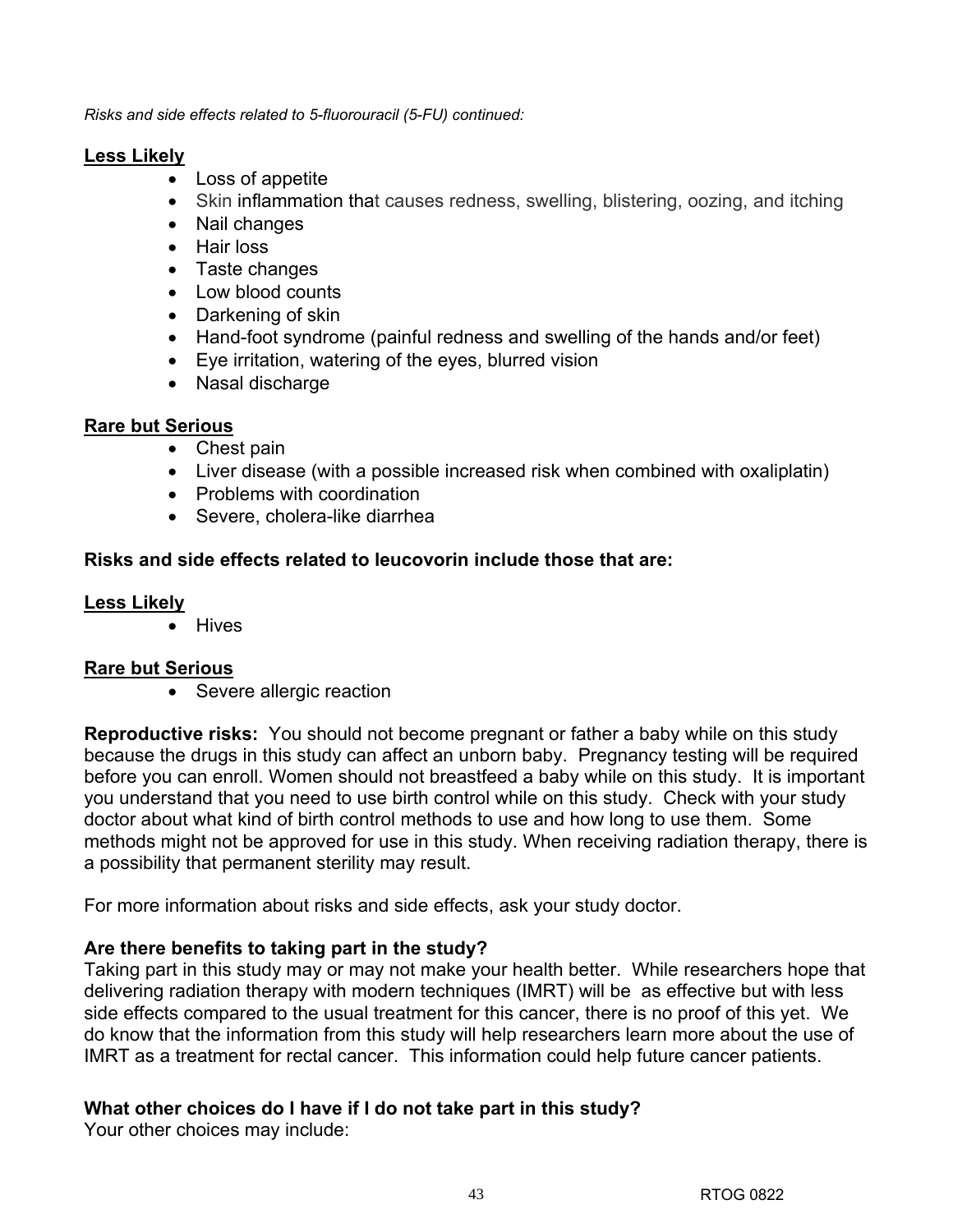- Getting treatment or care for your cancer without being in a study
- Taking part in another study
- Getting no treatment

Talk to your study doctor about your choices before you decide if you will take part in this study.

## **Will my medical information be kept private?**

Data are housed at RTOG Headquarters in a password-protected database. We will do our best to make sure that the personal information in your medical record will be kept private. However, we cannot guarantee total privacy. Your personal information may be given out if required by law. If information from this study is published or presented at scientific meetings, your name and other personal information will not be used.

Organizations that may look at and/or copy your medical records for research, quality assurance, and data analysis include:

- Your hospital or university's institutional review board (IRB)
- The National Cancer Institute (NCI) and other government agencies, like the Food and Drug Administration (FDA), involved in keeping research safe for people
- The Radiation Therapy Oncology Group

## **What are the costs of taking part in this study?**

You and/or your health plan/insurance company will need to pay for some or all of the costs of treating your cancer in this study. Some health plans will not pay these costs for people taking part in studies. Check with your health plan or insurance company to find out what they will pay for. Taking part in this study may or may not cost your insurance company more than the cost of getting regular cancer treatment.

You will not be paid for taking part in this study.

For more information on clinical trials and insurance coverage, you can visit the National Cancer Institute's Web site at http://cancer.gov/clinicaltrials/understanding/insurancecoverage. You can print a copy of the "Clinical Trials and Insurance Coverage" information from this Web site.

Another way to get the information is to call 1-800-4-CANCER (1-800-422-6237) and ask them to send you a free copy.

## **What happens if I am injured because I took part in this study?**

| It is important that you tell your study doctor, | <i>linvestigator's name(s)]</i> , if                                                             |
|--------------------------------------------------|--------------------------------------------------------------------------------------------------|
|                                                  | you feel that you have been injured because of taking part in this study. You can tell the study |
| doctor in person or call him/her at              | <i><u><b>[telephone number].</b></u></i>                                                         |

You will get medical treatment if you are injured as a result of taking part in this study. You and/or your health plan will be charged for this treatment. The study will not pay for medical treatment.

## **What are my rights if I take part in this study?**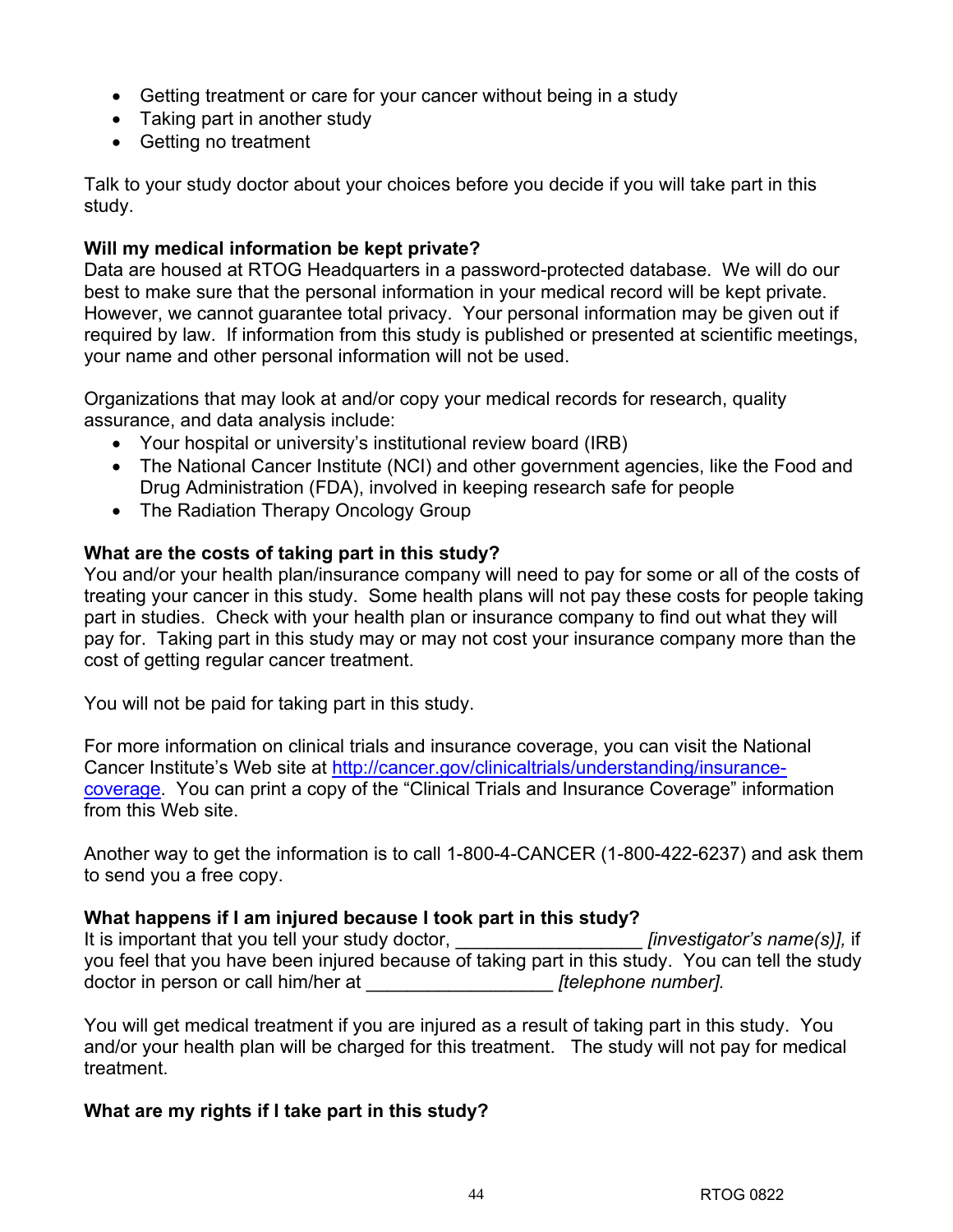Taking part in this study is your choice. You may choose either to take part or not to take part in the study. If you decide to take part in this study, you may leave the study at any time. No matter what decision you make, there will be no penalty to you and you will not lose any of your regular benefits. Leaving the study will not affect your medical care. You can still get your medical care from our institution.

We will tell you about new information or changes in the study that may affect your health or your willingness to continue in the study.

A Data Safety Monitoring Board will be regularly meeting to monitor safety and other data related to phase II RTOG clinical trials. The Board members may receive confidential patient information, but they will not receive your name or other information that would allow them to identify you by name.

In the case of injury resulting from this study, you do not lose any of your legal rights to seek payment by signing this form.

### **Who can answer my questions about the study?**

You can talk to your study doctor about any questions or concerns you have about this study. Contact your study doctor **Example 2** *[name(s)]* at  $\blacksquare$ *[telephone number].*

For questions about your rights while taking part in this study, call the

\_\_\_\_\_\_\_\_\_\_\_\_\_\_\_\_\_\_\_\_\_\_\_\_ *[name of center]* Institutional Review Board (a group of people who review the research to protect your rights) at  $(telephone number)$ . *[Note to Local Investigator: Contact information for patient representatives or other individuals in a local institution who are not on the IRB or research team but take calls regarding clinical trial questions can be listed here.]*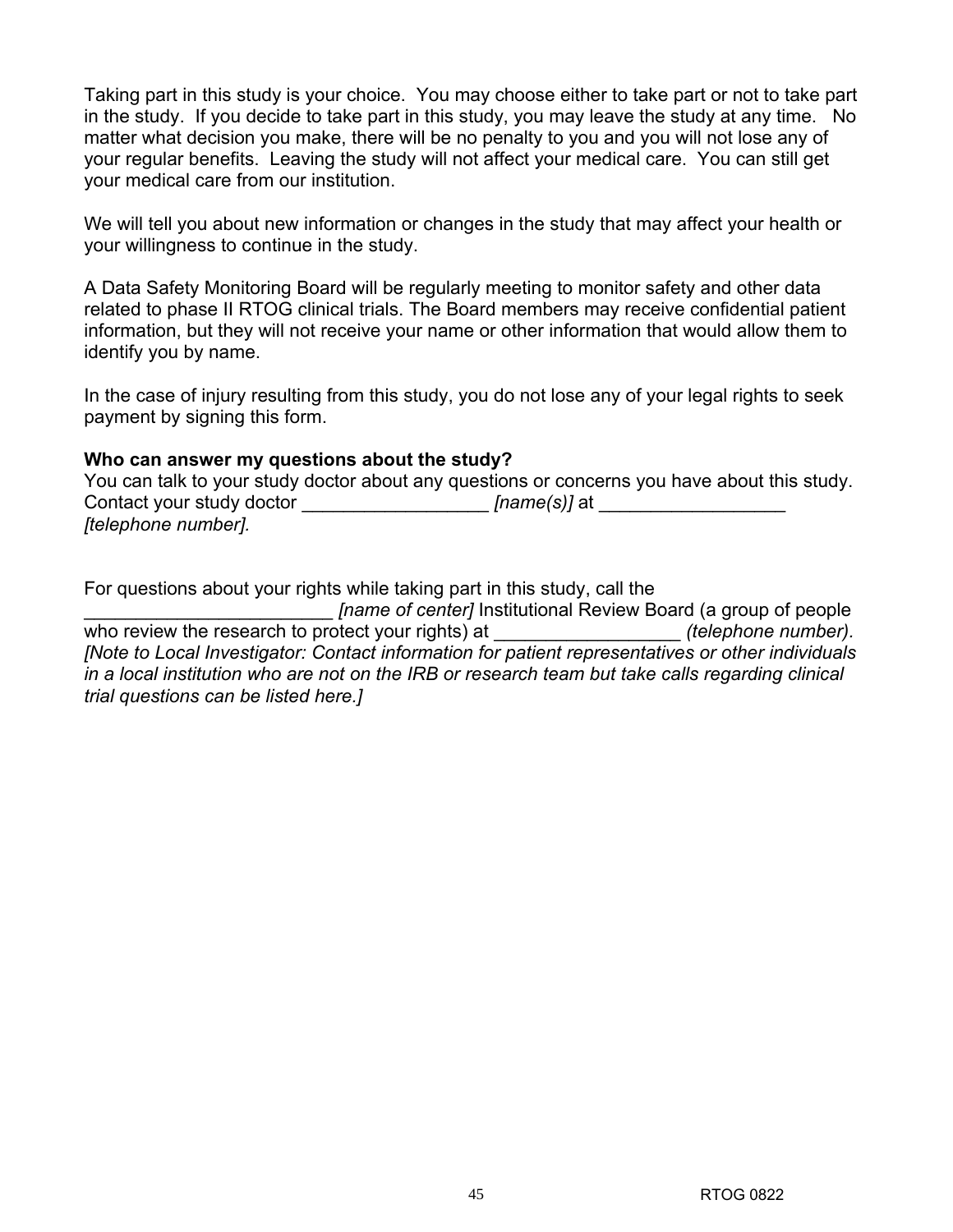**Please note: This section of the informed consent form is about additional research that is being done with people who are taking part in the main study. You may take part in this additional research if you want to. You can still be a part of the main study even if you say 'no' to taking part in this additional research.** 

## **You can say "yes" or "no" to the following study. Below, please mark your choice.**

## *Use of Tissue for Research*

*[The following example of tissue consent has been taken from the NCI Cancer Diagnosis Program's model tissue consent form found at the following URL http://www.cancerdiagnosis.nci.nih.gov/specimens/model.pdf* 

*Consent Form for Use of Tissue for Research* 

## **About Using Tissue for Research**

You are going to have a biopsy (or surgery) to see if you have cancer. Your doctor will remove some body tissue to do some tests. The results of these tests will be given to you by your doctor and will be used to plan your care.

As a result of your participation on this study, you will also have a biopsy 4 to 8 weeks after you have completed radiation therapy. This biopsy will be done to evaluate whether the treatment is affecting your cancer.

We would like to keep some of the tissue that is left over from these biopsies to use for future research. If you agree, this tissue will be kept and may be used in research to learn more about cancer and other diseases. Please read the information sheet called "How is Tissue Used for Research" to learn more about tissue research. This information sheet is available to all at the following web site: http://www.rtog.org/tissue%20for%20research\_patient.pdf

As a result of your participation in this study, you will also have blood tests done at the following times: before you begin study treatment and during the last week of treatment. When we take the blood at these times, we would also like to take some blood to use for future research. If you agree, this blood will be kept and may be used in research to learn more about cancer and other diseases.

The research that may be done with your tissue and blood is not designed specifically to help you. It might help people who have cancer and other diseases in the future.

Reports about research done with your tissue and blood will not be given to you or your doctor. These reports will not be put in your health record. The research will not have an effect on your care.

## **Things to Think About**

The choice to let us keep the tissue and blood for future research is up to you. No matter what you decide to do, it will not affect your care or your participation in the main part of the study.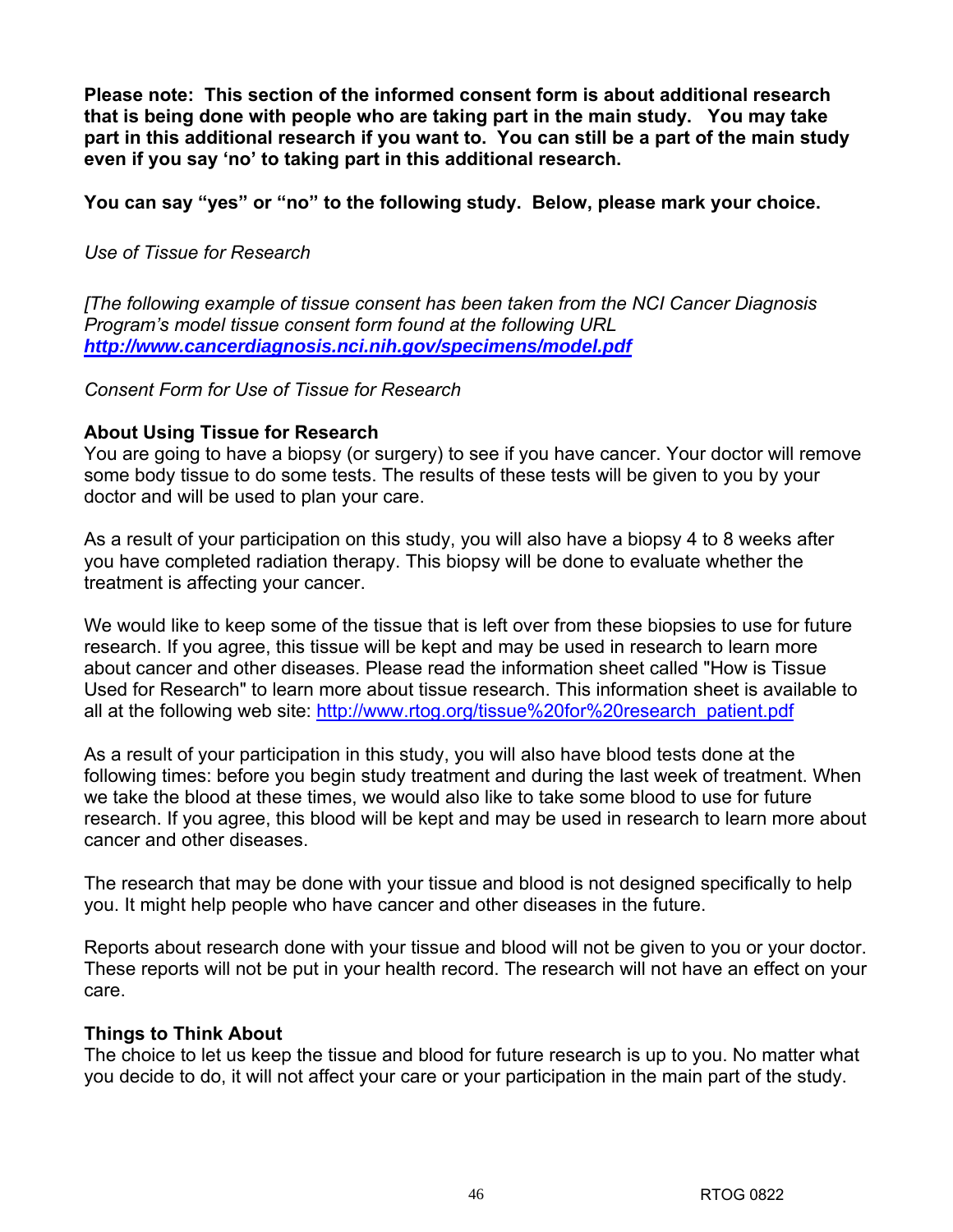If you decide now that your tissue and blood can be kept for research, you can change your mind at any time. Just contact us and let us know that you do not want us to use your tissue and blood. Then any tissue that remains will no longer be used for research. Any remaining tissue will be returned to the institution that submitted it, and any remaining blood will be destroyed.

In the future, people who do research may need to know more about your health. While the doctor/institution may give them reports about your health, your name, address, phone number, or any other information that will let the researchers know who you are will not be disclosed.

Sometimes tissue and blood are used for genetic research (about diseases that are passed on in families). Even if your tissue and blood are used for this kind of research, the results will not be put in your health records.

Your tissue and blood will be used only for research and will not be sold. The research done with your tissue and blood may help to develop new products in the future.

## **Benefits**

The benefits of research using tissue and blood include learning more about what causes cancer and other diseases, how to prevent them, and how to treat them.

### **Risks**

The greatest risk to you is the release of information from your health records. We will do our best to make sure that your personal information will be kept private. The chance that this information will be given to someone else is very small.

### **Making Your Choice**

Please read each sentence below and think about your choice. After reading each sentence, circle "Yes" or "No". If you have any questions, please talk to your doctor or nurse, or call our research review board at IRB's phone number.

No matter what you decide to do, it will not affect your care.

1. My tissue/blood may be kept for use in research to learn about, prevent, or treat cancer.

where the North Street of North Street and North Street and North Street and North Street and North Street and

2. My tissue/blood may be kept for use in research to learn about, prevent or treat other health problems (for example: diabetes, Alzheimer's disease, or heart disease).

where the North Street of North Street and North Street and North Street and North Street and North Street and

3. Someone may contact me in the future to ask me to take part in more research.

where the North Street of North Street and North Street and North Street and North Street and North Street and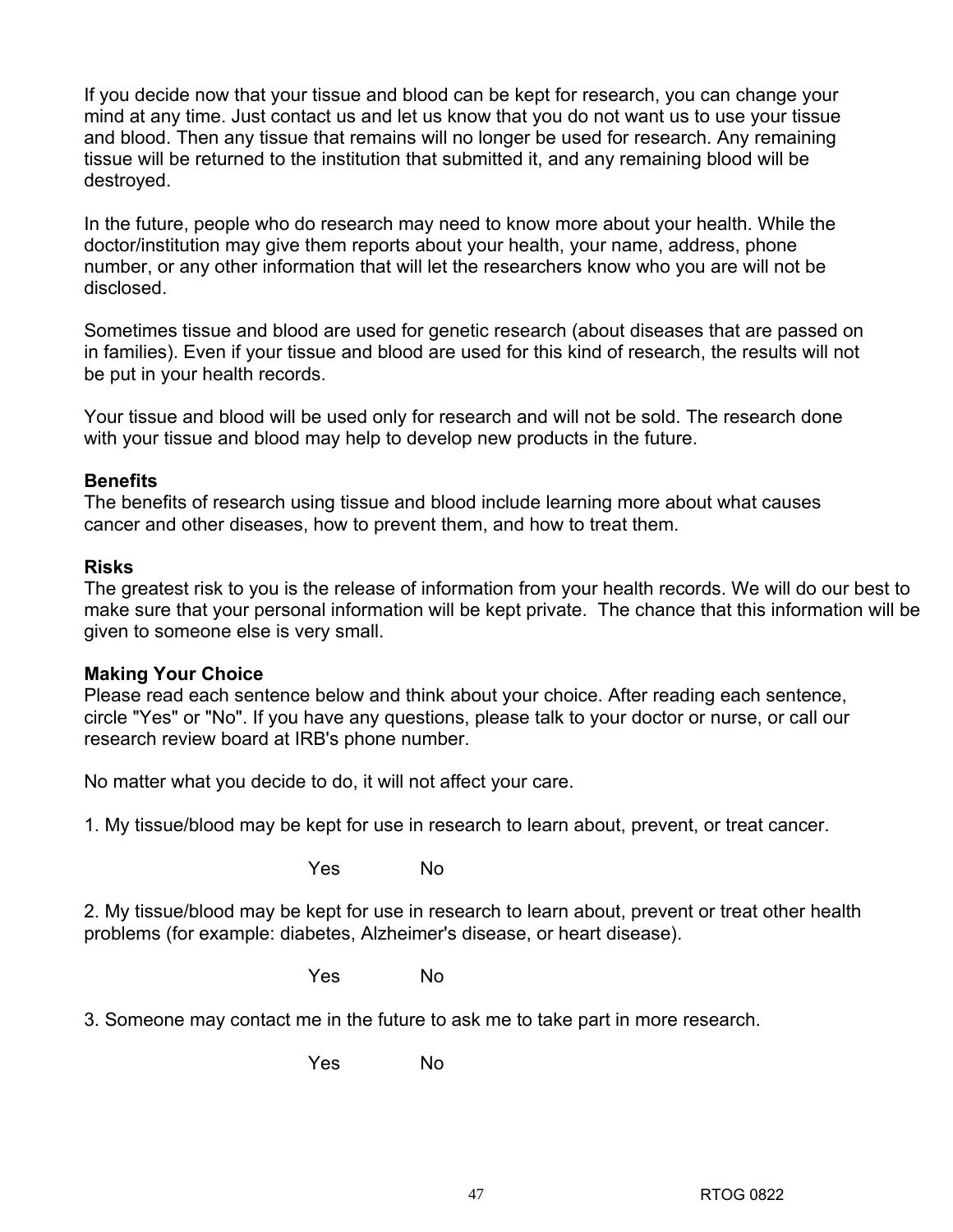**Where can I get more information?** 

**You may call the National Cancer Institute's Cancer Information Service at:** 

**1-800-4-CANCER (1-800-422-6237)** or **TTY: 1-800-332-8615**

**You may also visit the NCI Web site at http://cancer.gov/** 

- **For NCI's clinical trials information, go to: http://cancer.gov/clinicaltrials/**
- **For NCI's general information about cancer, go to http://cancer.gov/cancerinfo/**

**You will get a copy of this form. If you want more information about this study, ask your study doctor.**

## **Signature**

I have been given a copy of all \_\_\_\_\_ [insert total of number of pages] pages of this form. I have read it or it has been read to me. I understand the information and have had my questions answered. I agree to take part in this study.

Participant \_\_\_\_\_\_\_\_\_\_\_\_\_\_\_\_\_\_\_\_\_\_\_\_\_\_\_\_\_\_\_\_

 $Date$   $\Box$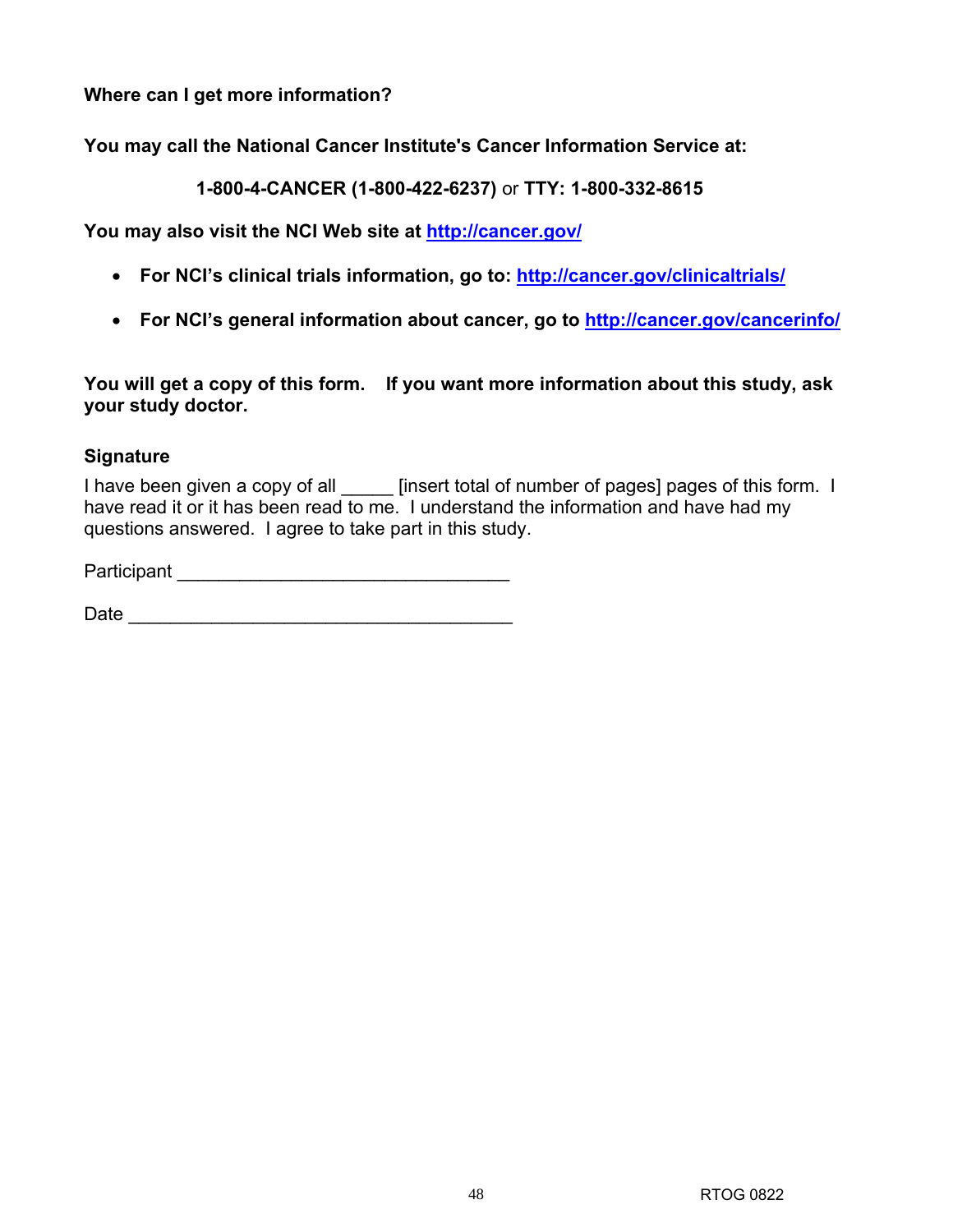### **APPENDIX II: STUDY PARAMETER TABLE (3/30/10)**

|                                         | <b>Pre-Treatment</b>    |                |                         | <b>During Treatment</b> |                           |                         | <b>Follow-Up (Postoperative)</b>  |                            |                              |                             |
|-----------------------------------------|-------------------------|----------------|-------------------------|-------------------------|---------------------------|-------------------------|-----------------------------------|----------------------------|------------------------------|-----------------------------|
|                                         | $56 \text{ days}$       | $≤28$ days     | $\leq 14$ days          | Weekly                  | $\leq 14$ days            | Prior to each           | q3 months                         | 1 yr                       | q6 months                    | q yr                        |
|                                         | prior to study          | prior to       | prior to                | (during                 | prior to                  | cycle of                | following                         | following                  | following                    | following                   |
|                                         | entry                   | study          | study                   | pre-                    | surgical                  | post-                   | post-                             | post-                      | post-                        | post-                       |
|                                         |                         | entry          | entry                   | operative               | resection                 | operative               | operative                         | operative                  | operative                    | operative                   |
|                                         |                         |                |                         | chemoRT)                |                           | <b>FOLFOX</b>           | <b>FOLFOX</b><br>(for yrs $1-2$ ) | FOLFOX; if<br>negative q 2 | <b>FOLFOX</b><br>(for yrs 3- | <b>FOLFOX</b><br>(for yrs 6 |
|                                         |                         |                |                         |                         |                           |                         |                                   | yrs                        | 5)                           | and                         |
|                                         |                         |                |                         |                         |                           |                         |                                   | thereafter                 |                              | beyond)                     |
| History and physical exam               | $\overline{X}$          |                |                         | $\overline{X}$          | $\overline{X}$            | $\overline{X}$          | $\overline{X}$                    |                            | $\overline{X}$               | $\overline{\mathsf{x}}$     |
| Medication history screen for           | $\overline{\mathsf{x}}$ |                |                         |                         |                           |                         |                                   |                            |                              |                             |
| contraindications                       |                         |                |                         |                         |                           |                         |                                   |                            |                              |                             |
| Zubrod performance status<br>assessment | $\overline{\mathsf{x}}$ |                |                         |                         | $\overline{\mathsf{x}}$   | $\overline{X}$          | $\overline{X}$                    |                            |                              |                             |
| Diagnostic biopsy/FNA                   | $\overline{X}$          |                |                         |                         |                           |                         |                                   |                            |                              |                             |
| Colonoscopy                             | $\overline{\mathsf{x}}$ |                |                         |                         |                           |                         |                                   | $\overline{\mathsf{x}}$    |                              |                             |
| Transrectal US (for T4, optional)       | $\overline{\mathsf{x}}$ |                |                         |                         |                           |                         |                                   |                            |                              |                             |
| Contrast-enhanced CT or MRI of          | $\overline{\mathsf{x}}$ |                |                         |                         | $X^*$                     | (as indicated)          | (as indicated)                    |                            | (as                          |                             |
| the abdomen and pelvis                  |                         |                |                         |                         |                           |                         |                                   |                            | indicated)                   |                             |
| <b>CXR/CT</b> chest                     | $\pmb{\times}$          |                |                         |                         | $\mathsf{X}^\star$        |                         |                                   |                            |                              |                             |
| Whole-body PET-CT scan of               | $\overline{\mathsf{x}}$ |                |                         |                         | $X^*$                     |                         |                                   |                            |                              |                             |
| body (optional)                         |                         |                |                         |                         |                           |                         |                                   |                            |                              |                             |
| CBC w/ diff & ANC, plt, HgB             |                         |                | $\mathsf{X}$            | X                       | X                         | X                       | X                                 |                            | X                            |                             |
| <b>CMP</b> including LFTs               |                         | X              |                         | $\overline{X}$          | $\overline{\mathsf{x}}$   | $\overline{X}$          | $\overline{\mathsf{x}}$           |                            | $\overline{X}$               |                             |
| CrCl assessment                         |                         | $\overline{X}$ |                         |                         |                           | $\overline{\mathsf{x}}$ |                                   |                            |                              |                             |
| Serum pregnancy test                    |                         |                | $\overline{\mathsf{x}}$ |                         |                           |                         |                                   |                            |                              |                             |
| <b>CEA</b>                              |                         | $\overline{X}$ |                         |                         | $\overline{\mathsf{x}}$   |                         | $\overline{X}$                    |                            | $\overline{X}$               |                             |
| Informed consent                        | $\overline{\mathsf{x}}$ |                |                         |                         |                           |                         |                                   |                            |                              |                             |
| Tumor response eval                     |                         |                |                         |                         | $\overline{X}$            |                         |                                   |                            |                              |                             |
|                                         |                         |                |                         |                         | (pathologic<br>assessment |                         |                                   |                            |                              |                             |
|                                         |                         |                |                         |                         | at the time               |                         |                                   |                            |                              |                             |
|                                         |                         |                |                         |                         | of surgery)               |                         |                                   |                            |                              |                             |
| Adverse event eval                      |                         |                |                         | $\overline{X}$          | $\overline{\mathsf{x}}$   | $\overline{X}$          | $\overline{X}$                    |                            | $\overline{\mathsf{x}}$      |                             |
| Tissue for banking (optional)           | $\overline{X}$          |                |                         |                         | $\overline{\mathsf{x}}$   |                         |                                   |                            |                              |                             |
| Blood for banking (optional)            |                         | $\overline{X}$ |                         | $\overline{X}$          |                           |                         |                                   |                            |                              |                             |
|                                         |                         |                |                         | (last week              |                           |                         |                                   |                            |                              |                             |
|                                         |                         |                |                         | of treatment<br>only)   |                           |                         |                                   |                            |                              |                             |

\*If whole-body PET-CT done postoperatively, CT, MRI and CXR do not need to be done.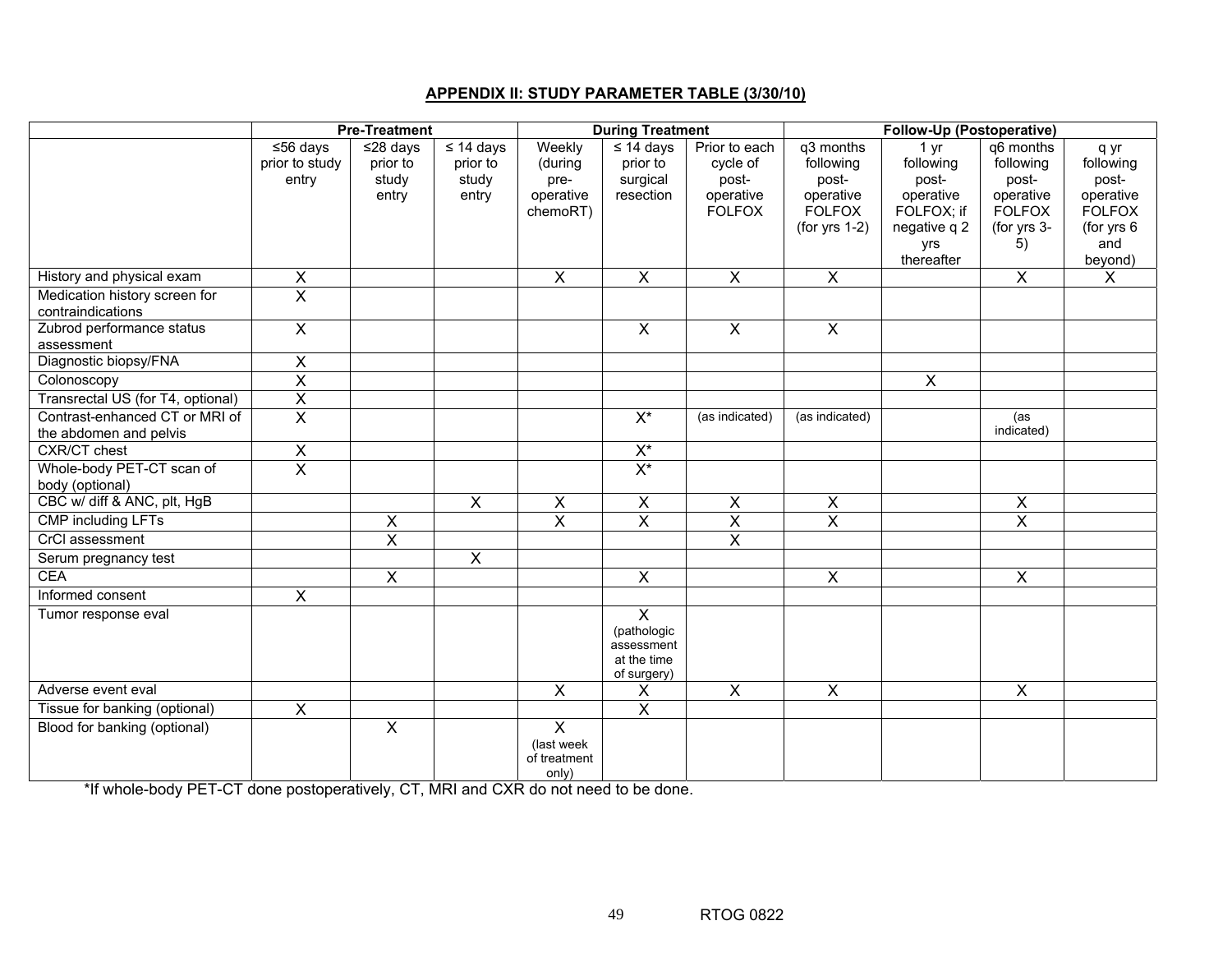### **APPENDIX III**

### **ZUBROD PERFORMANCE SCALE**

- **0 Fully active, able to carry on all predisease activities without restriction (Karnofsky 90-100).**
- **1 Restricted in physically strenuous activity but ambulatory and able to carry work of a light or sedentary nature. For example, light housework, office work (Karnofsky 70-80).**
- **2 Ambulatory and capable of all self-care but unable to carry out any work activities. Up and about more than 50% of waking hours (Karnofsky 50-60)***.*
- **3 Capable of only limited self-care, confined to bed or chair 50% or more of waking hours (Karnofsky 30-40)***.*
- **4 Completely disabled. Cannot carry on self-care. Totally confined to bed or (Karnofsky 10-20)***.*
- **5 Death (Karnofsky 0).**

### **KARNOFSKY PERFORMANCE SCALE**

- **100 Normal; no complaints; no evidence of disease**
- **90 Able to carry on normal activity; minor signs or symptoms of disease**
- **80 Normal activity with effort; some sign or symptoms of disease**
- **70 Cares for self; unable to carry on normal activity or do active work**
- **60 Requires occasional assistance, but is able to care for most personal needs**
- **50 Requires considerable assistance and frequent medical care**
- **40 Disabled; requires special care and assistance**
- **30 Severely disabled; hospitalization is indicated, although death not imminent**
- **20 Very sick; hospitalization necessary; active support treatment is necessary**
- **10 Moribund; fatal processes progressing rapidly**
- **0 Dead**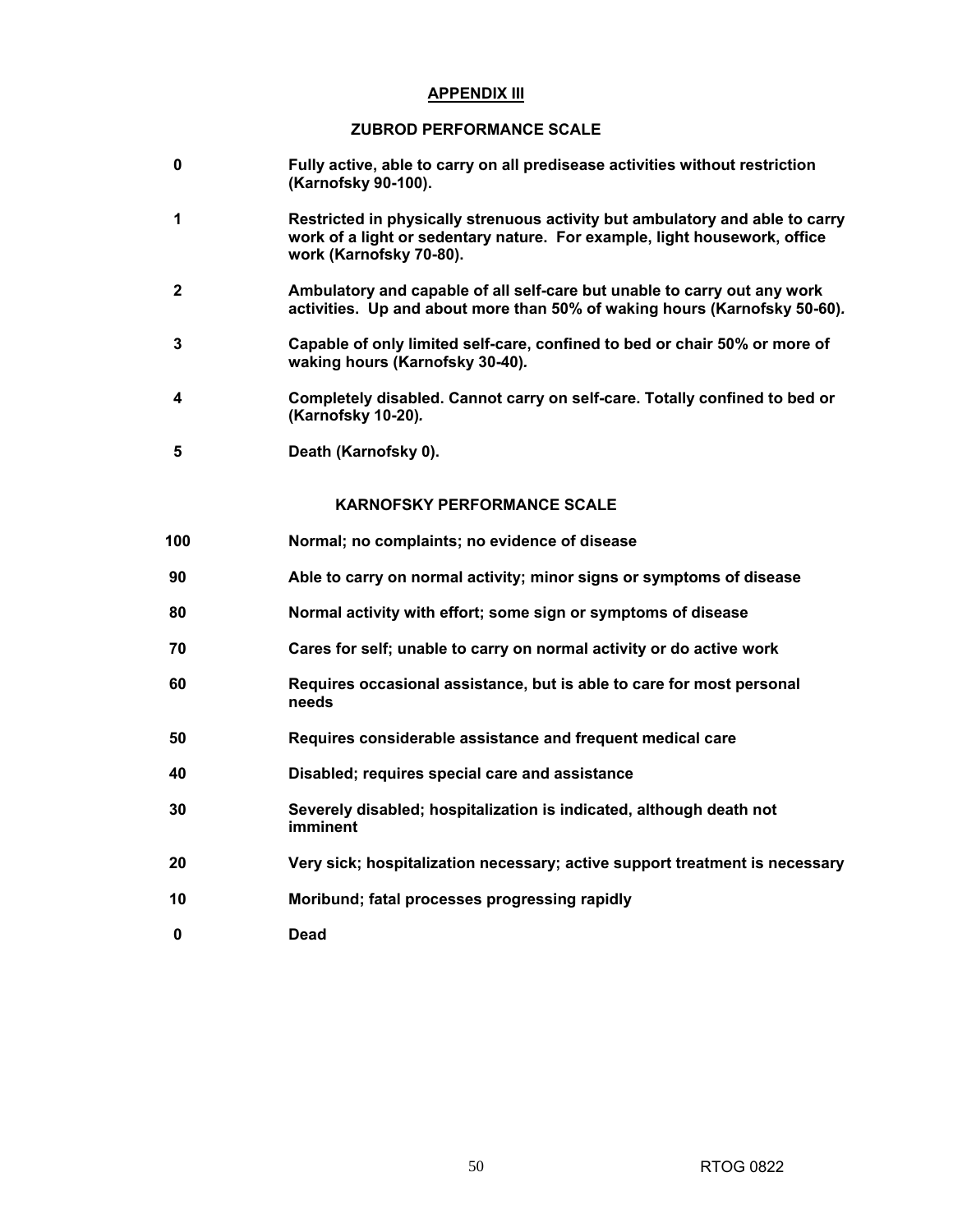### **APPENDIX IV**

### **AJCC STAGING COLON AND RECTUM, 6TH EDITION**

### **DEFINITION OF TNM**

The same classification is used for both clinical and pathologic staging.

### **Primary Tumor (T)**

- TX Primary tumor cannot be assessed
- T0 No evidence of primary tumor
- Tis Carcinoma in situ: intraepithelial or invasion of lamina propria\*
- T1 Tumor invades submucosa
- T2 Tumor invades muscularis propria
- T3 Tumor invades through the muscularis propria into the subserosa, or into non-peritonealized pericolic or perirectal tissues
- T4 Tumor directly invades other organs or structures, and/or perforates visceral peritoneum\*\*, \*\*\*
- \* Note: Tis includes cancer cells confined within the glandular basement membrane (intraepithelial) or lamina propria (intramucosal) with no extension through the muscularis mucosae into the submucosa.
- \*\* Note: Direct invasion in T4 includes invasion of other segments of the colorectum by way of the serosa; for example, invasion of the sigmoid colon by a carcinoma of the cecum.
- \*\*\*Note: Tumor that is adherent to other organs or structures, macroscopically, is classified T4. However, if no tumor is present in the adhesion, microscopically, the classification should be pT3. The V and L substaging should be used to identify the presence or absence of vascular or lymphatic invasion.

### **Regional Lymph Nodes (N)**

- NX Regional lymph nodes cannot be assessed
- NO No regional lymph node metastasis
- N1 Metastasis in 1 to 3 regional lymph nodes<br>N2 Metastasis in 4 or more regional lymph no
- Metastasis in 4 or more regional lymph nodes

Note: A tumor nodule in the pericolorectal adipose tissue of a primary carcinoma without histologic evidence of residual lymph node in the nodule is classified in the pN category as a regional lymph node metastasis if the nodule has the form and smooth contour of a lymph node. If the nodule has an irregular contour, it should be classified in the T category and also coded as V1 (microscopic venous invasion) or as V2 (if it was grossly evident), because there is a strong likelihood that it represents venous invasion.

### **Distant Metastasis (M)**

- MX Distant metastasis cannot be assessed<br>MO No distant metastasis
- MO No distant metastasis
- M1 Distant metastasis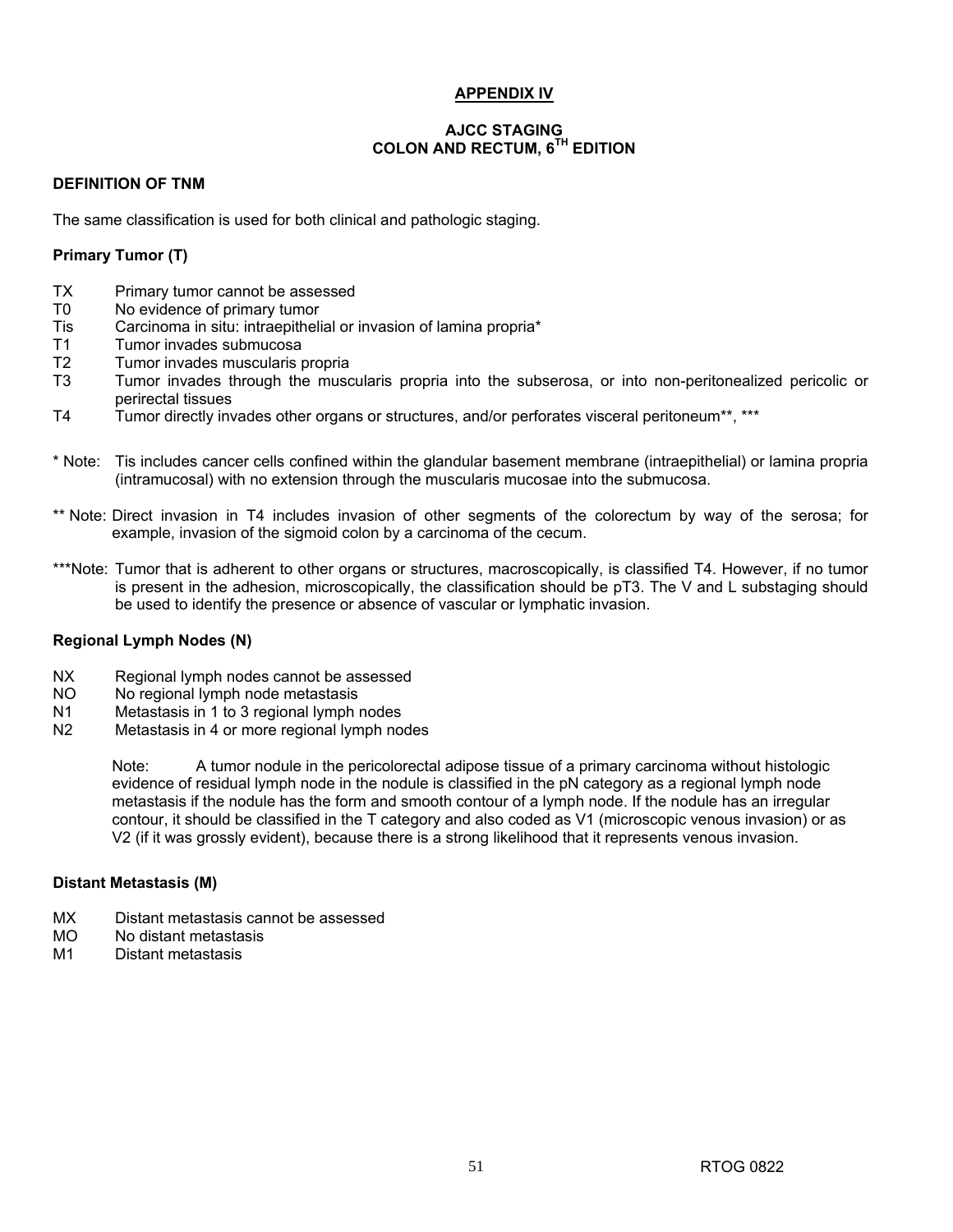### **APPENDIX IV (continued)**

### **AJCC STAGING COLON AND RECTUM, 6TH EDITION**

### **STAGE GROUPING**

| <b>Stage</b><br>Stage | 0                                         | Tis                              | <u>N</u><br>N <sub>0</sub>                         | <u>М</u><br>M <sub>0</sub>                         | Dukes*      | MAC*<br>$\overline{\phantom{0}}$    |
|-----------------------|-------------------------------------------|----------------------------------|----------------------------------------------------|----------------------------------------------------|-------------|-------------------------------------|
| Stage                 |                                           | T <sub>1</sub><br>T <sub>2</sub> | N <sub>0</sub><br>N <sub>0</sub>                   | M <sub>0</sub><br>M <sub>0</sub>                   | A<br>A      | A<br>B <sub>1</sub>                 |
| Stage                 | IIA<br><b>IIB</b>                         | T <sub>3</sub><br>T4             | N <sub>0</sub><br>N <sub>0</sub>                   | M <sub>0</sub><br>M <sub>0</sub>                   | B<br>B      | B <sub>2</sub><br>B <sub>3</sub>    |
| Stage                 | <b>IIIA</b><br><b>IIIB</b><br><b>IIIC</b> | $T1-2$<br>$T3-4$<br>Any T        | N <sub>1</sub><br>N <sub>1</sub><br>N <sub>2</sub> | M <sub>0</sub><br>M <sub>0</sub><br>M <sub>0</sub> | С<br>С<br>С | C <sub>1</sub><br>C2/C3<br>C1/C2/C3 |
| Stage                 | IV                                        | Any T                            | Any N                                              | M1                                                 |             | D                                   |

\*Dukes B is a composite of better (T3 N0 M0) and worse (T4 N0 M0) prognostic groups, as is Dukes C (Any TN1 M0 and Any T N2 M0). MAC is the modified Astler-Coller classification.

Note: The y prefix is to be used for those cancers that are classified after pretreatment, whereas the r prefix is to be used for those cancers that have recurred.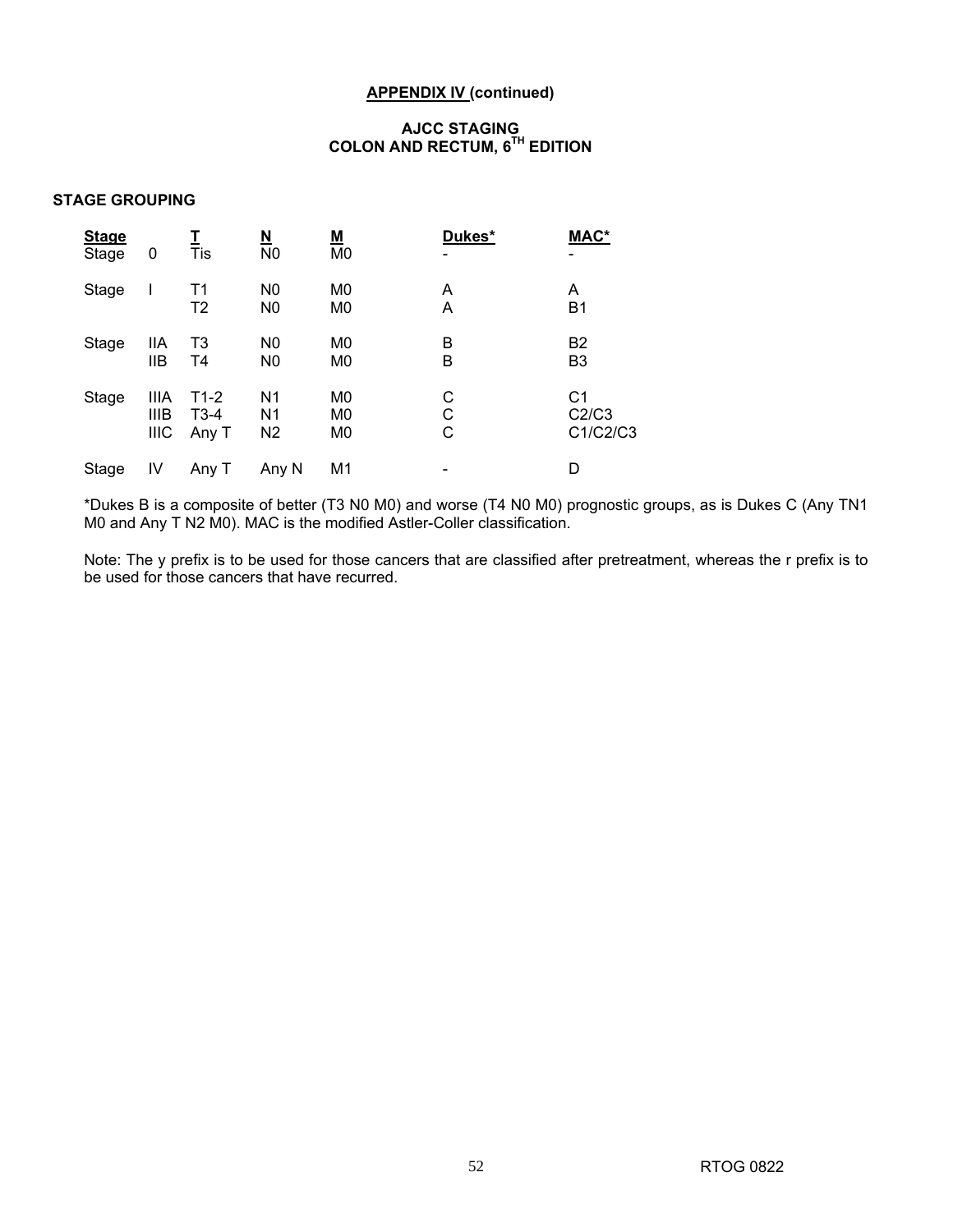### **APPENDIX V**

### **CAPECITABINE DOSING TABLE BASED UPON BODY SURFACE AREA CALCULATION**

### **Dosing Table Based Upon Body Surface Area Calculation: Capecitabine Starting Dose**

|                                      |                       | AM       | AM     | <b>PM</b> |           |
|--------------------------------------|-----------------------|----------|--------|-----------|-----------|
| Dose level 1650 mg/m <sup>2</sup> /d |                       | $150$ mg | 500 mg | $150$ mg  | PM 500 mg |
| $BSA(m^2)$                           | Total Daily Dose (mg) |          |        |           |           |
| < 1.24                               | 2000                  |          | 2      |           |           |
| $1.25 - 1.36$                        | 2150                  |          | 2      | 0         |           |
| $1.37 - 1.51$                        | 2300                  |          | າ      |           |           |
| $1.52 - 1.64$                        | 2600                  | າ        | 2      | 2         | າ         |
| $1.65 - 1.76$                        | 2800                  |          | 3      |           |           |
| $1.77 - 1.91$                        | 3000                  |          | 3      | 0         |           |
| $1.92 - 2.04$                        | 3150                  |          | 3      | 0         |           |
| $2.05 - 2.17$                        | 3300                  |          | 3      |           |           |
| >2.18                                | 3600                  |          | 3      | າ         |           |

### **Capecitabine 25% Dose Reduction: Dosing Table Based Upon Body Surface Area Calculation**

|                                |                       | AM       | AM             | <b>PM</b>        |           |
|--------------------------------|-----------------------|----------|----------------|------------------|-----------|
| Dose 1237 mg/m <sup>2</sup> /d |                       | $150$ mg | 500 mg         | $150 \text{ mg}$ | PM 500 mg |
| $BSA(m^2)$                     | Total Daily Dose (mg) |          |                |                  |           |
| < 1.24                         | 1500                  |          | 2              | 0                |           |
| $1.25 - 1.36$                  | 1650                  |          | 2              | 0                |           |
| $1.37 - 1.51$                  | 1800                  |          | 2              |                  |           |
| $1.52 - 1.64$                  | 1950                  | າ        | 2              |                  |           |
| $1.65 - 1.76$                  | 2150                  |          | 2              | O                |           |
| $1.77 - 1.91$                  | 2300                  |          | $\overline{2}$ |                  |           |
| $1.92 - 2.04$                  | 2450                  | ົ        | 2              |                  | າ         |
| $2.05 - 2.17$                  | 2500                  |          | 3              | 0                |           |
| >2.18                          | 2650                  |          | 3              | 0                |           |

### **Capecitabine 50% Dose Reduction: Dosing Table Based Upon Body Surface Area Calculation**

|                                     | AM                    | AM       | <b>PM</b> |          |           |
|-------------------------------------|-----------------------|----------|-----------|----------|-----------|
| Dose level 825 mg/m <sup>2</sup> /d |                       | $150$ mg | 500 mg    | 150 mg   | PM 500 mg |
| $BSA(m^2)$                          | Total Daily Dose (mg) |          |           |          |           |
| < 1.24                              | 1000                  |          |           | $\Omega$ |           |
| $1.25 - 1.36$                       | 1150                  |          |           | $\Omega$ |           |
| $1.37 - 1.51$                       | 1150                  |          |           | $\Omega$ |           |
| $1.52 - 1.64$                       | 1300                  |          |           |          |           |
| 1.65-1.76                           | 1450                  | າ        |           |          |           |
| $1.77 - 1.91$                       | 1500                  |          | 2         |          |           |
| $1.92 - 2.04$                       | 1650                  |          | 2         | 0        |           |
| $2.05 - 2.17$                       | 1650                  |          | າ         | 0        |           |
| >2.18                               | 1800                  |          | 2         |          |           |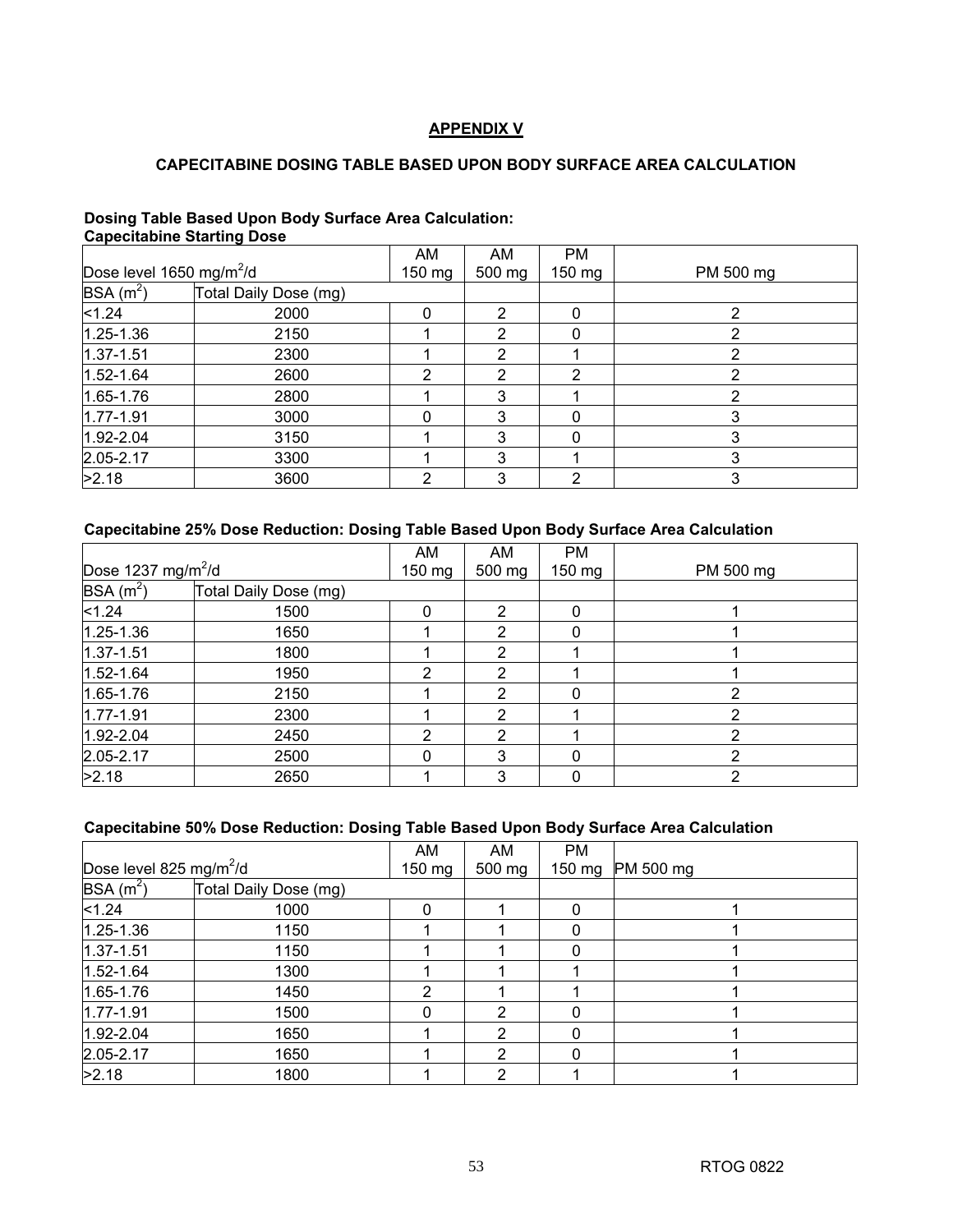### **APPENDIX VI**

### **PATHOLOGICAL ASSESSMENT OF A RECTAL CANCER SPECIMEN**

When possible, specimens should be received fresh and opened by the pathologist. If this is not possible, then the surgeon should open the bowel in the way described below and pin it out on a cork board for fixation.

The rectum should be opened anteriorly apart from the area 2 cm above and below the tumor where the anterior part of the rectum is left intact. Below the peritoneal reflection the surgeon can usually remove between 0.5 and 1.0 cm anteriorly; thus tumors involving this area are at greater risk of circumferential resection margin (CRM) involvement. In tumors above the peritoneal reflection, involvement of the peritoneal surface can occur; it is best to avoid destroying this area and the pathologist's ability to sample it by avoiding opening the site of the tumor. If possible, a macroscopic photograph of the posterior and anterior sides of the specimen is valuable.

The opened specimen should then be pinned to a cork board and fixed for 48-72 hours. After fixation, the specimen should be removed from the board and the non-peritonealized surfaces painted with ink by the method in use locally.

The macroscopic description of the specimen is then performed. Failing to open the specimen does cause a problem with recording the tumor characteristics. However, the length, width, and area of the tumor are not prognostic, whereas CRM and peritoneal involvement are. The macroscopic description should assess the quality of the mesorectum on the specimen. There are 3 grades:

- 3/Good: Intact mesorectum with only minor irregularities of a smooth mesorectal surface. No defect is deeper than 5 mm. No coning on the specimen. Smooth CRM on slicing.
- 2/Moderate: Moderate bulk to mesorectum but irregularity of the mesorectal surface. Moderate coning of the specimen towards the distal margin. At no site is the muscularis propria visible, with the exception of the area of the insertion of levator muscles. Moderate irregularity of CRM.
- 1/Poor: Little bulk to mesorectum with defects down onto muscularis propria and/or very irregular CRM.

The area of the tumor that has been left intact is now sectioned transversely as thinly as possible. If the specimen is not well fixed (i.e., 48-72 hours in formalin), then this process is more difficult.

The fixed slices are laid out under good light and photographed (if possible) and then inspected macroscopically. Measurements include: i) the maximum depth of extension of the tumor from the muscularis propria; and ii) the distance from the CRM to the tumor. If the tumor is within 1 mm on histological sections, then CRM involvement is said to have occurred. If any lymph nodes abut the CRM, then these should be taken in continuity with the CRM so that involvement by this route can be identified; similarly, if there is any evidence of isolated deposits or thickening/fibrosis in this area, the area should be sampled. Again, if tumor is less than 1 mm from the CRM, the CRM is said to be involved. Any peritumoral lymph nodes will be collected at this time. If the tumor approaches the peritoneal surface, this must also be sampled to exclude malignant cells on the surface or ulceration of the serosa by tumor. Four blocks of the primary tumor must be taken to assess the peritoneum and tumor characteristics. These may be the same blocks as those for the CRM, if there is adequate tumor represented.

After assessing the primary tumor, attention should be turned to the lymph nodes. All lymph nodes should be identified and embedded. If any lymph nodes lie against the circumferential margin, they should be taken in continuity with the margin to exclude CRM involvement. The distal margin should then be sampled and the doughnuts examined. The proximal margin does not need to be examined unless within 5 cm of the tumor. Any mucosal lesions seen should be sampled. The status of the background mucosa can be obtained from the distal margin.

Standard histological examination of the hematoxylin and eosin sections should then be performed. If tumor is within 1 mm of the CRM, then it should be deemed to be involved. This measurement should be made on the glass slide using the Vernier scale. If tumor is close to the margin but greater than 1 mm, then deeper levels should be cut to exclude involvement. If fibrosis has led to a mistaken impression of the depth of invasion from the muscularis propria, then this measurement should be corrected from the slide.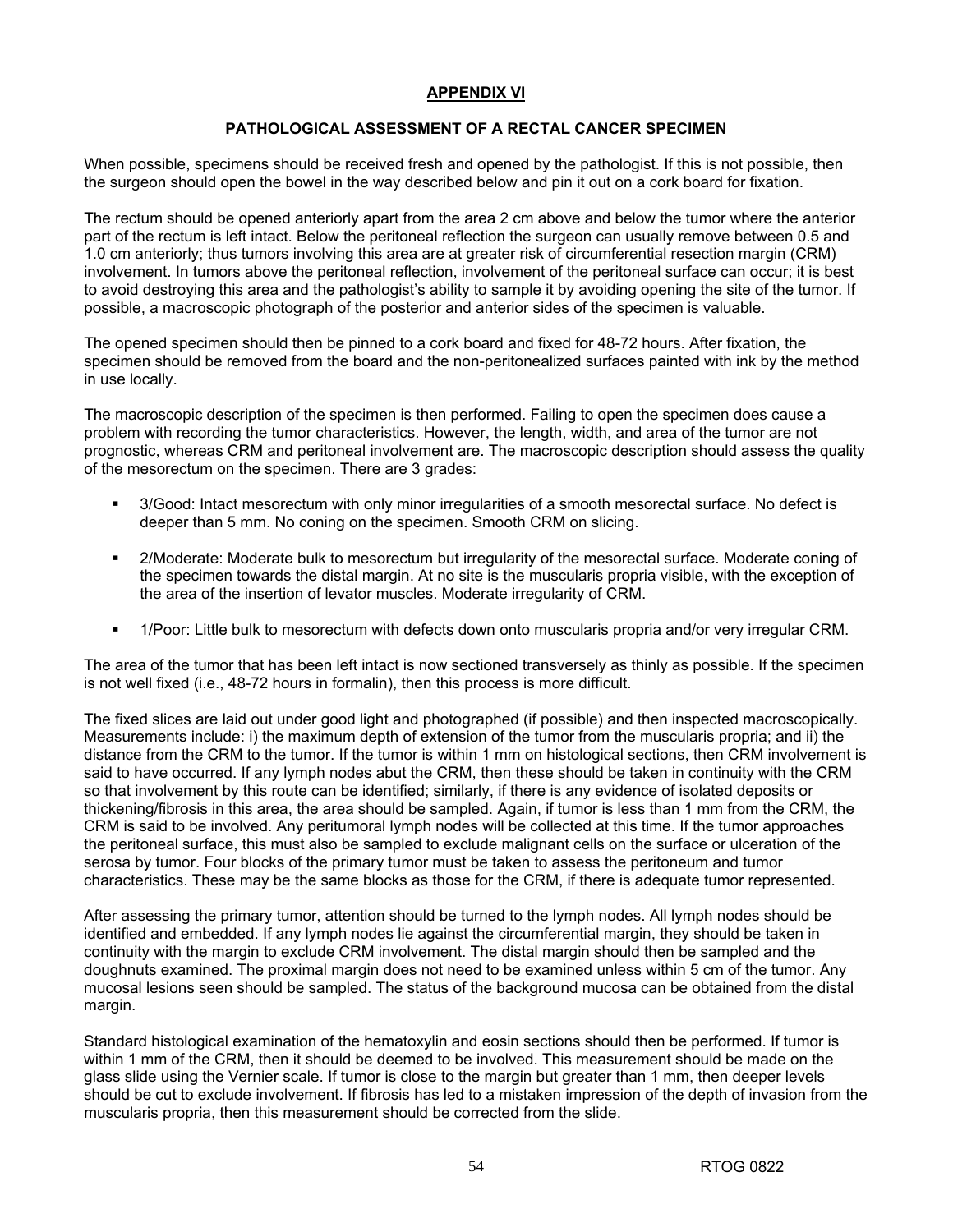### **APPENDIX VII**

### **BLOOD COLLECTION KIT INSTRUCTIONS**

**Instructions** for use of serum, plasma, or buffy coat collection kit (collected as required by protocol):

This kit includes:

- Ten (10) 1 ml cryovials
- Biohazard bags
- Absorbent shipping material
- Styrofoam container (inner)
- Cardboard shipping (outer) box
- Pre-paid shipping label(s)

### **Serum (if requested):**

 $\Box$  Using four (4) or more 1 ml cryovials, label them with the RTOG study and case number, collection date and time, and clearly mark cryovials "serum".

Process:

- 1. Allow one red top tube to clot for 30 minutes at room temperature.
- 2. Spin in a standard clinical centrifuge at ~2500 RPM for 10 minutes at room temperature.
- 3. Aliquot a minimum of 0.5 ml serum (optimal 1ml) into each cryovial labeled with RTOG study and case numbers, collection date/time, timepoint collected, and clearly mark specimen as "serum".
- 4. Place cryovials into biohazard bag and immediately freeze at  $-70$  to  $-80^\circ$  Celsius.
- 5. Store serum at –70 to –80° Celsius until ready to ship.
- 6. Ship on dry ice.

### **PLEASE MAKE SURE THAT EVERY SPECIMEN IS LABELED.**

### **Plasma (If requested):**

 Using three (3) or more 1 ml cryovials, label them with the RTOG study and case number, collection date and time, and clearly mark cryovials "plasma".

Process:

- 1. After collection, invert tube(s) multiple times to ensure adequate mixing of EDTA.
- 2. Centrifuge specimen(s) within one hour of collection in a standard clinical centrifuge at ~2500 RPM for 10 minutes at room temperature.
- 3. If the interval between specimen collection and processing is anticipated to be greater than one hour, keep specimen on ice until centrifuging is performed.
- 4. Carefully pipette and aliquot a minimum of 0.5 ml plasma (optimal 1 ml) into each cryovial labeled with RTOG study and case numbers, collection date/time, timepoint collected and clearly mark specimen as "plasma".
- 5. Place cryovials into biohazard bag and immediately freeze at  $-70$  to  $-80^\circ$  Celsius.
- 6. Store plasma at  $-70$  to  $-80^\circ$  Celsius until ready to ship.
- 7. Ship on dry ice.

### **PLEASE MAKE SURE THAT EVERY SPECIMEN IS LABELED.**

### **Buffy coat (if requested):**

*For a visual explanation of Buffy coat, please refer to diagram below.*